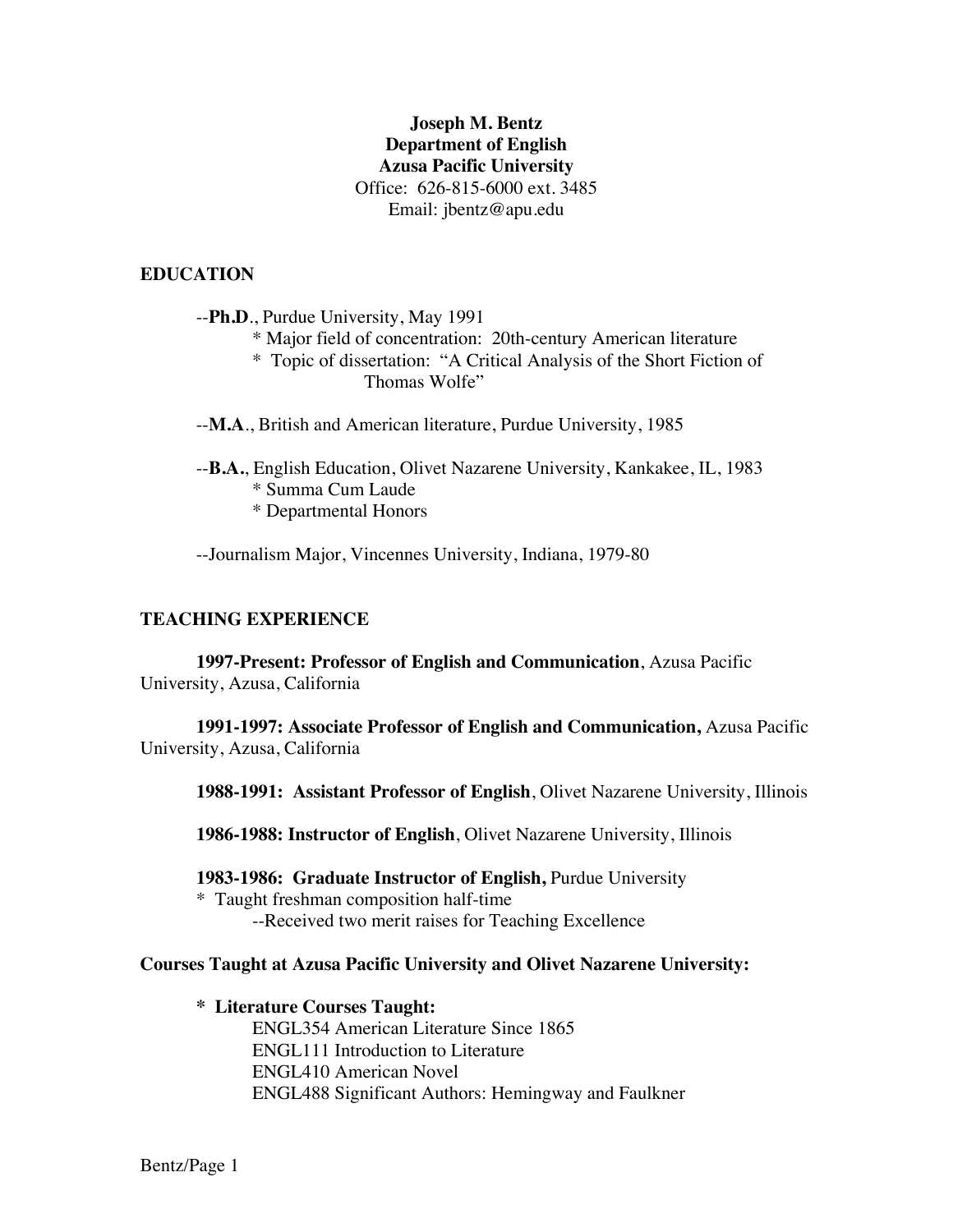--ENGL488 Significant Authors: American Dramatists

Eugene O'Neill, Arthur Miller, Tennessee Williams

- --ENGL540 American Literature Seminar: Hemingway and Faulkner
- --ENGL510 Literature and the Bible
- --LIT 313: Major Authors: William Faulkner
- --LIT 414: Black American Writers
- --LIT 110: Introduction to Poetry
- --HON260: Core II
- --HON280: Core III

### **\* Writing Courses Taught:**

- --COMM410 Advanced Journalistic Writing
- --COMM311 Advanced Editing
- --COMM210 Introduction to Journalism
- --ENGL361 Freelance Magazine Article Writing
- --ENGL110 Freshman Writing Seminar
- --HDEV407 Composition: Theory and Practice
- --GE100 First-Year Seminar
- --ENGL568 Writing for Religious Audiences
- --WRIT110 The Art & Craft of Writing
- --ENGL 241: Introduction to Journalism
- --ENGL 245: Editing and Production
- --ENGL 346: Magazine and Feature Article Writing
- --ENGL 103: Freshman Composition I
- --ENGL 104: Freshman Composition II

### **PUBLICATIONS**

### **BOOKS**

*12 New Testament Passages that Changed the World.* Kansas City: The Foundry Publishing, 2019.

*Nothing is Wasted: How God Redeems What is Broken.* Kansas City: Beacon Hill Press, 2016.

*Dreams of Caladria.* A Novel. Phoenix, AZ: Enclave Publishing, 2015.

*Pieces of Heaven: Recognizing the Presence of God.* Kansas City: Beacon Hill Press, 2012.

*God in Pursuit: The Tipping Points from Doubt to Faith.* Kansas City: Beacon Hill Press, 2010.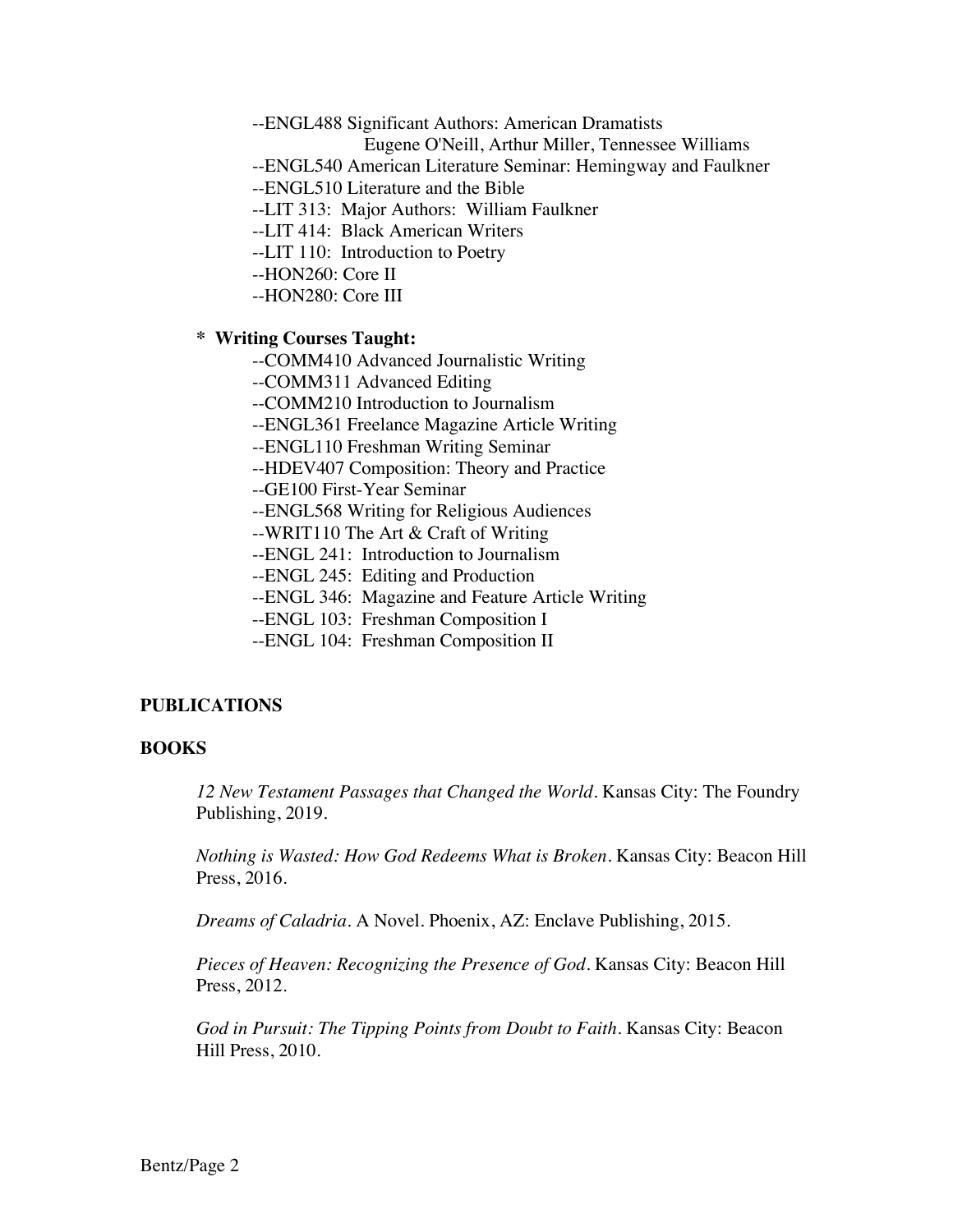*When God Takes Too Long, DVD + Book: Lessons for Faith Communities* (Insight Media). Kansas City: Beacon Hill Press, June, 2009. (This Insight Media version of my 2005 book is a package that includes the book plus six DVD lessons that correspond to various chapters. It also includes a downloadable Leader's Guide. The package is designed for use in small group study.)

*Silent God: Finding Him When You Can't Hear His Voice*. Kansas City: Beacon Hill Press, 2007.

*A Son Comes Home*. A Novel. Nashville, Tenn.: Randall House, 2007. (This is a new edition of my novel originally published by Bethany House in 1999.)

*When God Takes Too Long: Embracing the Secrets of Waiting*. Kansas City: Beacon Hill Press, 2005.

*At Close of Day.* A Novel. Minneapolis, Minn.: Bethany House Publishers, 2003.

*Cradle of Dreams*. A Novel. Minneapolis, Minn.: Bethany House Publishers, 2001.

*A Son Comes Home*. A Novel. Minneapolis, Minn.: Bethany House Publishers, 1999.

*Song of Fire*. A Novel. Nashville, Tenn.: Thomas Nelson Publishers, September, 1995.

### **BOOK CHAPTERS**

"Chapter Five: Will the novel remain relevant in the Twitter generation?" In *From Twitter to Tahrir Square: Ethics in Social and New Media Communication* Vol. 2. Ed. Jim Willis and Bala A. Musa. Santa Barbara, CA: Praeger, 2014. 55-65.

Six chapters in an innovative small group curriculum series that brings to life significant figures from the Bible by telling their stories through a combination of historical fiction, biblical commentary, study questions, and audio and video segments. The series, which is called *Named*, is divided into four six-week studies: *The Patriarchs*, *The Unnamed*, *The Disciples* and *The Women*. It is published by Beacon Hill Press. More information is available at www.iamnamed.com.

Here are the six chapters:

"Moses." In *The Patriarchs*. Ed. Danielle Broadbooks. Kansas City: Beacon Hill Press, 2013. 65-78. Print.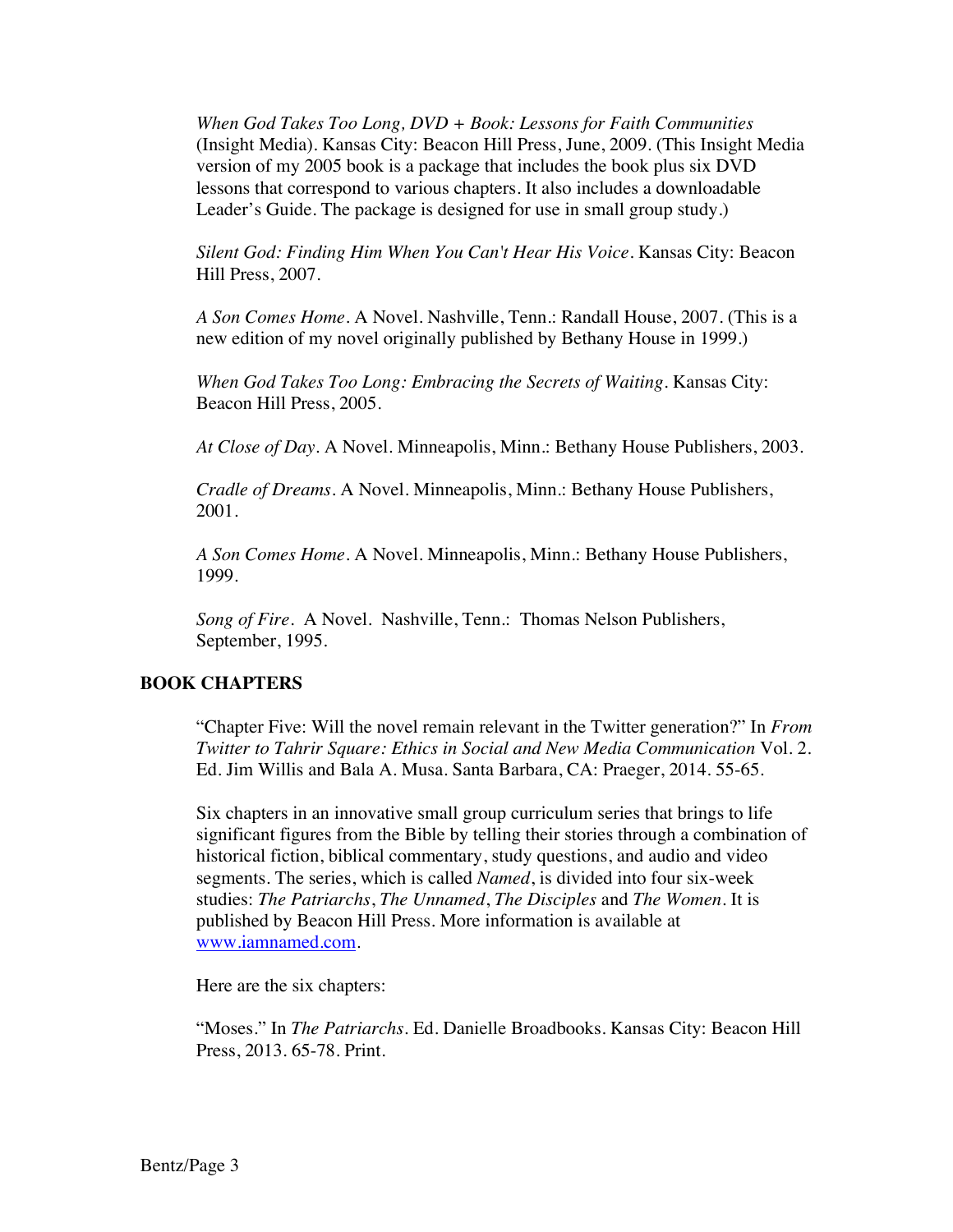"Joseph." In *The Patriarchs*. Ed. Danielle Broadbooks. Kansas City: Beacon Hill Press, 2013. 51-64. Print.

"Joshua." In *The Patriarchs*. Ed. Danielle Broadbooks. Kansas City: Beacon Hill Press, 2013. 79-92. Print.

"The Man Born Blind." In *The Unnamed*. Ed. Danielle Broadbooks. Kansas City: Beacon Hill Press, 2013. 51-64. Print.

"The Gadarene Demoniac." In *The Unnamed*. Ed. Danielle Broadbooks. Kansas City: Beacon Hill Press, 2013. 65-78. Print.

"Andrew." In *The Disciples*. Ed. Danielle Broadbooks. Kansas City: Beacon Hill Press, 2013. 37-50. Print.

"Wolfe and the Wastelanders: T.S. Eliot's Influence on The Hound of Darkness." In *Twentieth Century American Fiction: T.S. Eliot's Children*. Ed. Sukhbir Singh and Vanashree. Delhi, India: B.R. Publishing, 2006: 77-83. Print.

## **SCHOLARLY AND PROFESSIONAL ARTICLES**

"What I Learned from the Old Testament About Embracing Disruption," The Foundry Community Blog, The Foundry Publishing, May 21, 2020, https://www.thefoundrycommunity.com/what-i-learned-from-the-old-testamentabout-embracing-distraction/.

"8 Tips for Leading Successful Small Groups," The Foundry Community Blog, The Foundry Publishing, February 24, 2020, https://www.thefoundrycommunity.com/8-tips-for-leading-successful-smallgroups/.

"Reading the Good Samaritan: Beyond Guilt and Paralysis," The Foundry Community Blog, The Foundry Publishing, October 3, 2019, https://www.thefoundrycommunity.com/reading-the-good-samaritan-beyondguilt-and-paralysis/.

"The Most Famous Embrace." Bible Engager's Blog, American Bible Society, September 2, 2019, https://blog.bible/bible-engagers-blog/entry/the-most-famousembrace.

"The Cross on Which Jesus—and Our Old Self—Died." Bible Engager's Blog, American Bible Society, September 16, 2019, https://blog.bible/bible-engagersblog/entry/the-cross-on-which-jesus-and-our-old-self-died.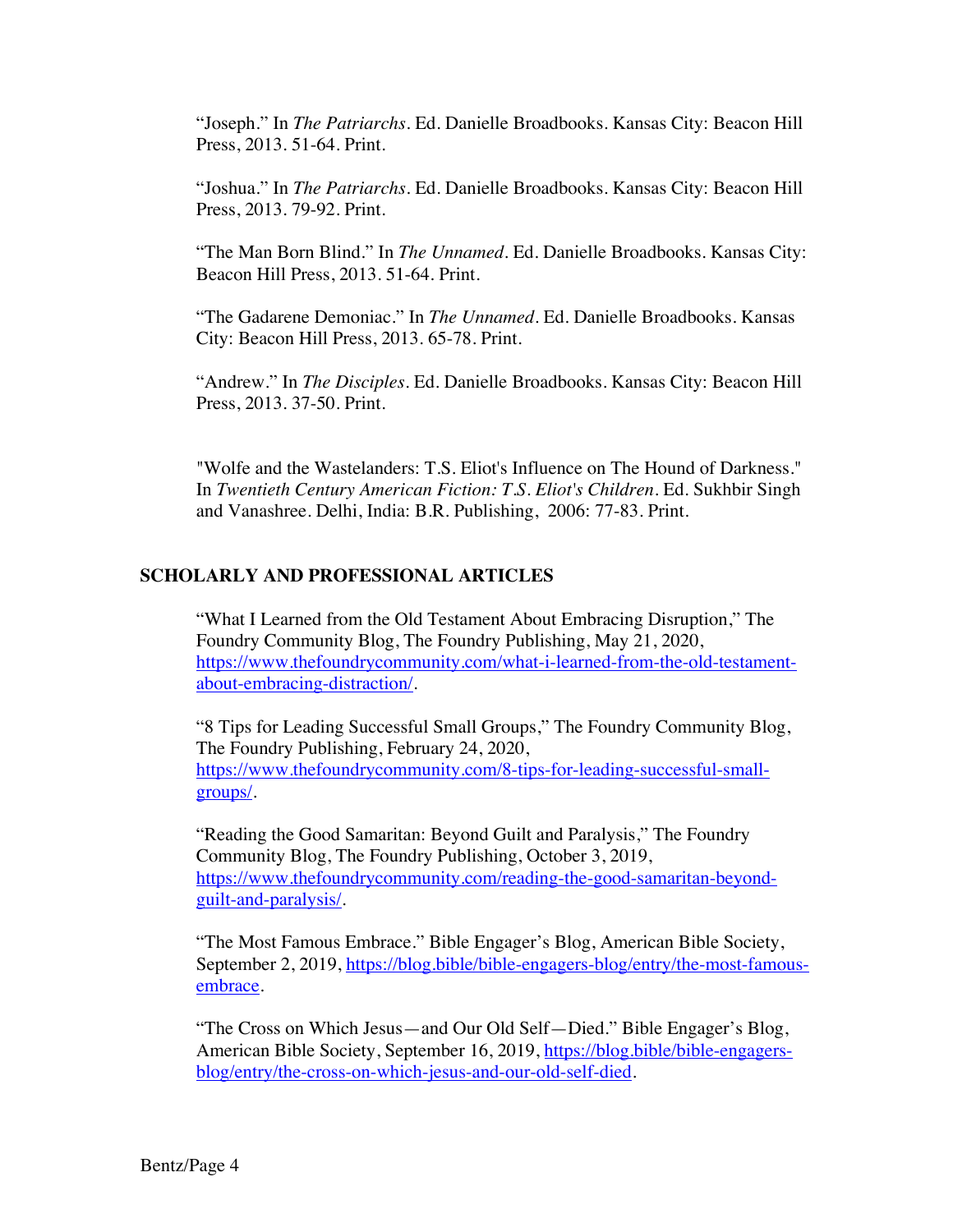"Bible Matters." *APU Life* magazine, Fall/Winter 2019, p. 19.

"Tracking the Significance of Thomas Wolfe's 'Writing and Living' Purdue Speech: A Detective Story." *Thomas Wolfe Review*, vol. 41, no. 1/2, Jan. 2017, pp. 82–94.

"Who Are You Calling a Genius? Reconsidering the Wolfe/Perkins Relationship." *The Thomas Wolfe Review*, vol. 40, Nos. 1 & 2, 2016, pp. 23-40.

"What Happens in College is Real." Azusa Pacific University website. News and Features. 17 May 2017. http://www.apu.edu/articles/what-happens-in-college-isreal/.

"Everywhere I Look, I See Jesus." *Standard*. 9 April 2017: 3.

"Thomas Wolfe in the American Literature Survey." *The Thomas Wolfe Review*, vol. 39, no. 1, 2015, pp. 45-49.

"Michael Clark: Rising to the Occasion." *APU Life* magazine. Fall 2014: 28. Print.

"Does the Novel Still Matter?" *APU Life* magazine. Fall 2013: 12-13. Print.

"More than a Means to an End: The Train as the Locus of Human Interaction in the Fiction of Thomas Wolfe." *The Thomas Wolfe Review*. 36.1 (2012): 7-22. Print.

"Censoring a Classic?" (Article on Mark Twain's *The Adventures of Huckleberry Finn)*. *APU Life* magazine. Fall 2011: 14-15.

"Has the World Grown Too Insane for Wolfe—Or is There Hope?" *The Thomas Wolfe Review*. 34.1 (2010): 142-149.

"To Kill A Mockingbird Turns Fifty." Article on APU's Media Relations website, marking the 50<sup>th</sup> anniversary of the publication of Harper Lee's class novel. January 28, 2010. http://www.apu.edu/media/news/expert/15032/

"I Didn't Want to Be a Christian, But…." *In Touch* magazine. January 2010: 12- 16.

"This Noisy Life." *In Touch* magazine. January 2008: 18-21.

Fourteen daily devotionals (Dec. 31, 2007 to Jan. 13, 2008) in *Reflecting God: Devotions for Holy Living*. WordAction Publishing. 68.2 (December-February 2007-2008): 33-46.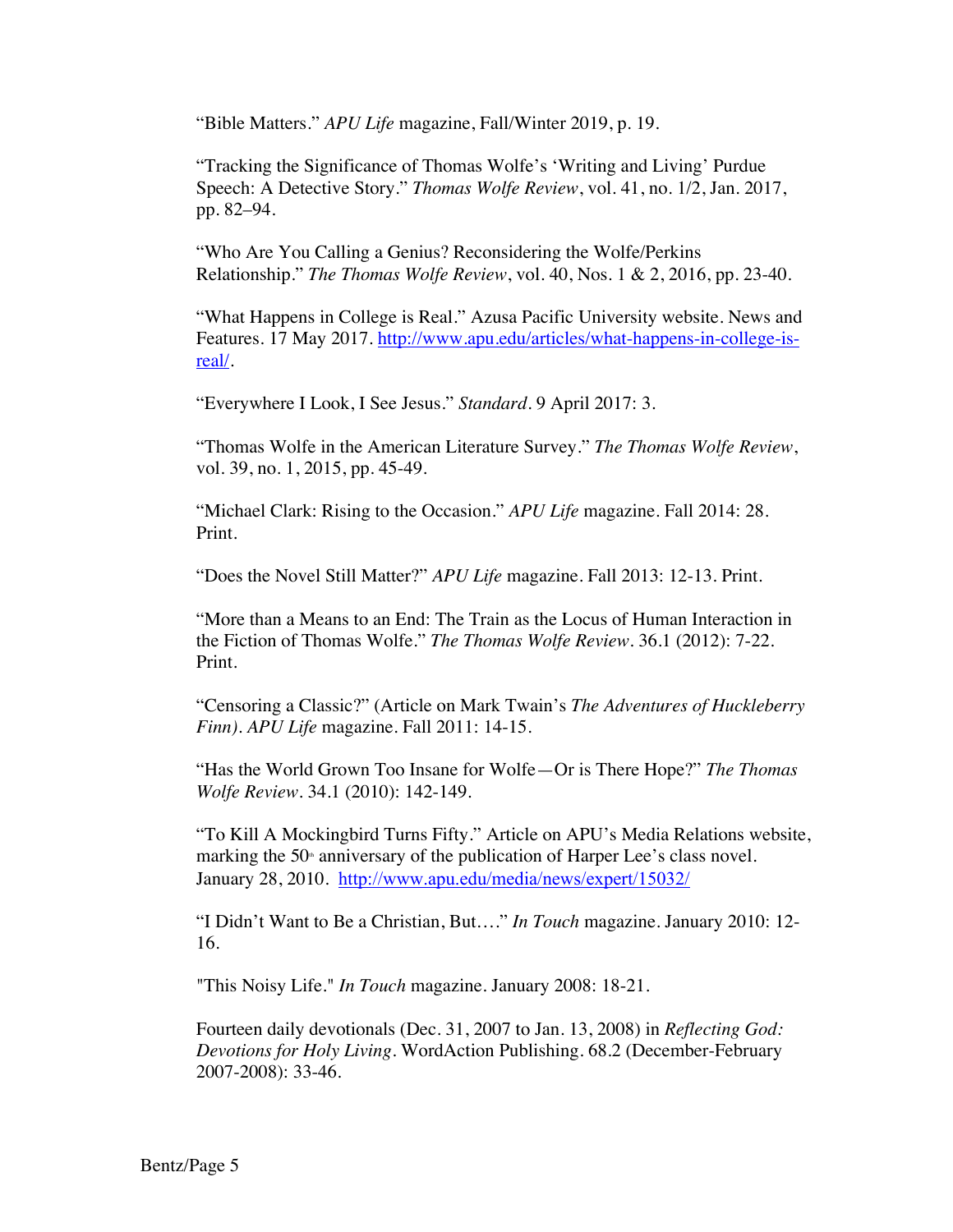"Why Thomas Wolfe Is a 'Crate' American Novelist." *The Thomas Wolfe Review* 30.1 (2006): 93-102.

"When God's Way Takes Too Long: Avoiding Shortcuts That Get You Lost." *In Touch* magazine. October 2006: 18-21.

"Reading Thomas Wolfe: The Power of Immersion." *The Thomas Wolfe Review* 27.1 (2003): 5-13.

"Taking the Frustration Out of Critique Groups." *Writer's Exchange* magazine. 40 (Summer 1998): 5-7.

"First Sale: Ten Years in the Making." *Byline* magazine. March 1998: 8.

"The Importance of Play." *Writers Connection* magazine. 15.12 (December 1997): 23.

"There are No Easy Answers for a Heavy Workload: Reach Your Goals Without Sacrificing Sanity or Teaching Effectiveness." *College Media Review*. 34.1 (Spring/Summer 1996): 40-41, 45.

"Confronting Racial Issues in the APU Freshman Writing Seminar Program." In *In Search of Unity*. Scholarly Monograph published by Azusa Pacific University, 1996: 1-7.

"The Influence of Modernist Structure in the Short Fiction of Thomas Wolfe." *Studies in Short Fiction* 31.2 (Spring 1994): 149-61.

"Wolfe and the Wastelanders: T.S. Eliot's Influence on *The Hound of Darkness*." *The Thomas Wolfe Review* 18.2 (Fall 1994). 1-5.

"Thomas Wolfe and the Myth of Autobiographical Obsession." *North Carolina Literary Review* 2.1 (Spring 1994): 199-205.

"Will Government Now Take Stand Against Snopes?" Op-Ed article in the *San Gabriel Valley Tribune*. 11 November 1993: A14. This article also appeared in the *Pasadena Star-News* and the *Whittier Daily News.*

"Poor Conservatives are Stuck With Rush Limbaugh." Op-ed article in the *San Gabriel Valley Tribune*. 21 March 1993: A14.

"Don't Resolve One Fiasco By Creating Another." Op-ed article in the *San Gabriel Valley Tribune*. 15 April 1992: B5.

"Cry Wolfe." Response to review by Michael Harris concerning Thomas Wolfe. *Los Angeles Times Book Review* 17 November 1991: 15.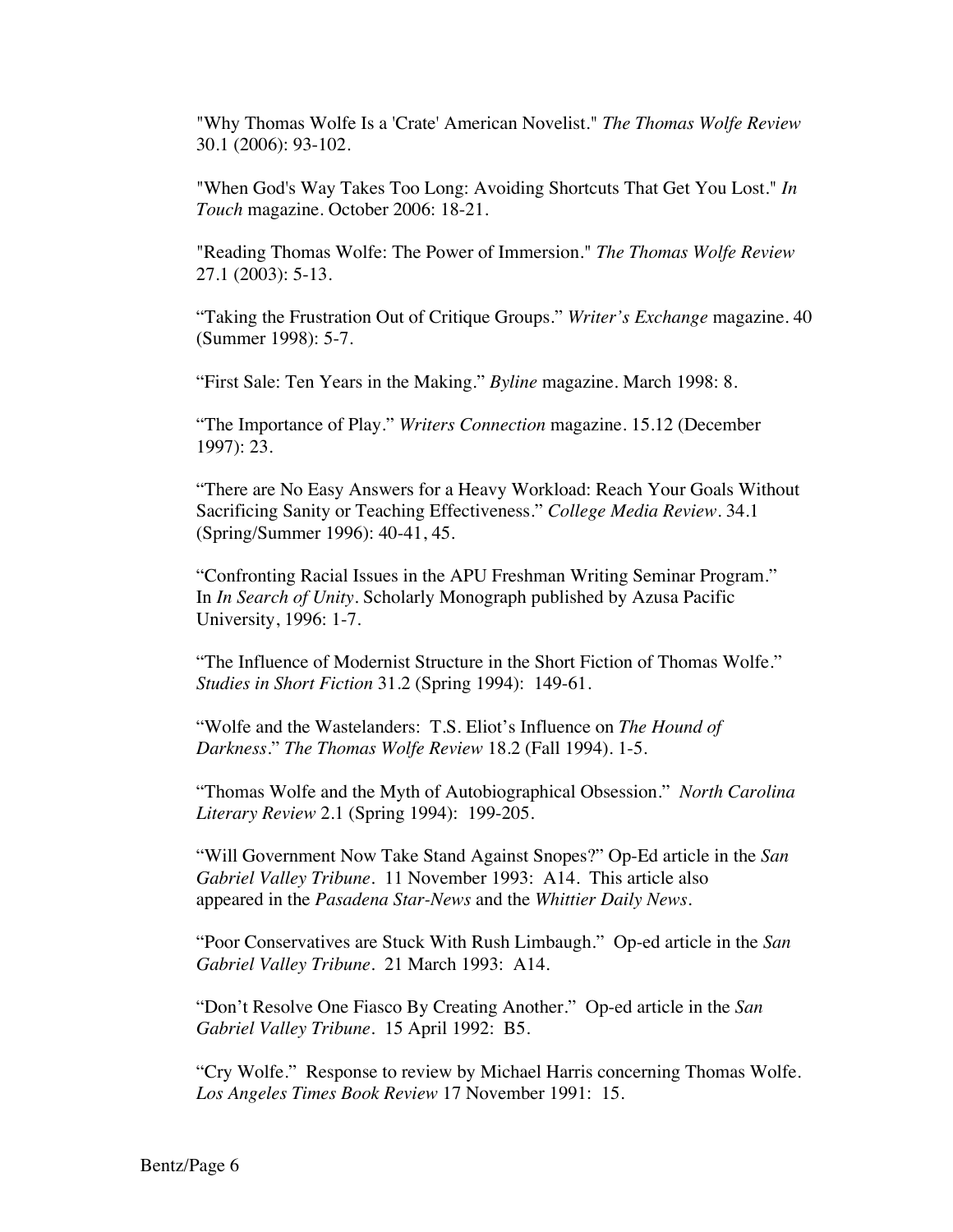### **BOOK REVIEWS (1991-PRESENT)**

Review of *Quit Church* by Chris Sonksen. *CBA Christian Market* magazine, July 2018.

Review of *Dancing in No Man's Land*, by Brian Jennings. *CBA Christian Market* magazine. June 2018.

Review of *Words and Deeds*, by Charles Causey. *CBA Christian Market* magazine. May 2018: 30.

Review of *Into the Wilds*, by Brent Alan Henderson. *CBA Christian Market* magazine. April 2018: 30.

Review of *A Doubter's Guide to Jesus*, by John Dickson. *CBA Christian Market* magazine. March 2018: 36.

Review of *Reading the Gospel with Rabbi Jesus*, by Lois Tverberg. *CBA Christian Market* magazine. February 2018: 22.

Review of *Tell Me a Huntin' Story*, by Steve Chapman and Don Hicks. *CBA Christian Market* magazine. January 2018: 22.

Review of *Night Driving*, by Chad Bird. *CBA Christian Market* magazine. November 2017: 20.

Review of *The Martyr's Oath*, by Johnnie Moore. *CBA Christian Market* magazine. October 2017: 24.

Review of *When Your Church Feels Stuck*, by Chris Sonksen. *CBA Christian Market* magazine. August 2017: 30.

Review of *31 Surprising Reasons to Believe in God*, by Rick Stedman. *CBA Christian Market* magazine. July 2017. 48.

Review of *Play the Man*, by Mark Batterson. *CBA Christian Market* magazine. June 2017. 48-49.

Review of *Forensic Faith*, by J. Warner Wallace. *CBA Christian Market* magazine. May 2017: 39.

Review of *Reset*, by David Murray. *CBA Christian Market* magazine. April 2017: 38.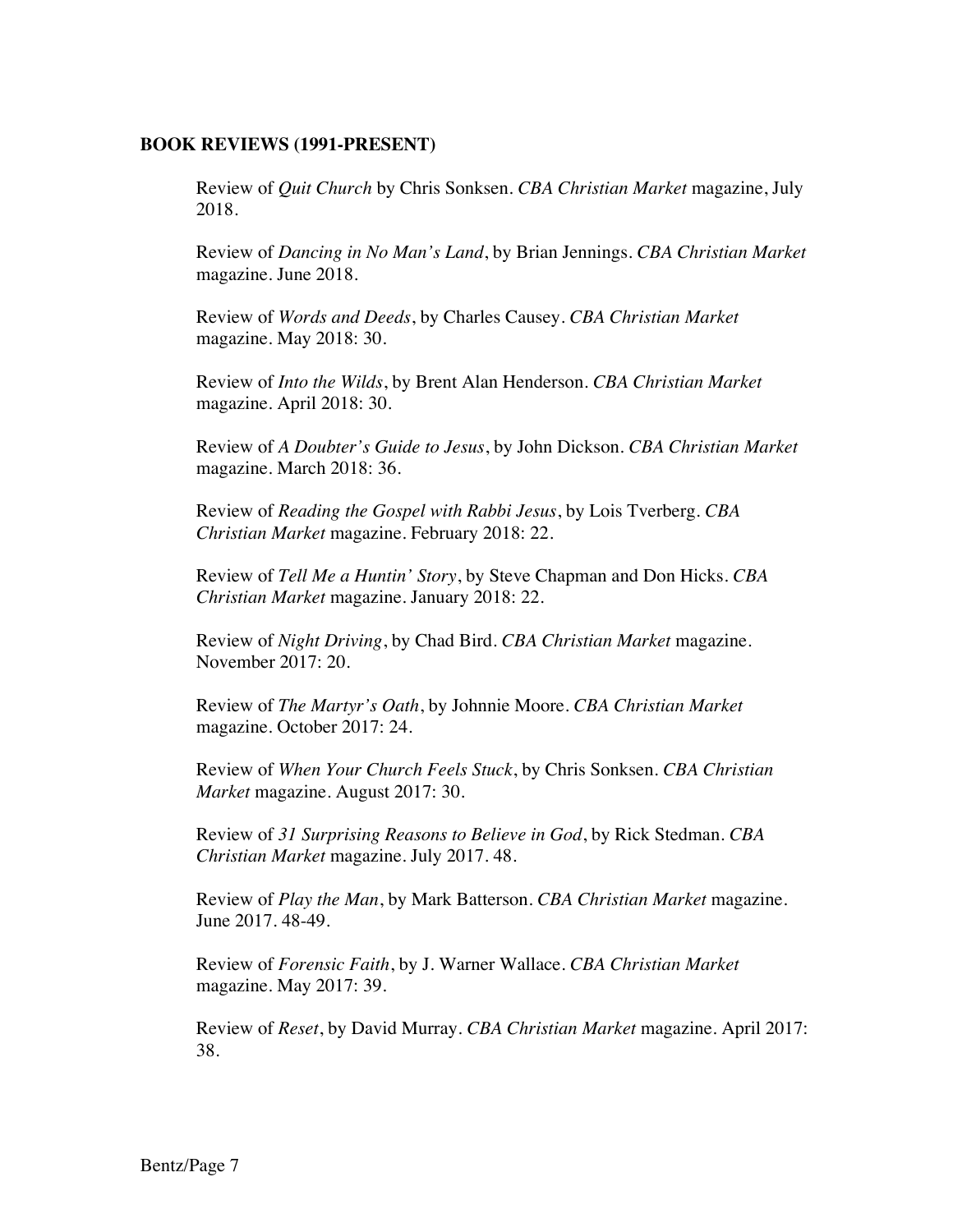Review of *Clash of Kingdoms*, by Charles Dyer and Mark Tobey. *CBA Christian Market* magazine. March 2017: 28.

Review of *Detours*, by Tony Evans. *CBA Christian Market* magazine. February 2017: 28-29.

Review of *Destined to Win*, by Kris Vallotton. *CBA Christian Market* magazine. January 2017: 39-40.

Review of *Tweetable Nietzsche*, by C. Ivan Spencer. *CBA Christian Market* magazine. December 2016: 41.

Review of *When Jesus Was a Green-Eyed Brunette*, by Max Davis. *CBA Christian Market* magazine. November 2016: 38.

Review of *When God Isn't There,* by David Bowden. *CBA Christian Market* magazine. October 2016: 40.

Review of *The Conversationalist,* by Russell Verhey. *CBA Christian Market* magazine. September 2016: 33.

Review of *Counting the Days While My Mind Slips Away,* by Ben Utecht. *CBA Christian Market* magazine. August 2016: 39-40.

Review of *The Stream,* by James Robison. *CBA Christian Market* magazine. July 2016: 48.

Review of *The Power of Presence,* by Neil T. Anderson. *CBA Retailers + Resources* magazine. June 2016: 48.

Review of *Saying Yes*, by Albert Haase. *CBA Retailers + Resources* magazine. May 2016: 35.

Review of *Worth Dying For*, by Rorke Denver. *CBA Retailers + Resources* magazine. April 2016: 35.

Review of *The Cost: My Life on a Terrorist Hit List*, by Ali Husnain with J. Chester. *CBA Retailers + Resources* magazine. March 2016: 44-45.

Review of *Man Myth Messiah*, by Rice Broocks. *CBA Retailers + Resources* magazine. February 2016: 31-32.

Review of *The First Hostage*, by Joel C. Rosenberg. *CBA Retailers + Resources* magazine. January 2016: 34.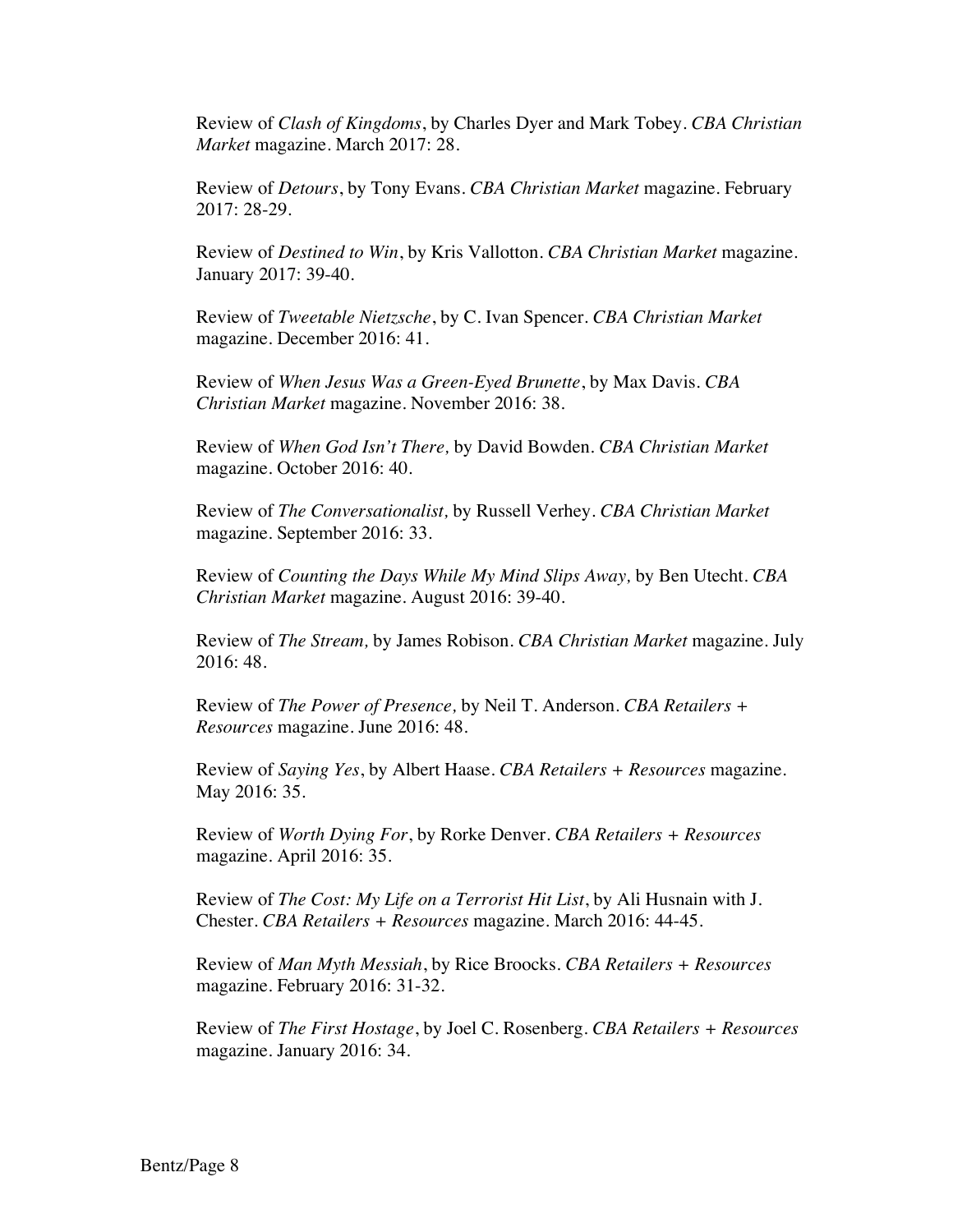Review of *Dude's Guide to Marriage*, by Darrin Patrick and Amie Patrick. *CBA Retailers + Resources* magazine. December 2015: 46.

Review of *The Man Minute*, by Jason Cruise. *CBA Retailers + Resources* magazine. November 2015: 38.

Review of *Man Enough*, by Nate Pyle. *CBA Retailers + Resources* magazine. October 2015: 28.

Review of *The Entitlement Cure*, by John Townsend. *CBA Retailers + Resources magazine*. September 2015: 33.

Review of *A House Divided*, by Robert Whitlow. *CBA Retailers + Resources* magazine. August 2015: 38-40.

Review of *Boundless*, by Bryan Bishop. *CBA Retailers + Resources* magazine. July 2015: 46-48.

Review of *Malestrom*, by Carolyn Custis James. *CBA Retailers + Resources* magazine. June 2015: 38.

Review of *Jesus Was an Airborne Ranger*, by John McDougall. *CBA Retailers + Resources* magazine. May 2015: 32.

Review of *The Dad Book*, by Jay Payleitner. *CBA Retailers + Resources* magazine. April 2015: 37.

Review of *A Year of Living Prayerfully*, by Jared Brock. *CBA Retailers + Resources* magazine. March 2015: 48.

Review of *God and the Rubberband Man*, by Levi Gideon Shepherd. *CBA Retailers + Resources* magazine. February 2015: 28.

Review of *A Man After God's Own Heart*, by Jim George. *CBA Retailers + Resources* magazine. January 2015: 36.

Review of *Soul Tattoo*, by Samuel Kee. *CBA Retailers + Resources* magazine. December 2014: 27.

Review of *My Best Friend's Funeral*, by Roger W. Thompson. *CBA Retailers + Resources* magazine. November 2014: 42.

Review of *7 Simple Skills for Every Man*, by Bill Farrel. *CBA Retailers + Resources* magazine. October 2014: 33.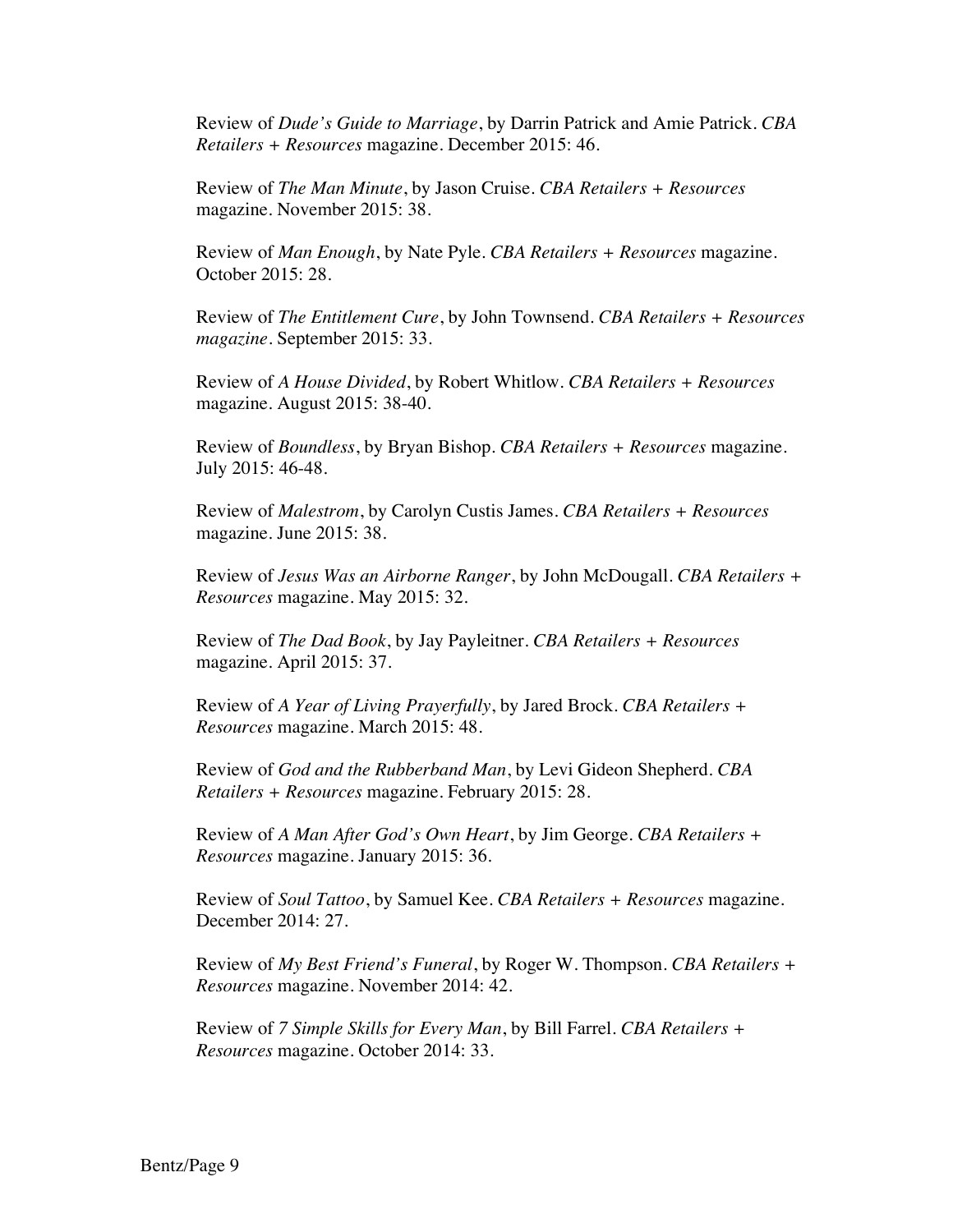Review of *Killing Lions*, by John Eldredge and Sam Eldredge. *CBA Retailers + Resources* magazine. September 2014: 27.

Review of *Reconcile*, by John Paul Lederach. *CBA Retailers + Resources* magazine. August 2014: 39.

Review of *First Team Dad*, by J. Drew Pittman. *CBA Retailers + Resources* magazine. July 2014: 61.

Review of *Sky Zone*, by Creston Mapes. *CBA Retailers + Resources* magazine. June 2014: 46.

Review of *What Follows After*, by Dan Walsh. *CBA Retailers + Resources* magazine. April 2014: 28.

Review of *I, Saul*, by Jerry B. Jenkins. *CBA Retailers + Resources* magazine. October 2013: 29.

Review of *Every Waking Moment*, by Chris Fabry. *CBA Retailers + Resources* magazine. September 2013: 36.

Review of *A Life Observed: A Spiritual Biography of C.S. Lewis,* by Devin Brown. *CBA Retailers + Resources* magazine. August 2013: 44.

Review of *The Living Room*, by Robert Whitlow. *CBA Retailers + Resources* magazine. July 2013: 36.

Review of *Dead Lawyers Tell No Tales*, by Randy Singer. *CBA Retailers + Resources* magazine. June 2013: 50.

Review of *Afloat*, by Erin Healy. *CBA Retailers + Resources* magazine. May 2013: 40.

Review of *Brandenburg*, by Glenn Meade. *CBA Retailers + Resources* magazine. April 2013: 33.

Review of *A Matter of Trust*, by Lis Wiehl and April Henry. *CBA Retailers + Resources* magazine. March 2013: 39.

Review of *Angelguard*, by Ian Acheson. *CBA Retailers + Resources* magazine. February 2013: 40.

Review of *Cross Roads*, by William Paul Young. *CBA Retailers + Resources* magazine. January 2013: 36.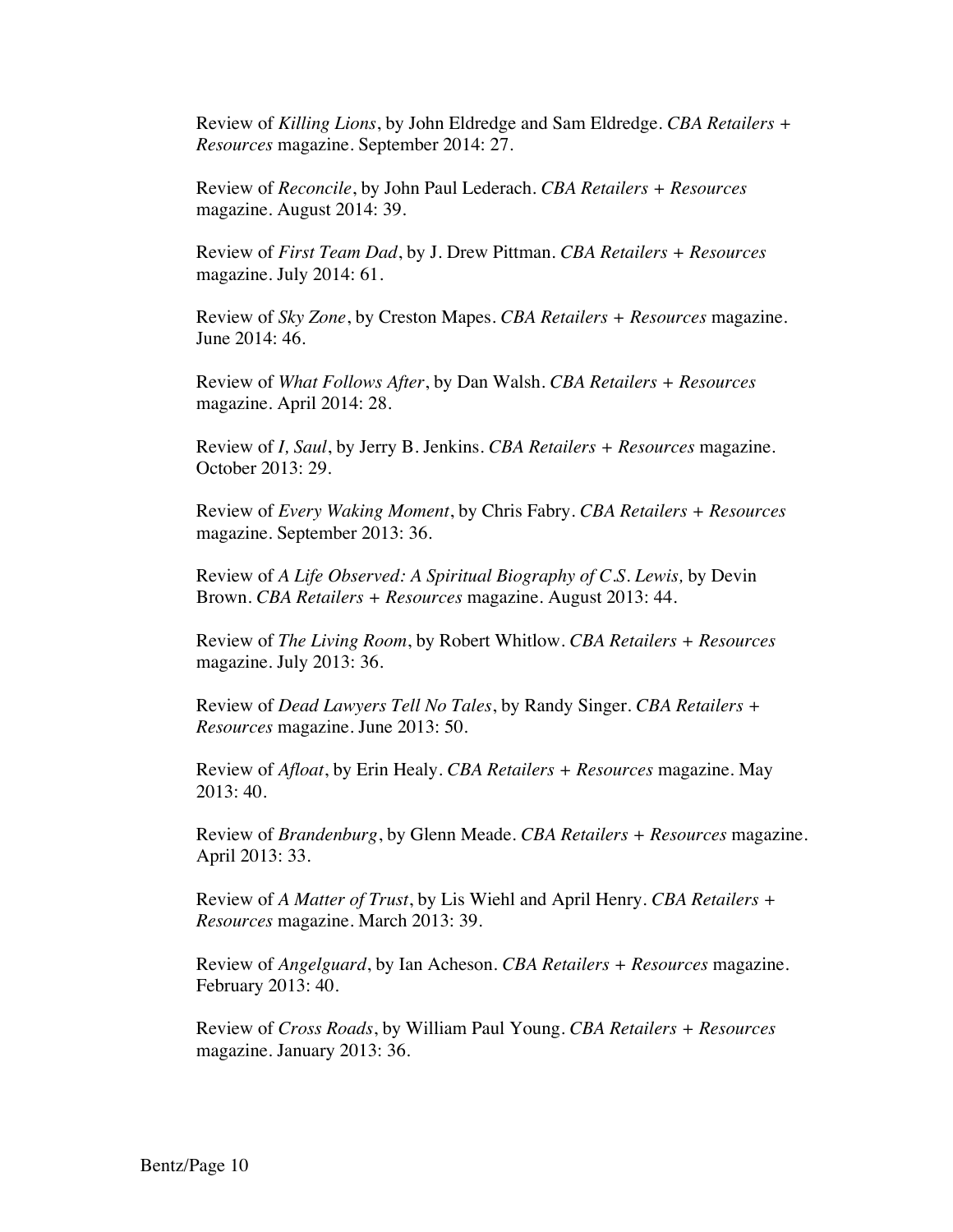Review of *Every Breath You Take*, by M.K. Gilroy. *CBA Retailers + Resources* magazine. December 2012: 34.

Review of *Placebo*, by Steven James*. CBA Retailers + Resources* magazine. November 2012: 46.

Review of *Borders of the Heart*, by Chris Fabry. *CBA Retailers + Resources* magazine. October 2012: 36.

Review of *The River*, by Michael Neale. *CBA Retailers + Resources* magazine. September 2012: 36.

Review of *The Romanov Conspiracy*, by Glenn Meade. *CBA Retailers + Resources* magazine. August 2012: 46-48.

Review of *Hidden in Dreams*, by Davis Bunn. *CBA Retailers + Resources* magazine. July 2012: 52.

Review of *Flame of Resistance*, by Tracy Groot. *CBA Retailers + Resources* magazine. June 2012: 37.

Review of *Literary Brooklyn: The Writers of Brooklyn and the Story of American City Life*, by Evan Hughes. *The Thomas Wolfe Review* 35.1/2 (2011): 156-158. Print.

Review of *The Soul Saver*, by Dineen Miller. *CBA Retailers + Resources* magazine. May 2012: 34-35.

Review of *Illusion*, by Frank Peretti. *CBA Retailers + Resources* magazine. April 2012: 34-35.

Review of *The Last Plea Bargain*, by Randy Singer. *CBA Retailers + Resources* magazine. March 2012: 41.

Review of *Not in the Heart*, by Chris Fabry. *CBA Retailers + Resources* magazine. February 2012: 28.

Review of *The Sound of Red Returning*, by Sue Duffy. *CBA Retailers + Resources* magazine. January 2012: 32-33.

Review of *Protection for Hire*, by Camy Tang. *CBA Retailers + Resources* magazine. December 2011: 30.

Review of *As the Sparks Fly Upward*, by Gilbert Morris. *CBA Retailers + Resources* magazine. November 2011: 38-39.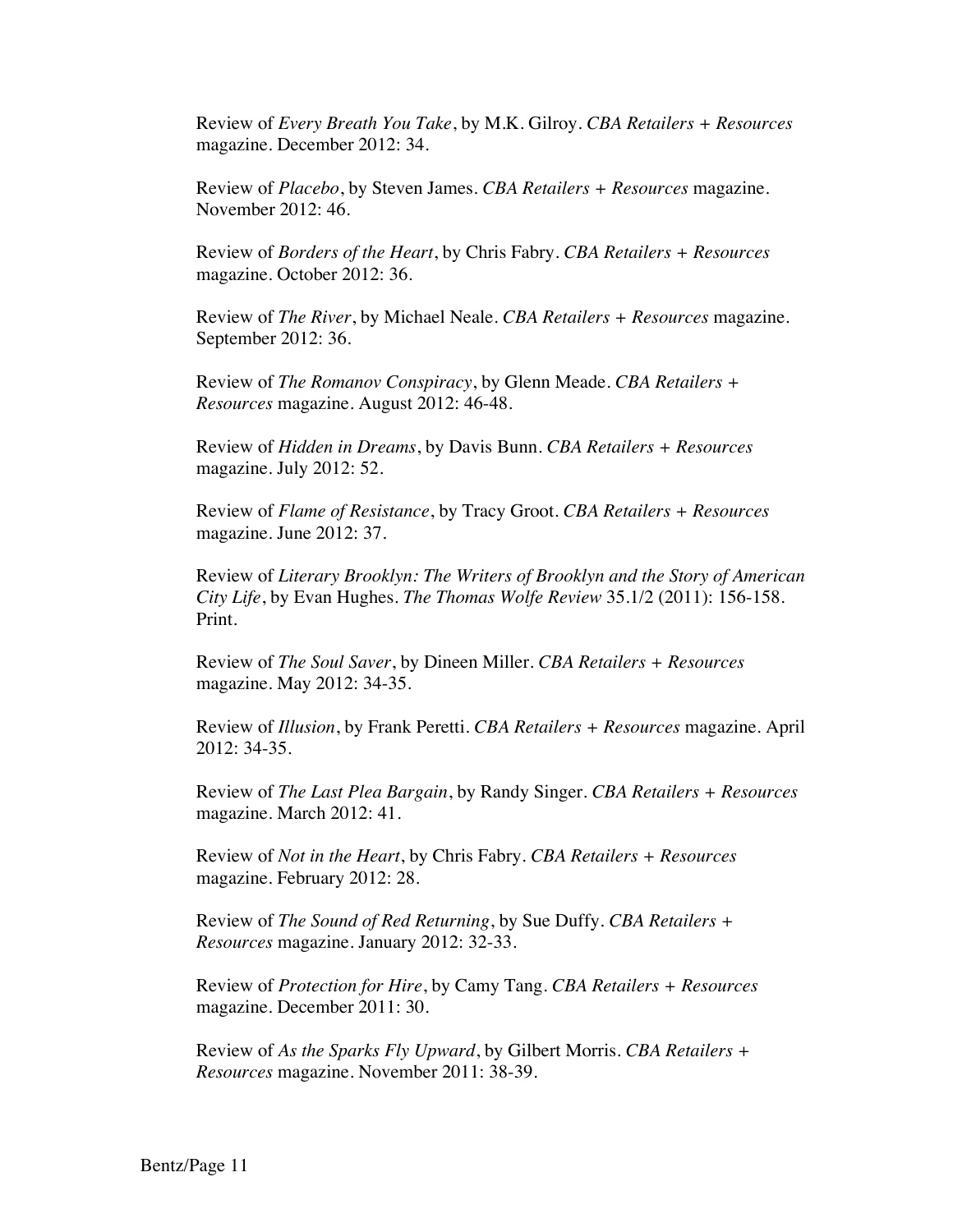Review of *The Tehran Initiative*, by Joel C. Rosenberg. *CBA Retailers + Resources* magazine. October 2011: 34.

Review of *The Queen*, by Steven James. *CBA Retailers + Resources* magazine. September 2011: 36.

Review of *The Second Messiah*, by Glenn Meade. *CBA Retailers + Resources* magazine. August 2011: 34-35.

Review of *Hostage in Havana*, by Noel Hynd. *CBA Retailers + Resources* magazine. June 2011: 38-39.

Review of *False Witness*, by Randy Singer. *CBA Retailers + Resources* magazine. May 2011: 32.

Review of *The Deepest Waters*, by Dan Walsh. *CBA Retailers + Resources* magazine. April 2011: 34.

Review of *Shrouded in Silence*, by Robert L. Wise. *CBA Retailers + Resources* magazine. March 2011: 36-37.

Review of *The Brotherhood*, by Jerry B. Jenkins. *CBA Retailers + Resources* magazine. February 2011: 33.

Review of *Possession*, by Rene Gutteridge. *CBA Retailers + Resources* magazine. January 2011: 37.

Review of *The Narnia Code: C.S. Lewis and the Secret of the Seven Heavens*, by Michael Ward. *CBA Retailers + Resources* magazine. December 2010: 37.

Review of *The Twelfth Imam*, by Joel C. Rosenberg. *CBA Retailers + Resources* magazine. November 2010: 42.

Review of *Almost Heaven*, by Chris Fabry. *CBA Retailers + Resources* magazine. October 2010: 34.

Review of *Fatal Convictions*, by Randy Singer. *CBA Retailers + Resources* magazine. September 2010: 36.

Review of *The Bishop*, by Steven James. *CBA Retailers + Resources* magazine. August 2010: 40.

Review of *Back on Murder*, by J. Mark Bertrand. *CBA Retailers + Resources* magazine. July 2010: 66.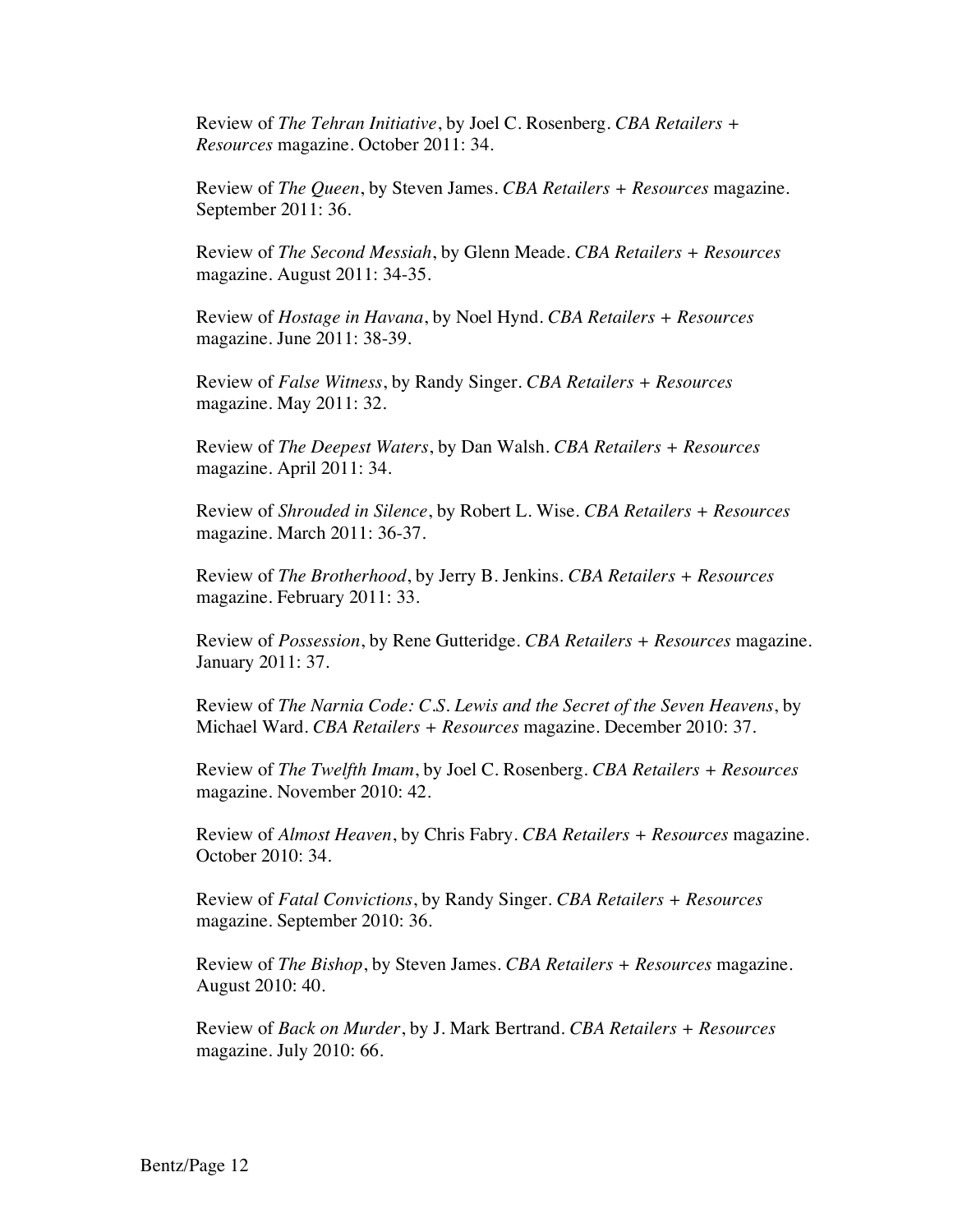Review of *Edge of Apocalype*, by Tim LaHaye and Craig Parshall. *CBA Retailers + Resources* magazine. June 2010: 50.

Review of *The Heart Mender*, by Andy Andrews. *CBA Retailers + Resources* magazine. May 2010: 42.

Review of *Rooms*, by James L. Rubart. *CBA Retailers + Resources* magazine. April 2010: 36-37.

Review of *Enemies Among Us*, by Bob Hamer. *CBA Retailers + Resources* magazine. March 2010: 40.

Review of *Hunter's Moon*, by Don Hoesel. *CBA Retailers + Resources* magazine. February 2010: 26.

Review of *Burn*, by Ted Dekker and Erin Healy. *CBA Retailers + Resources* magazine. January 2010: 32.

Review of *Powers*, by John Olson. *CBA Retailers + Resources* magazine. November/December 2009: 38-39.

Review of *The Swiss Courier*, by Tricia Goyer and Mike Yorkey. *CBA Retailers + Resources* magazine. October 2009: 32.

Review of *The Sacred Cipher*, by Terry Brennan. *CBA Retailers + Resources* magazine. August/September 2009: 42.

Review of *The Justice Game*, by Randy Singer. *CBA Retailers + Resources* magazine. July 2009: 77.

Review of *Scared*, by Tom Davis. *CBA Retailers + Resources* magazine. June 2009: 50.

Review of *Blood Bayou*, by Karen Young. *CBA Retailers + Resources* magazine. May 2009: 30.

Review of *Face of Betrayal*, by Lis Wiehl with April Henry. *CBA Retailers + Resources* magazine. April 2009: 30-31.

Review of *The Missionary*, by William Carmichael and David Lambert. *CBA Retailers + Resources* magazine. March 2009: 30.

Review of *Daniel's Den*, by Brandt Dodson. *CBA Retailers + Resources* magazine. February 2009: 32.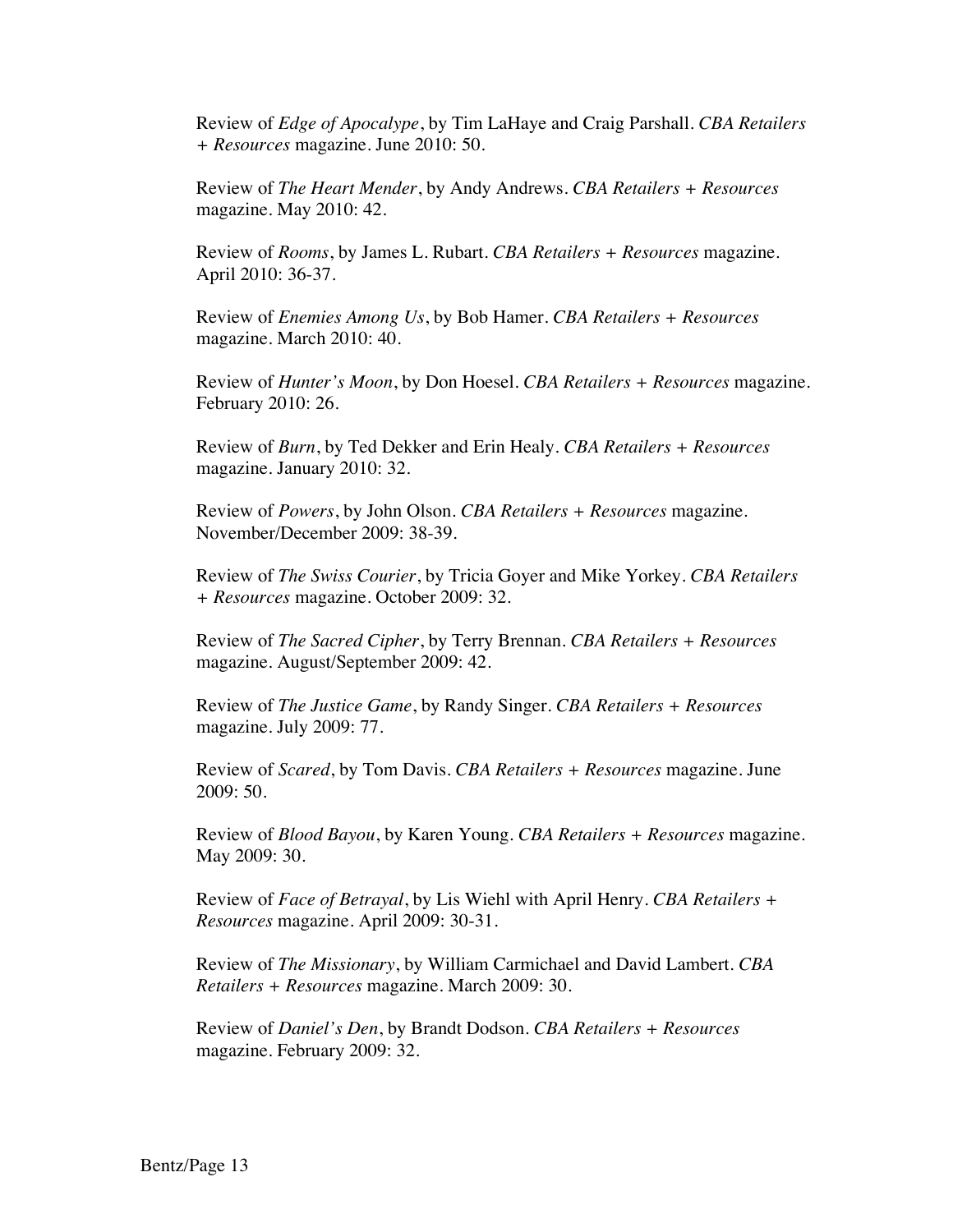Review of *Kiss*, by Ted Dekker and Erin Healy. *CBA Retailers + Resources* magazine. January 2009: 34.

Review of *Dark Pursuit*, by Brandilyn Collins. *CBA Retailers + Resources* magazine. December 2008: 36.

Review of *The Death and Life of Gabriel Phillips*, by Stephen Baldwin and Mark Tabb. *CBA Retailers + Resources* magazine. November 2008: 50.

Review of *Conspiracy in Kiev*, by Noel Hynd. *CBA Retailers + Resources* magazine. October 2008: 40-41.

Review of *Sinner*, by Ted Dekker. *CBA Retailers + Resources* magazine. September 2008: 40.

Review of *Shadow of Colossus*, by T.L. Higley. *CBA Retailers + Resources* magazine. August 2008: 40.

Review of *Vanish*, by Tim Pawlik. *CBA Retailers + Resources* magazine. July 2008: 98.

Review of *Broken Angel*, by Sigmund Brouwer. *CBA Retailers + Resources* magazine. May 2008: 46, 48.

Review of *Adam*, by Ted Dekker. *CBA Retailers + Resources* magazine. April 2008: 36.

Review of *My Name Is Russell Fink*, by Michael Snyder. *CBA Retailers + Resources* magazine. March, 2008: 40.

Review of *Why Guys Need God*, by Michael Erre. *CBA Retailers + Resources* magazine. January, 2008. 56.

Review of *Shedding Light on His Dark Materials*, by Kurt Bruner and Jim Ware. *CBA Retailers + Resources* magazine. December, 2007: 36.

Review of *After the Leaves Fall*, by Nicole Baart. *CBA Retailers + Resources*  magazine. November, 2007: 54.

Review of *Magi*, by Daniel Gilbert. *CBA Retailers + Resources* magazine (formerly *Aspiring Retail* magazine). September, 2007: 54.

Review of *Sky Blue*, by Travis Thrasher. *CBA Retailers + Resources* magazine (formerly *Aspiring Retail* magazine). August, 2007: 38.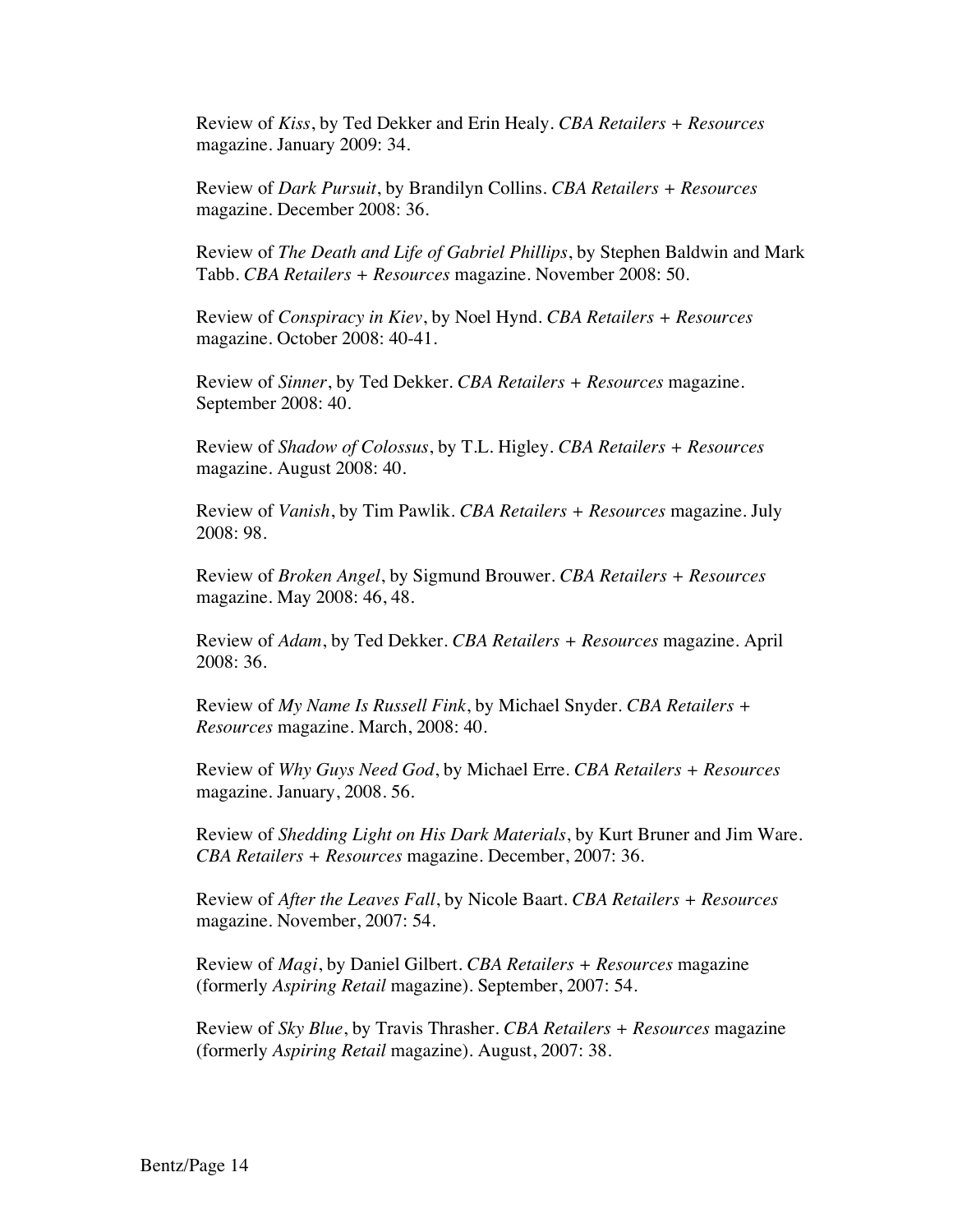Review of *The Cure*, by Athol Dickson. *Aspiring Retail* magazine. June, 2007: 72.

Review of *Tribulation House*, by Chris Well. *Aspiring Retail* magazine. May, 2007: 42.

Review of *Speak Through the Wind*, by Allison Pittman. *Aspiring Retail*  magazine. April, 2007: 38.

Review of *Wedgewood Grey*, by John Aubrey Anderson. *Aspiring Retail*  magazine. April 2007: 39.

Review of *Summer of Light*, by W. Dale Cramer. *Aspiring Retail* magazine. February 2007: 45.

Review of *A Bigger Life*, by Annette Smith. *Aspiring Retail* magazine. January 2007: 90.

Review of *Writing for the Soul*, by Jerry B. Jenkins. *Aspiring Retail* magazine. December 2006: 40.

Review of *Glastonbury Tor*, by LeAnne Hardy. *Aspiring Retail* magazine. November 2006: 61.

Review of *Hood*, by Stephen Lawhead. *Aspiring Retail* magazine. September, 2006: 51.

Review of *The Micah Judgment*, by Jim Kraus. *Aspiring Retail* magazine. July 2006: 130.

Review of *Scimitar's Edge*, by Marvin Olasky. *Aspiring Retail* magazine. June 2006: 81.

Review of *The Angel*, by James H. Pence. *Aspiring Retail* magazine. May 2006: 42-43.

Review of *When Crickets Cry*, by Charles Martin. *Aspiring Retail* magazine. March 2006: 43.

Review of *The Circle: Choosing to Learn from Life*, by Mike Breen. *Aspiring Retail* magazine. February 2006: 34.

Review of *River Rising*, by Athol Dickson. Aspiring Retail magazine. January 2006: 96.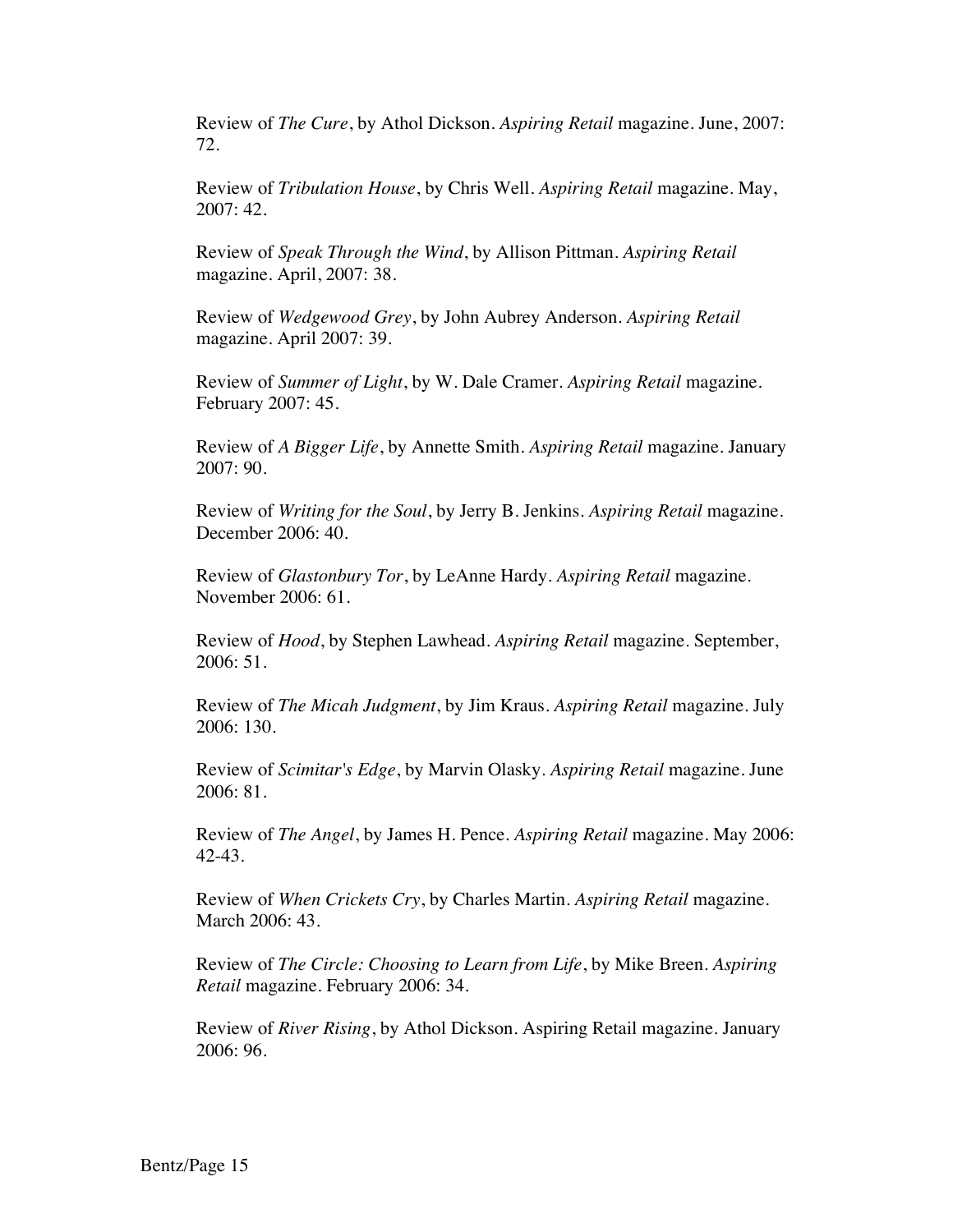Review of *New Town*, by Harry Blamires. *Aspiring Retail* magazine. November 2005: 56.

Review of *Startling Joy*, by James Schaap. *Aspiring Retail* magazine. September 2005: 46.

Review of *The Rats of Hamelin*, by Adam McCune and Keith McCune. *Aspiring Retail* magazine (formerly *CBA Marketplace* magazine). August 2005: 48.

Review of *Wonders Never Cease*, by Phil Callaway. *Aspiring Retail* magazine (formerly *CBA Marketplace* magazine). June 2005: 93, 95.

Review of *Charade*, by Gilbert Morris. *Aspiring Retail* magazine (formerly *CBA Marketplace* magazine). June 2005: 90.

Review of *Real Sex: The Naked Truth About Chastity*, by Lauren F. Winner. *CBA Marketplace* magazine. March 2005: 38.

Review of *Black or White*, by John Anderson. *CBA Marketplace* magazine. February 2005: 34.

Review of *Double Vision*, by Randall Ingermanson. *CBA Marketplace* magazine. December 2004: 32.

Review of *Tiger Lillie*, by Lisa Samson. *CBA Marketplace* magazine. September 2004: 45.

Review of *The Gospel Code*, by Ben Witherington. *CBA Marketplace* magazine. July 2004: 64-65.

Review of *The Dead Don't Dance*, by Charles Martin. *CBA Marketplace* magazine. June 2004: 150.

Review of *Dark to Mortal Eyes*, by Eric Wilson. *CBA Marketplace* magazine. May 2004: 58.

Review of *End of State*, by Neesa Hart. *CBA Marketplace* magazine. March 2004: 50.

Review of *Room of Marvels*, by James Bryan Smith. *CBA Marketplace* magazine. February 2004: 61.

Review of *Growing Up on the Edge of the World*, by Phil Callaway. *CBA Marketplace* magazine. January 2004: 95.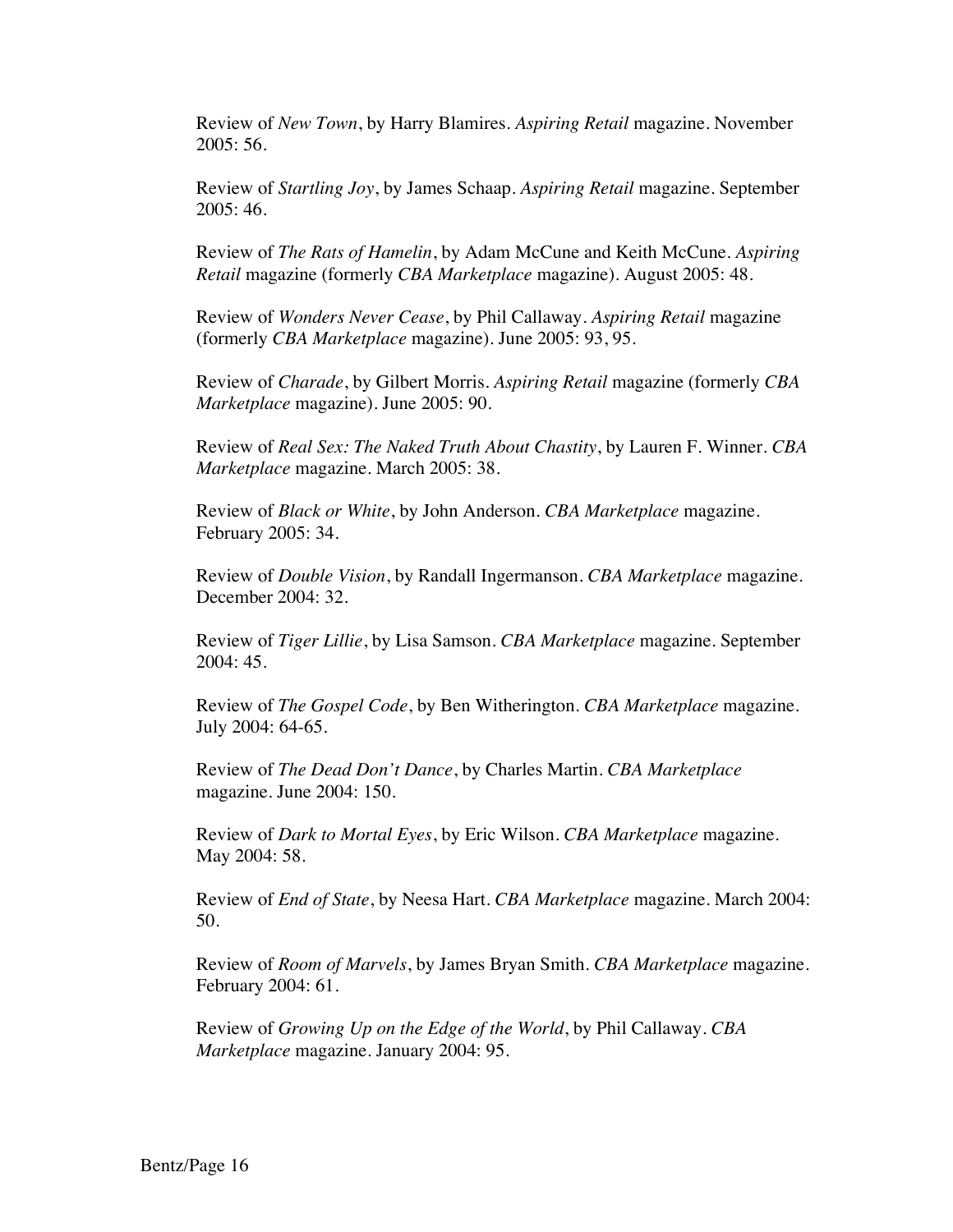Review of *A Bearer of Divine Revelation*, by Lawrence Dorr,. *CBA Marketplace* magazine. December 2003: 42-43.

Review of *Soon*, by Jerry Jenkins. *CBA Marketplace* magazine. November 2003: 40.

Review of *Who's Grace?*, by James Coggins. *CBAMarketplace* magazine. October 2003: 49.

Review of *Eyes at the Window*, by Evie Yoder Miller. *CBA Marketplace* magazine. September 2003: 60-61.

Review of *The Fall*, by Kirsten Lasinski. *CBA Marketplace* magazine. July 2003: 167.

Review of *The Bloodstone Chronicles*, by Bill Myers. *CBA Marketplace* magazine. June 2003. 92.

Review of *Ghosts*, by Adrian Plass. *CBA Marketplace* magazine. January 2003: 104.

Review of *Treasures from The Psalms*, by Henry Gariepy. *CBA Marketplace* magazine. October 2002: 74.

Review of *A Name of Her Own*, by Jane Kirkpatrick. *CBA Marketplace* magazine. September 2002: 69.

Review of *The Messenger*, by Tim Woodroof. *CBA Marketplace* magazine. August 2002: 72.

Review of *DMZ: A Novel*, by Jeanette Windle. *CBA Marketplace* magazine. July 2002. 156.

Review of *Satan's Ring: A Novel*, by John Bayer. *CBA Marketplace* magazine. July 2002: 158.

Review of *The House Where the Hardest Things Happened*, by Kate Young Caley. *CBA Marketplace* magazine. May 2002: 62.

Review of *Blue Hop*e, by Robert Waldron. *CBA Marketplace* magazine. April 2002: 94.

Review of *Driven*, by W.G. Griffiths, *CBA Marketplace* magazine. March 2002: 74.

Review of *The Jesus Encounter*, by William Tinsley. *CBA Marketplace* magazine. February 2002: 65.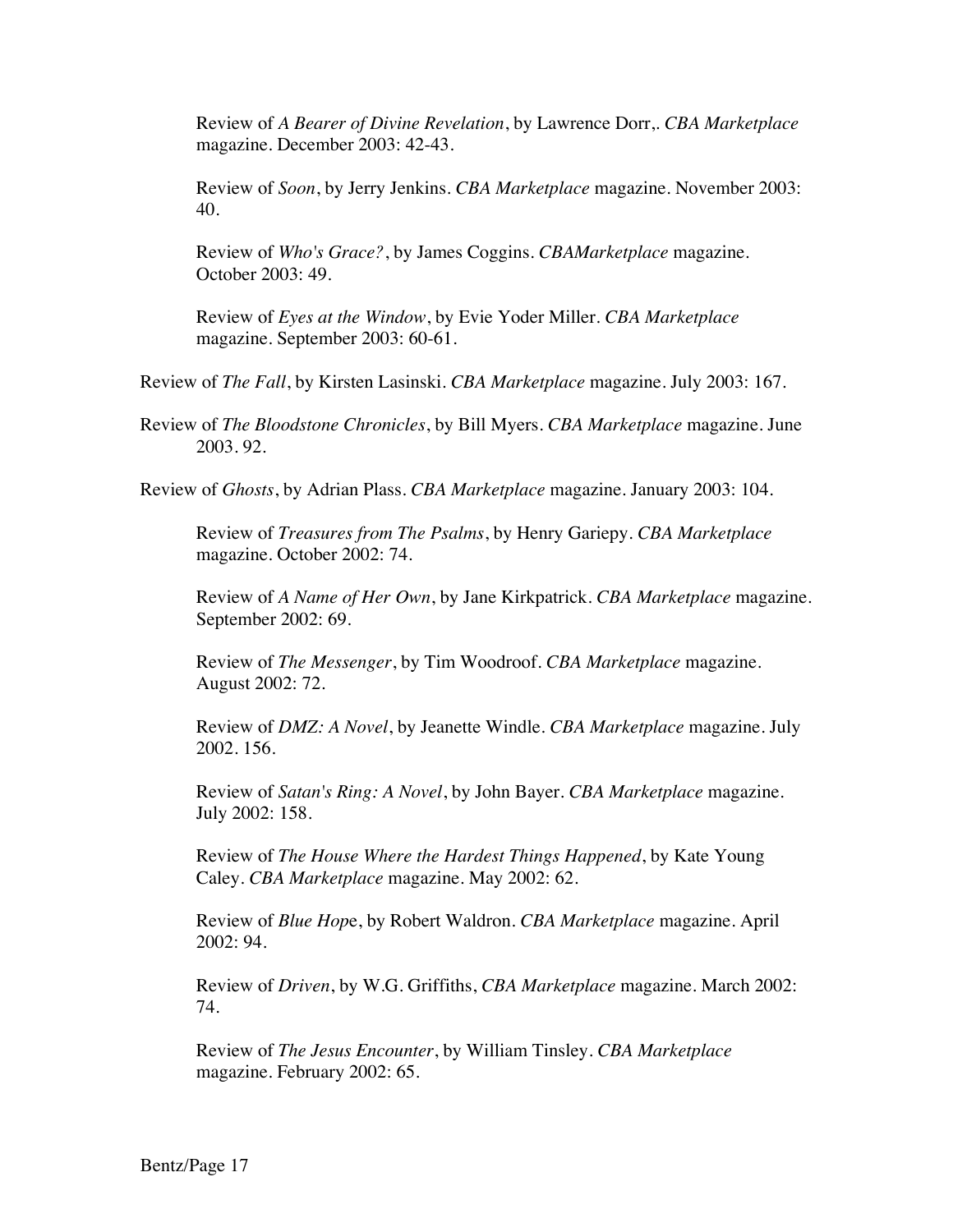Review of *Devil's Island*, by John Hagee. *CBA Marketplace* magazine. January 2002: 108.

Review of *My Journey*, by Robert Schuller. *CBA Marketplace* magazine. December 2001: 51.

Review of *Sea of Glory*, by Ken Wales and David Poling. *CBA Marketplace* magazine. November 2001: 71.

Review of *Hometown Legend*, by Jerry Jenkins. *CBA Marketplac*e magazine. October 2001: 63.

Review of *A Thousand Goodbyes*, by Jim Huber. *CBA Marketplace* magazine. September 2001: 62.

Review of *Fatherhood Aborted*, by Guy Condon and Dave Hazard. *CBA Marketplace magazine*. August 2001: 58.

- Review of *The Shaping of a Life*, by Phyllis Tickle. *CBA Marketplace* magazine. July 2001: 196.
- Review of *Out of the Shadows*, by Sigmund Brouwer. *CBA Marketplace* magazine. June 2001: 135.

Review of *The Prodigy*, by Alton Gansky. *CBA Marketplace* magazine. May 2001: 75.

Review of *Duty to Die*, by Janice Thompson. *CBA Marketplace* magazine. April 2001: 70.

Review of *Earthly Fathers*, by Scott Sawyer. *CBA Marketplace* magazine. March 2001. 64.

Review of *Go Down to Silence*, by G.K. Belliveau. *CBA Marketplace* magazine. February 2001. 61.

Review of *Ezekiel's Shadow*, by David Ryan Long, *CBA Marketplace* magazine. January 2001: 133-34.

Review of *Heaven in Stone and Glass*, by Robert Barron, *CBA Marketplace* magazine. December 2000: 67.

Review of *The Red Horse*, by Eugenio Corti, *CBA Marketplace* magazine. October 2000: 82.

Review of *Home to Harmony*, by Philip Gulley. *CBA Marketplace* magazine. August 2000: 72.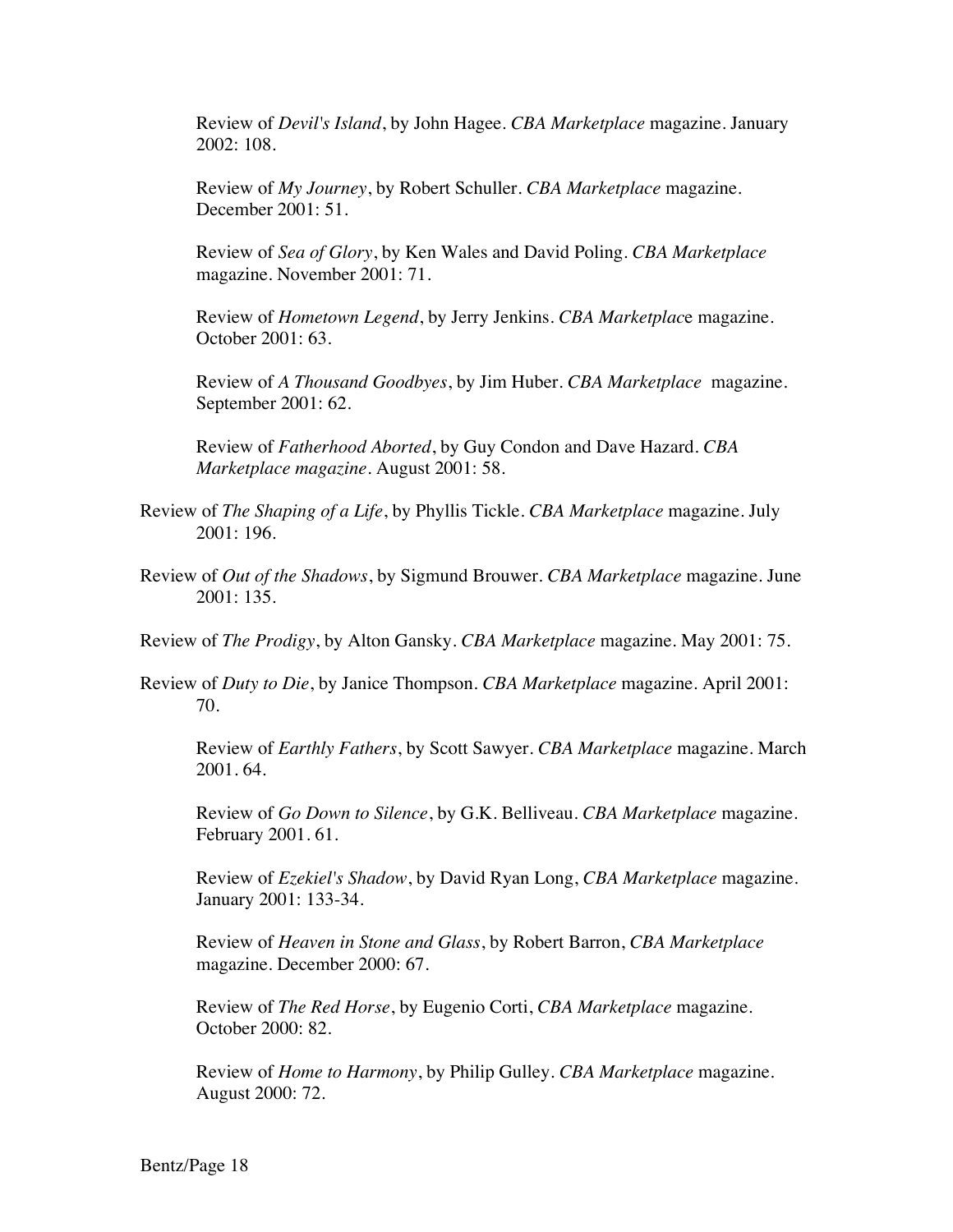Review of *Crossfire*, by Jeanette Windle. *CBA Marketplace* magazine. July 2000: 224.

Review of *Lethal Harvest*, by William Cutrer and Sandra Glahn. *CBA Marketplace* magazine. May 2000: 78-79.

Review of *All God's Children*, by James D. Snyder. *CBA Marketplace* magazine. April 2000: 71.

Review of *Blind Justice*, by James Scott Bell. *CBA Marketplace* magazine. March 2000: 75.

Review of *The Power of Prayer*, by Dale Salwak, ed. *CBA Marketplace* magazine. February 2000: 74.

Review of *The Memoirs of Pontius Pilate*, by James R. Mills. *CBA Marketplace* magazine. January 2000: 142.

Review of *Of Fiction and Faith*, by W. Dale Brown. *Christian Scholar's Review*. XXIX: 1 (Fall 1999): 204-05.

"A Father for All Seasons." Review of *A Father for All Seasons*, by Bob Welch. *A Closer Look* magazine. Fall 1998: 2.

"Hagee: The Jews Cannot Be 'Replaced'." Review of *Final Dawn Over Jerusalem*, by John Hagee. *A Closer Look* magazine Spring 1998: 2.

"Circle of Communication." Review of *Whole Prayer: Speaking and Listening to God*, by Walter Wangerin Jr. *A Closer Look*. magazine February 1998: 6.

"Medical Thriller Probes Deep Into Soul of Man." Review of *The Stain*, by Dr. Harry Lee Kraus, Jr. *A Closer Look*. magazine December 1997: 12.

#### **SCHOLARLY CONFERENCE PRESENTATIONS**

"From Michelangelo to Veggie Tales: How Old Testament Stories Have Changed the World." Sabbatical Talk sponsored by the APU Office of Research and Grants, APU, October 15, 2019.

"More than Cute Animals in a Boat: The Cultural Impact of the Story of Noah and the Ark." Lecture presented to the Center for Research in Ethics and Values (CREV) Seminar, APU, October 14, 2019.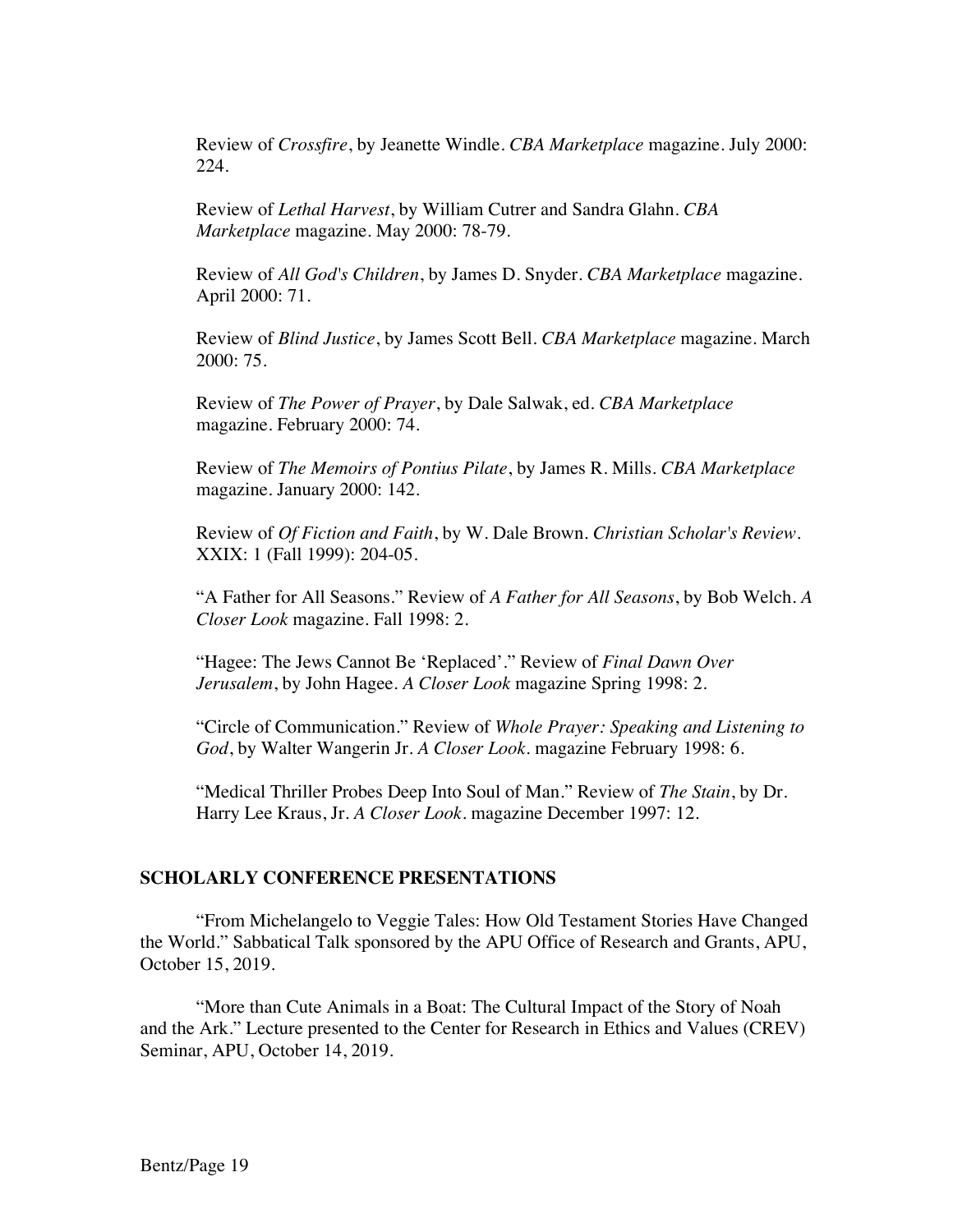"The Power of Words." Keynote Address at the Aspiring Writers' Forum Annual Conference, Chino Valley, California, August 17, 2020.

"Old Reader, Young Reader: How to Write to Younger Generations Without Losing Grandma." Break Out Session Talk presented with Drew Brown at the Aspiring Writers' Forum Annual Conference, Chino Valley, California, August 17, 2020.

"To Kill a Mockingbird Pre-Show Lecture." Lecture presented before the APU Theater production of *To Kill a Mockingbird*, the West Coast Premiere of the Aaron Sorkin play, APU, February 20, 2020.

"Developing a Writing Voice." Workshop taught at the national SoCal Christian Writers Conference, Fullerton, CA, June 22, 2019.

"Nonfiction Mentoring Clinic." Three-hour mentor workshop taught at the national SoCal Christian Writers Conference, Fullerton, CA, June 19-22, 2019.

"Violence as the Undercurrent of Small-Town Life in Thomas Wolfe's The Web and the Rock." Paper presented at the annual national Thomas Wolfe Society Conference, Gettysburg, PA, May 25, 2019.

"Writing the Irresistible Nonfiction Book." Six-hour mentor workshop taught at the national Mount Hermon Christian Writers Conference, April 12-16, 2019.

"Emily Dickinson: 'Faith is a fine invention/When Gentlemen can *see*." Plenary lecture for APU Honors College students and faculty connected with the HON280 Core III course, April 8, 2019.

"*The Crucible*: Background and History." Lecture at an HON280 screening of the film version of Arthur Miller's *The Crucible*, March 24, 2019.

"Stop Talking to Yourself: Why Audience Matters." Plenary lecture for APU Honors College students and faculty connected with HON240 Core I course, March 13, 2019.

"Non-Fiction Book Practicum." Six-hour mentoring workshop taught at the national Blue Ridge Mountains Christian Writers Conference, Ridgecrest, North Carolina, May 20-24, 2018.

"The Art and Business of Book Review Writing." Workshop presented at the national Blue Ridge Mountains Christian Writers Conference, Ridgecrest, North Carolina, May 23, 2018.

"Writing Strategies for Writers with No Time to Write." Workshop presented at the national Blue Ridge Mountains Christian Writers Conference, Ridgecrest, North Carolina, May 21, 2018.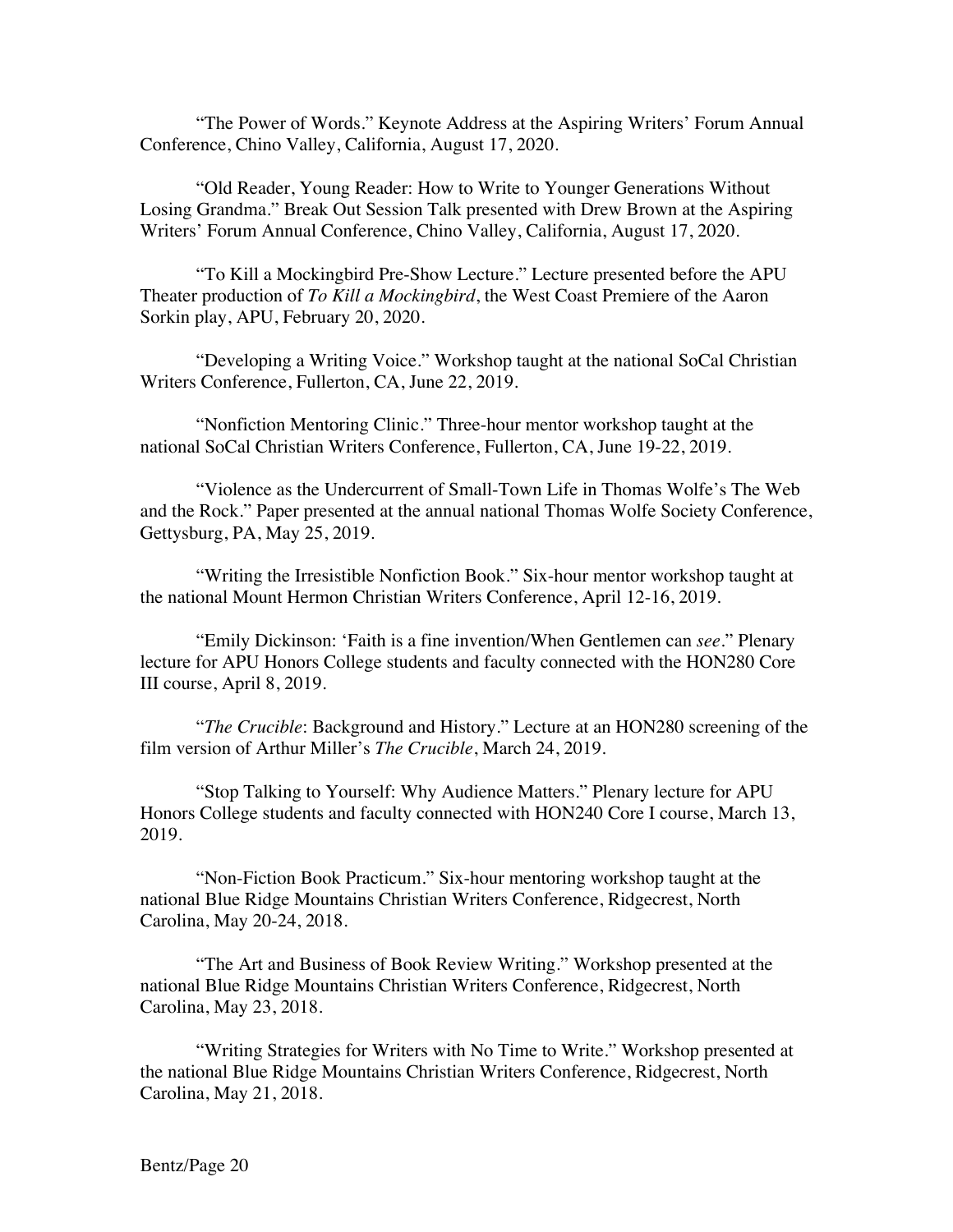"Emily Dickinson: 'Faith is a fine invention/When Gentlemen can *see*." Plenary lecture for APU Honors College students and faculty connected with the HON280 Core III course, April 16, 2018.

"Bridging the Gap Between Hemingway's *The Sun Also Rises*, McLain's *The Paris Wife*, and Blume's *Everybody Behaves Badly*." Paper presented at the national conference of the College English Association. St. Petersburg, FL, April 7, 2018.

"Doctor Faustus: Bargaining with the Devil." Plenary lecture for APU Honors College students and faculty connected with the HON280 Core III course, January 8, 2018.

"Winning the Writing Battle of the First Twenty Minutes." Opening talk for the APU Faculty Writers Retreat, Malibu, CA, July 11, 2017.

"Intermediate/Advanced Non-fiction Writing Workshop." Six-hour mentoring workshop taught at the SoCal Christian Writers Conference, La Mirada, CA, June 22-25, 2017.

"Tracking the significance of Thomas Wolfe's 'Writing and Living' Purdue Speech: A detective story." Paper presented at the annual national Thomas Wolfe Society Conference, Indianapolis, May 19, 2017.

Instructor for Pre-Conference Non-Fiction Book Morning Mentoring Track at the annual national Mount Hermon Christian Writers Conference, Mount Hermon, CA, April 5-7-2017.

"Writing Better Book Reviews, Finding Freelance Opportunities." Workshop presented at the annual national Mount Hermon Christian Writers Conference, Mount Hermon, CA, April 10, 2017.

"How Believable is Jim Casy as a Christ Figure in *The Grapes of Wrath*? Paper presented at the Western Regional Conference on Christianity and Literature, California Baptist University, Riverside, California, May 13, 2016.

"Who Are You Calling a Genius? The Role of Collaboration in Wolfe's Artistry." Paper presented at the annual national Thomas Wolfe Society Conference, Asheville, North Carolina, May 21, 2016.

"Non-Fiction Book Practicum." Five-hour mentoring workshop taught at the national Blue Ridge Mountains Christian Writers Conference, Ridgecrest, North Carolina, May 22-26, 2016.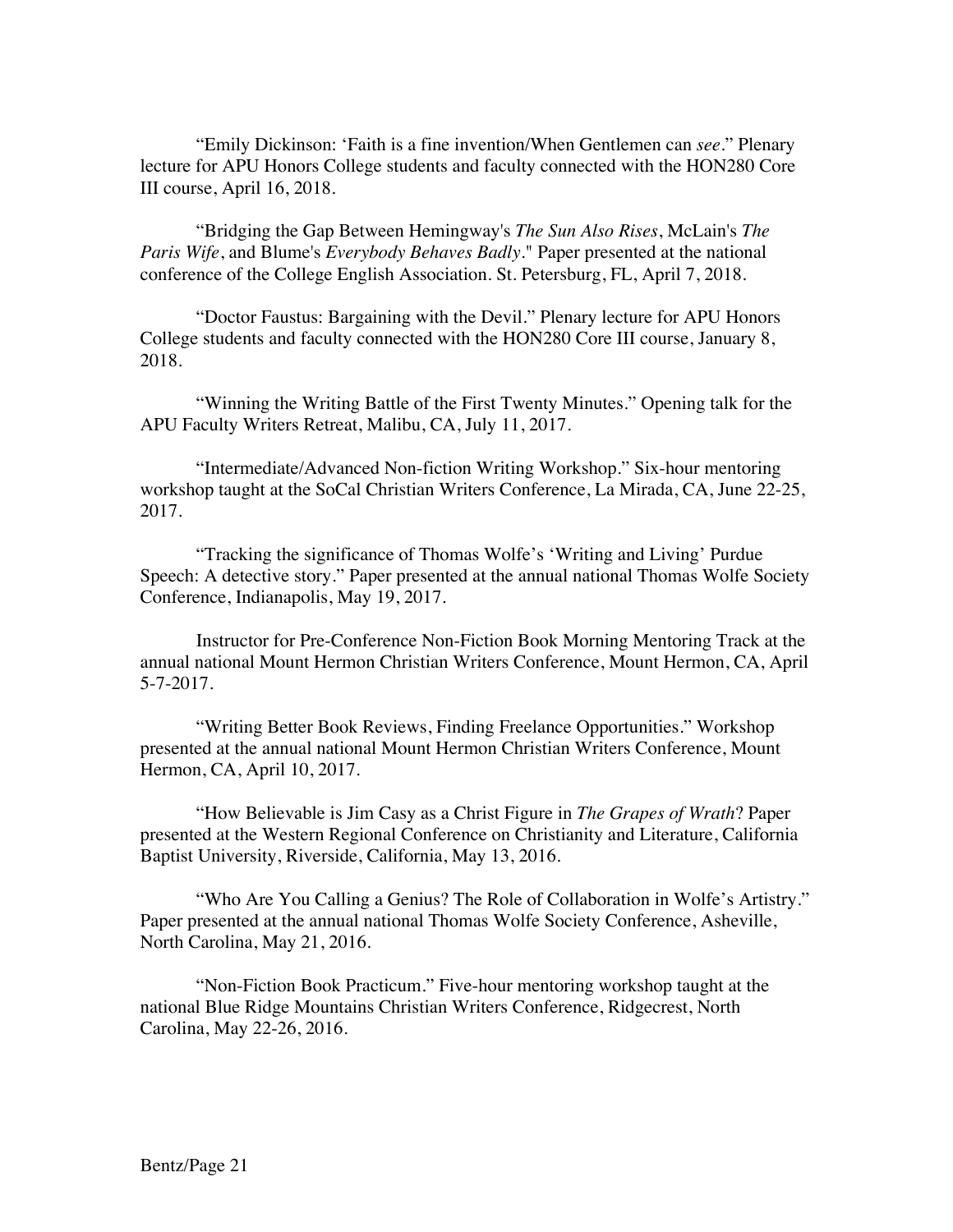"Writing the Book Review: An Open Door Into Magazine Markets." Workshop presented at the national Blue Ridge Mountains Christian Writers Conference, Ridgecrest, North Carolina, May 24, 2016.

"Writing Strategies for Writers with No Time to Write." Workshop presented at the national Blue Ridge Mountains Christian Writers Conference, Ridgecrest, North Carolina, May 23, 2016.

"Advanced Nonfiction Book Workshop." Five-hour mentoring workshop taught at the Orange County Christian Writers' Conference, Fullerton, California, April 15, 2016.

"Teaching Thomas Wolfe." Paper presented at the annual national Thomas Wolfe Society Conference, Albany, New York, May 23, 2015.

"Developing the Writer's Voice." Workshop presented at the national Blue Ridge Mountains Christian Writers Conference, Ridgecrest, North Carolina, May 20, 2015.

"Strategies for Writers with No Time to Write." Workshop presented at the national Blue Ridge Mountains Christian Writers Conference, Ridgecrest, North Carolina, May 18, 2015.

"Non-Fiction Book Practicum." Five-hour mentoring workshop taught at the national Blue Ridge Mountains Christian Writers Conference, Ridgecrest, North Carolina, May 18-21, 2015.

"Strategies for Writers with No Time to Write." Workshop presented at the annual national Mount Hermon Christian Writers Conference, Mount Hermon, CA, March 27-30, 2015.

Instructor for three-day Major Morning Non-Fiction Mentoring Track at the national Mount Hermon Christian Writers Conference, Mount Hermon, California, March 27-30, 2015.

"Strategies for Becoming a More Productive Writer." Workshop talk presented to the Richmond Christian Writers group in Richmond, Virginia, via Skype. September 21, 2014.

"Out-Gatsbying Fitzgerald: Thomas Wolfe and The Party at Jack's." Paper presented at the annual national Thomas Wolfe Society Conference, Chapel Hill, North Carolina, May 24, 2014.

"Fiction Proposals that Attract an Editor." Workshop presented at the annual national Mount Hermon Christian Writers Conference, Mount Hermon, CA, April 11, 2014.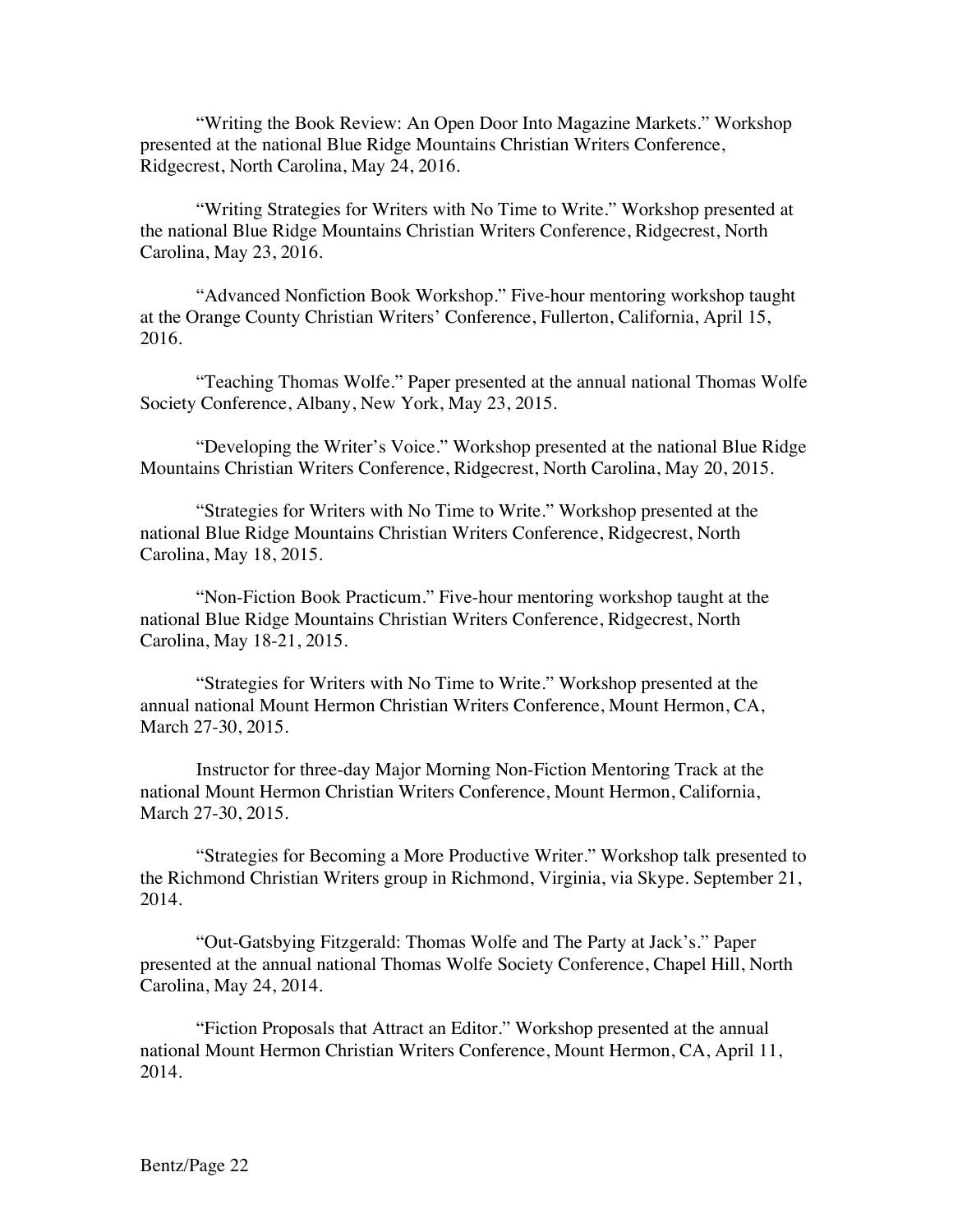Instructor for four-day Major Morning Non-Fiction Mentoring Track at the national Mount Hermon Christian Writers Conference, Mount Hermon, California, April 12-15, 2014.

"It's A new day for literature: How worried should you be?" Keynote address given at the annual Conference on Christianity and Literature, Western Region, Azusa Pacific University, May 16, 2013.

"Non-Fiction Book Practicum." Seven-hour mentoring workshop taught at the national Blue Ridge Mountains Christian Writers Conference, Ridgecrest, North Carolina, May 19-22, 2013.

"Writing the Book Review: An Open Door into Magazine Markets." Workshop presented at the national Blue Ridge Mountains Christian Writers Conference, Ridgecrest, North Carolina, May 21, 2013.

Instructor for four-day Major Morning Non-Fiction Mentoring Track at the national Mount Hermon Christian Writers Conference, Mount Hermon, California, March 23-26, 2013.

"Is Literature Still Necessary? What It Means to 'Connect' in Technology's New Era." Paper presented at the Baylor Symposium on Faith and Culture's "Technology and Human Flourishing" Conference, Waco, Texas, October 27, 2012.

"More than a Means to an End: The Train as the Locus of Human Interaction in the Fiction of Thomas Wolfe." Paper presented at the annual national Thomas Wolfe Society Conference, Asheville, North Carolina, May 19, 2012.

Instructor for four-day, 9-hour Non-Fiction Book Practicum conducted at the national Blue Ridge Mountains Christian Writers Conference, Ridgecrest, North Carolina, May 21-24, 2012.

Instructor for four-day Major Morning Non-Fiction Mentoring Track at the national Mount Hermon Christian Writers Conference, Mount Hermon, California, March 30-April 3, 2012.

"You Shall Keep Still." Opening Devotional Message for the Antelope Valley Christian Writers Conference, Lancaster, California, May 22, 2011.

"Overcoming the Three Big Lies of Writing." Workshop presented at the Antelope Valley Christian Writers Conference, Lancaster, California, May 22, 2011.

Instructor for four-day Major Morning Non-Fiction Mentoring Track at the national Mount Hermon Christian Writers Conference, Mount Hermon, California, April 16-19, 2011.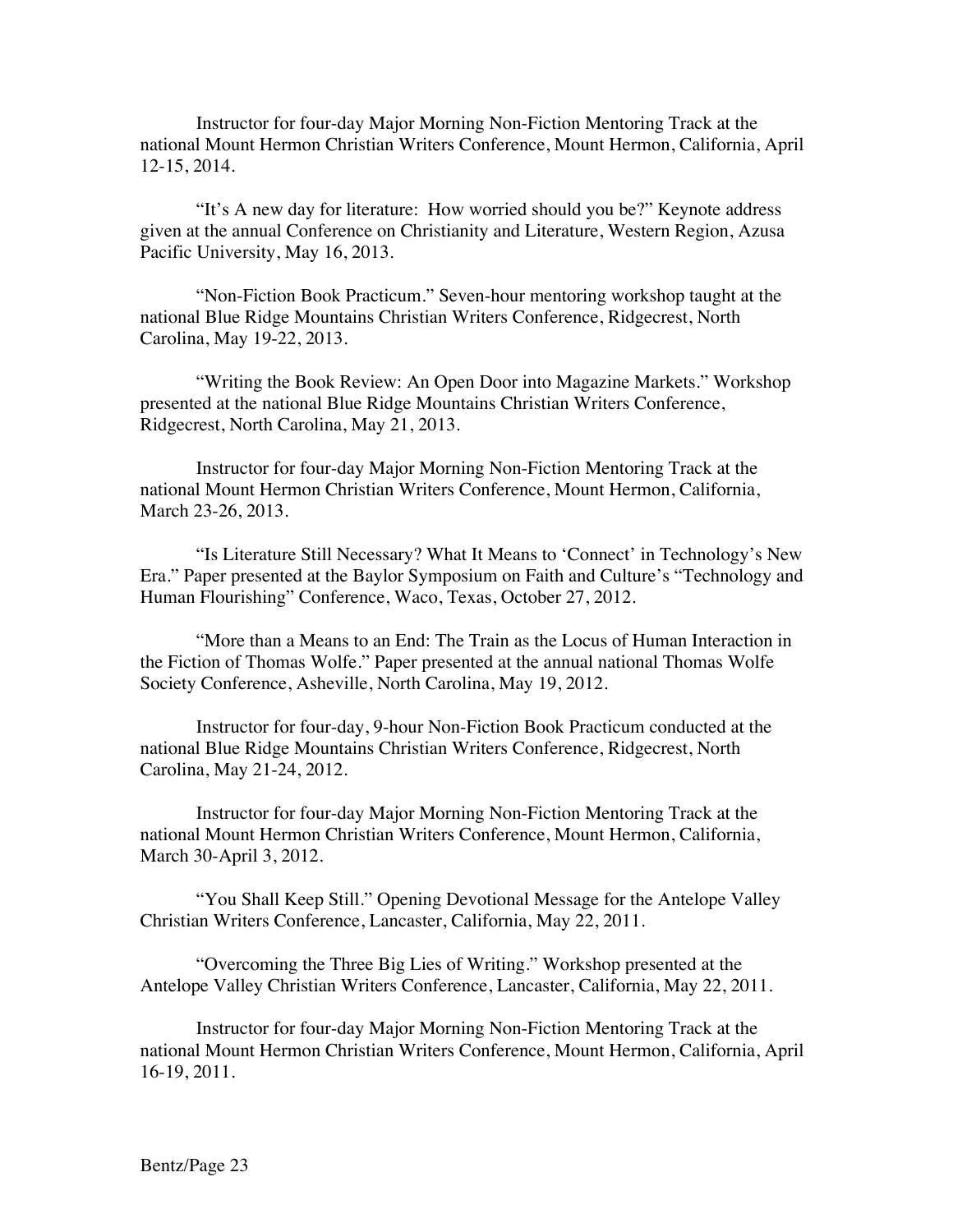"Overcoming the Three Big Lies of Writing." Workshop presented at the national Mount Hermon Christian Writers Conference, California, April 15, 2011.

"Writing Better Book Reviews, Finding Freelance Opportunities." Workshop presented at the national Mount Hermon Christian Writers Conference, April 17, 2011.

"Top Ten Strategies for Becoming a More Productive Writer." Workshop presented at the annual national American Christian Fiction Writers (ACFW) Conference, Indianapolis, IN, September 18, 2010.

"Has the World Grown Too Crazy for Thomas Wolfe—Or Is There Hope?" Paper presented at the annual national Thomas Wolfe Society Conference, Greenville, South Carolina, May 29, 2010.

"Narrator" in the Readers Theater Production of Thomas Wolfe's play, Mannerhouse, performed at the annual national Thomas Wolfe Society Conference, Greenille, South Carolina, May 28, 2010.

Instructor for four-day Major Morning Non-Fiction Mentoring Track at the national Mount Hermon Christian Writers Conference, Mount Hermon, California, March 27-30, 2010.

Response to lecture on trends in Christian publishing by Harold Smith, Editor-in-Chief and CEO of Christianity Today International. As part of its program to bring visiting scholars to campus, Indiana Wesleyan University invited me and one other scholar to respond to this lecture. Marion, Indiana, June 2, 2009.

"What Fiction Writers Can (and Cannot) Learn from the Literary Classics." Workshop presented at the national Mount Hermon Christian Writers Conference, California, April 4, 2009.

"Overcoming the Three Big Lies of Writing." Workshop presented at the national Mount Hermon Christian Writers Conference, California, April 5, 2009.

Instructor for four-day Major Morning Non-Fiction Mentoring Track at the national Mount Hermon Christian Writers Conference, California, April 4-7, 2009.

"Top Ten Strategies for Becoming More Productive." Workshop presented at the 2008 annual national conference of the American Christian Fiction Writers (ACFW), Minneapolis, September 19, 2008.

Moderator for Session Four of the annual national Thomas Wolfe Society conference, St. Louis, May 24, 2008.

Instructor for four-day Major Morning Non-Fiction Mentoring Track at the national Mount Hermon Christian Writers Conference, March 15-18, 2008.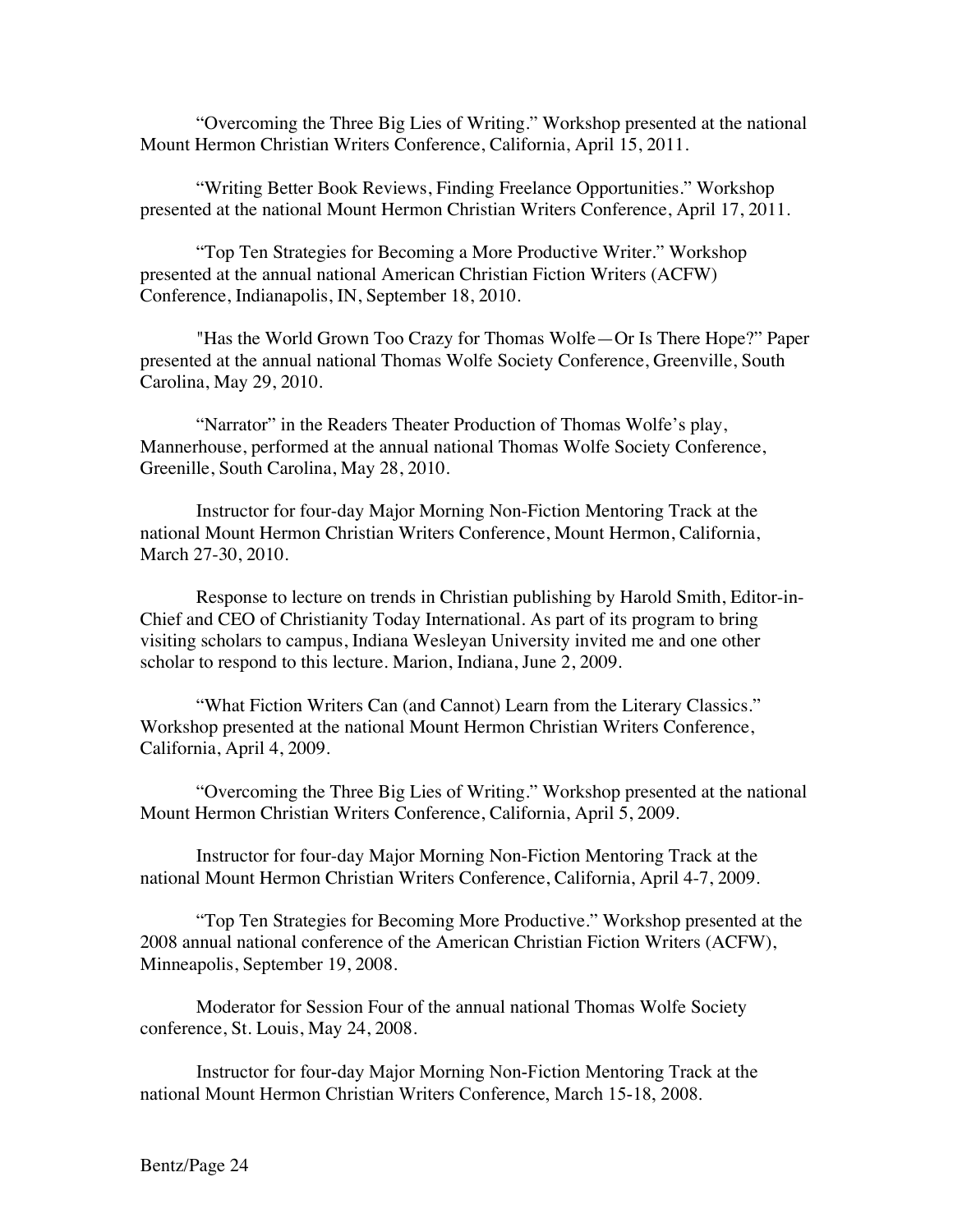"Writing the Book Review: An Open Door Into Magazine Markets." Workshop presented at the national Mount Hermon Christian Writers Conference, March 16, 2008.

"Ten Strategies to Become a More Productive Writer." Workshop presented at the national Mount Hermon Christian Writers Conference, March 17, 2008.

"What Fiction Writers Can (and Cannot) Learn from the Literary Classics." Workshop presented at the national Glorieta Christian Writers Conference, New Mexico, October 20, 2007.

"Writing the Book Review: An Open Door Into Magazine Markets." Workshop presented at the national Glorieta Christian Writers Conference, New Mexico, October 18, 2007.

"What Sherlock Holmes Taught Me About Writing Fiction." "Meet the Pros" session presented at the national Glorieta Christian Writers Conference, Glorieta, New Mexico, October 19, 2007.

"Straddling the Worlds of Fiction and Non-Fiction." Workshop presented as part of the national Mount Hermon Christian Writers Conference, April 1, 2007.

"Writing Book Reviews: An Open Door Into Magazine Articles." Workshop presented as part of the national Mount Hermon Christian Writers Conference, March 31, 2007.

"Confronting and Vanquishing the Three Big Lies of Writing." Workshop presented as part of the national Mount Hermon Christian Writers Conference, March 30, 2007.

"The Writer's Life: Exposed." Featured address presented as part of the Centennial Lecture Series at Olivet Nazarene University in Illinois. Sponsored by Olivet's College of Arts and Sciences, the series was part of a year-long celebration of the university's  $100<sup>*</sup>$  anniversary and featured "notable alumni making a difference in our world." March 13, 2007.

"From Oedipus to Peter Pan: 'Retellings' as an Innovative Honors Literature Course." Paper presented at the National Collegiate Honors Council National annual conference, Philadelphia, November 17, 2006.

"Straddling the Worlds of Fiction and Nonfiction." Workshop presented at the national Glorieta Christian Writers Conference, Glorieta, New Mexico, October 12, 2006.

"Ten Top Strategies for Being a More Productive Writer." Workshop presented at the national Glorieta Christian Writers Conference, Glorieta, New Mexico, October 13, 2006.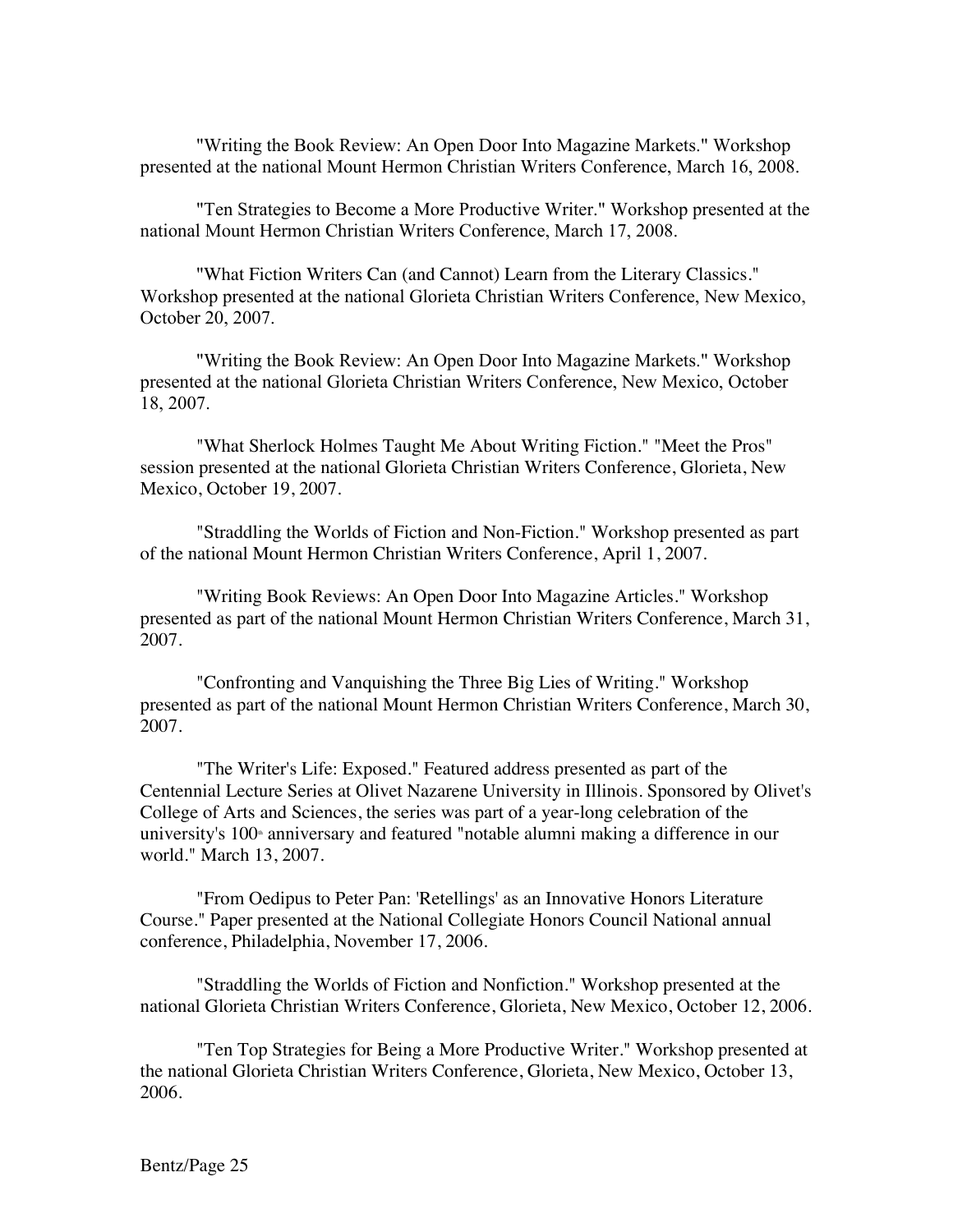"Writing the Book Review." Workshop presented at the national Glorieta Christian Writers Conference, Glorieta, New Mexico, October 14, 2006.

"Confronting and Overcoming the Three Big Lies of Writing." Workshop presented at the national Glorieta Christian Writers Conference, Glorieta, New Mexico, October 14, 2006.

"Writers Critique Groups: Is There a Better Way?" "Meet the Pros" session presented at the national Glorieta Christian Writers Conference, Glorieta, New Mexico, October 12 and repeated on October 14, 2006.

"What Sherlock Holmes Taught Me About Writing Fiction." "Meet the Pros" session presented at the national Glorieta Christian Writers Conference, Glorieta, New Mexico, October 13, 2006.

"Marketing and the Christian Writer." Opening motivational address to the APU Faculty Writers Retreat, Malibu, California, July 10, 2006.

"The Role of 'Splendid Failure': Why Thomas Wolfe is a 'Crate' American Novelist. Paper presented at the annual national Thomas Wolfe Society conference, University of North Carolina, Chapel Hill, May 26, 2006.

"Confronting and Overcoming the Three Big Lies of Writing." Workshop presented at the national Mount Hermon Christian Writers Conference, Mount Hermon, California, April 8, 2006.

"Book Reviews: An Open Door into Magazine Markets." Workshop presented at the national Mount Hermon Christian Writers Conference, Mount Hermon, California, April 7, 2006.

"Things Fall Apart." Keynote address for the convocation series at Alice Lloyd College in Pippa Passes, Kentucky, February 14, 2006. Speech was part of my duties as Visiting Writer for the Billie and Curtis Owens Visiting Writers Series, February 13-16, 2006.

"Breakthroughs in Writing." Opening motivational address to the APU Faculty Writers Retreat, Malibu, California, July 5, 2005.

Session Moderator for Session Two of the Thomas Wolfe Society annual national conference, Portland, Maine, May 27, 2005.

Speaker on Faculty Panel on Faith Integration. Presentation to 450 students in the Foundations of Ministry course program at Azusa Pacific University. April 11, 2005.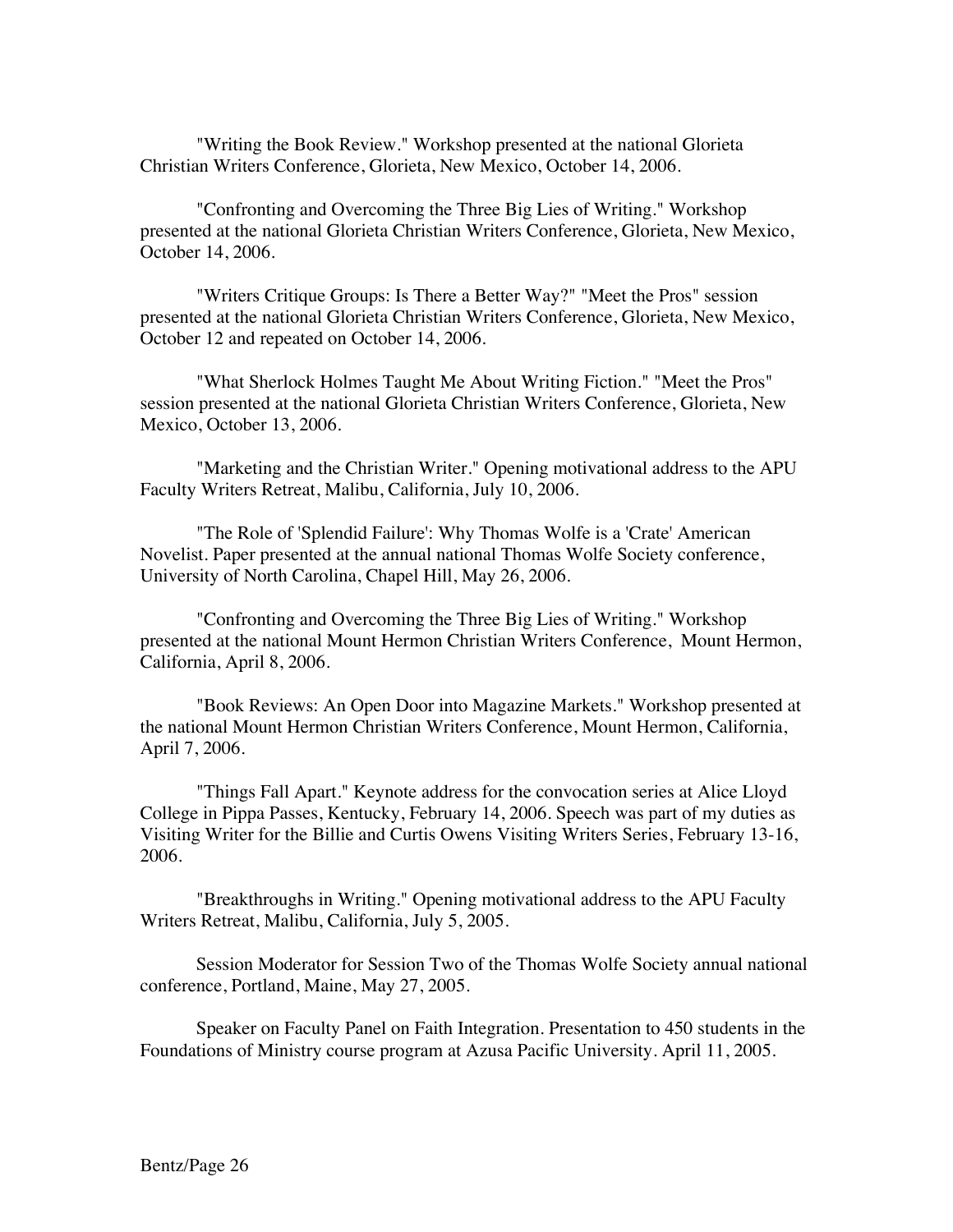"How to Write and Market Book Reviews." Presentation to doctoral students and education faculty in Dr. Bev Stanford's graduate-level Writing for Publication course at Azusa Pacific University. March 9, 2005.

"Lot's Wife: Adding a Pinch (or Pillar) of Salt to Introduction to Literature." Paper presented at the Western Regional Meeting of the Conference on Christianity and Literature. Santa Barbara, California, January 22, 2005.

**"**Lies and the Lying Writers Who Tell Them." Opening motivational address to the APU Faculty Writers Retreat, Malibu, California, July 6, 2004.

Session Moderator for the opening session of the Thomas Wolfe Society annual national conference, Asheville, North Carolina, May 28, 2004.

"Drunk on Writing." Induction Address for the induction ceremony for Sigma Tau Delta, the national honor society for English majors, Azusa Pacific University, March 8, 2004.

"A Lifetime of Learning: Going on to Graduate School and Careers in College Teaching." Panel Member in a session for the Common Day of Learning, Azusa Pacific University, March 3, 2004.

"Confronting Racial Issues in the APU Freshman Writing Seminar Program." Presentation as part of a faculty panel discussion on Diversity. Azusa Pacific University, February 20, 2004.

Session 1 Moderator at the Thomas Wolfe Society annual national conference, Burlington, Vermont, June 6, 2003.

"Writing Fiction." Workshop presented at the Spring Writer's Day conference sponsored by the Christian Writers Fellowship of Orange County. Irvine, California. March 29, 2003.

"A Reappraisal of *The Grapes of Wrath* on John Steinbeck's Centennial Year." A Discussion of the novel with the students in the Honors Program at Azusa Pacific University, who had been asked to read the book. October 9, 2002.

"How to Write and Market Book Reviews." Presentation to doctoral students in Dr. Bev Stanford's graduate-level Writing for Publication course at Azusa Pacific University. October 5, 2002.

"Split Personality: The Wolfe Scholar Confronts the Wolfe Fan." Paper presented at the annual national Thomas Wolfe Society Conference, Portland, Oregon, May 25, 2002.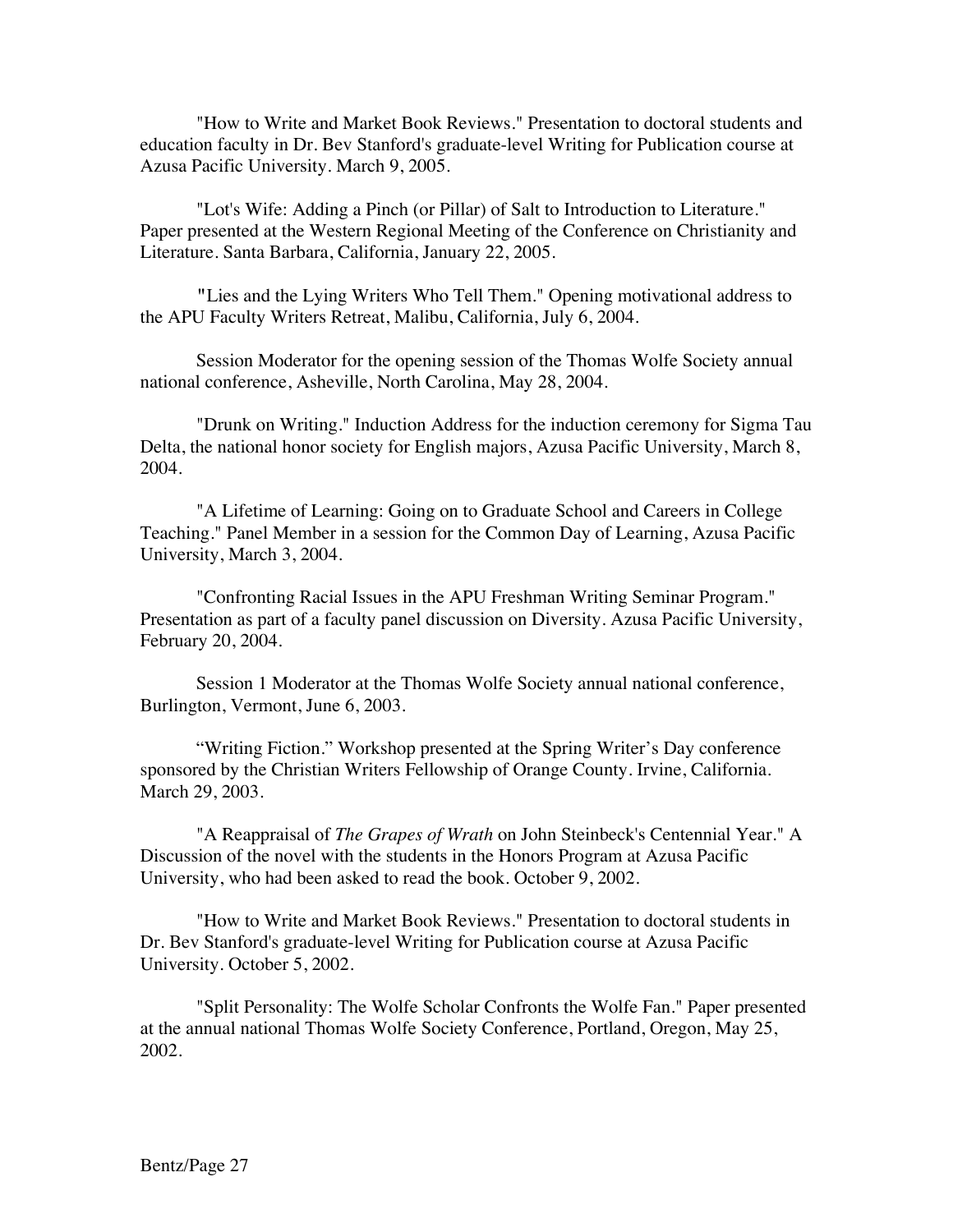Session Chair for the Editors Roundtable, including editors from *Books and Culture*, *Christian Scholars Review*, *Pedagogy*, and *Christianity and Literature*. At "The Gift of Story: Narrating Hope in Film and Literature" conference, the 2002 Western Regional Conference on Christianity and Literature. Azusa Pacific University. March 16, 2002.

Session Chair for "Myth in Ritual in Ethnic Literatures" session at "The Gift of Story: Narrating Hope in Film and Literature" conference, the 2002 Western Regional Conference on Christianity and Literature. Azusa Pacific University. March 15, 2002.

Moderator and presenter at the Graduate School Panel during the Omega Series of workshops for seniors at Azusa Pacific University, February 7, 2002. Invited in role as director of the Pew College Society at APU. Two one-hour sessions with four other panelists.

"Be Published by January." Lecture and question/answer session on writing and marketing strategies presented to faculty and staff members at two luncheons sponsored by the Center for Research on Ethics and Values at Azusa Pacific University. First presented on May 31, 2001, repeated on June 8, 2001.

"How to Write Book Reviews." Lecture and question/answer session presented to the EDUC798 Special Topics: Writing for Publication class at Azusa Pacific University, February 20, 2001.

As Acting Director of the Honors Program at APU, represented APU at the National Collegiate Honors Council Conference in Washington, D.C., October 18-22, 2000.

Moderator for Session 3 of the national Thomas Wolfe Society conference in Asheville, North Carolina, September 30, 2000.

"O Lost? Undergraduates Tackle *Look Homeward, Angel*." Paper presented at the centennial conference of the Thomas Wolfe Society, University of North Carolina-Chapel Hill, May 7, 2000.

"Writing Every Day—No Matter What." Keynote speech presented at the annual Freshman Writing Seminar Conference, Azusa Pacific University, November 16, 1999.

"Evaluating the Student Newspaper." Paper presented at the  $21$ <sup>s</sup> Annual College Media Convention, New York City, March 18, 1999.

"Finding Feature Ideas that Will Dazzle and Inform." Paper presented at the  $21<sup>*</sup>$ Annual College Media Convention, New York City, March 18, 1999.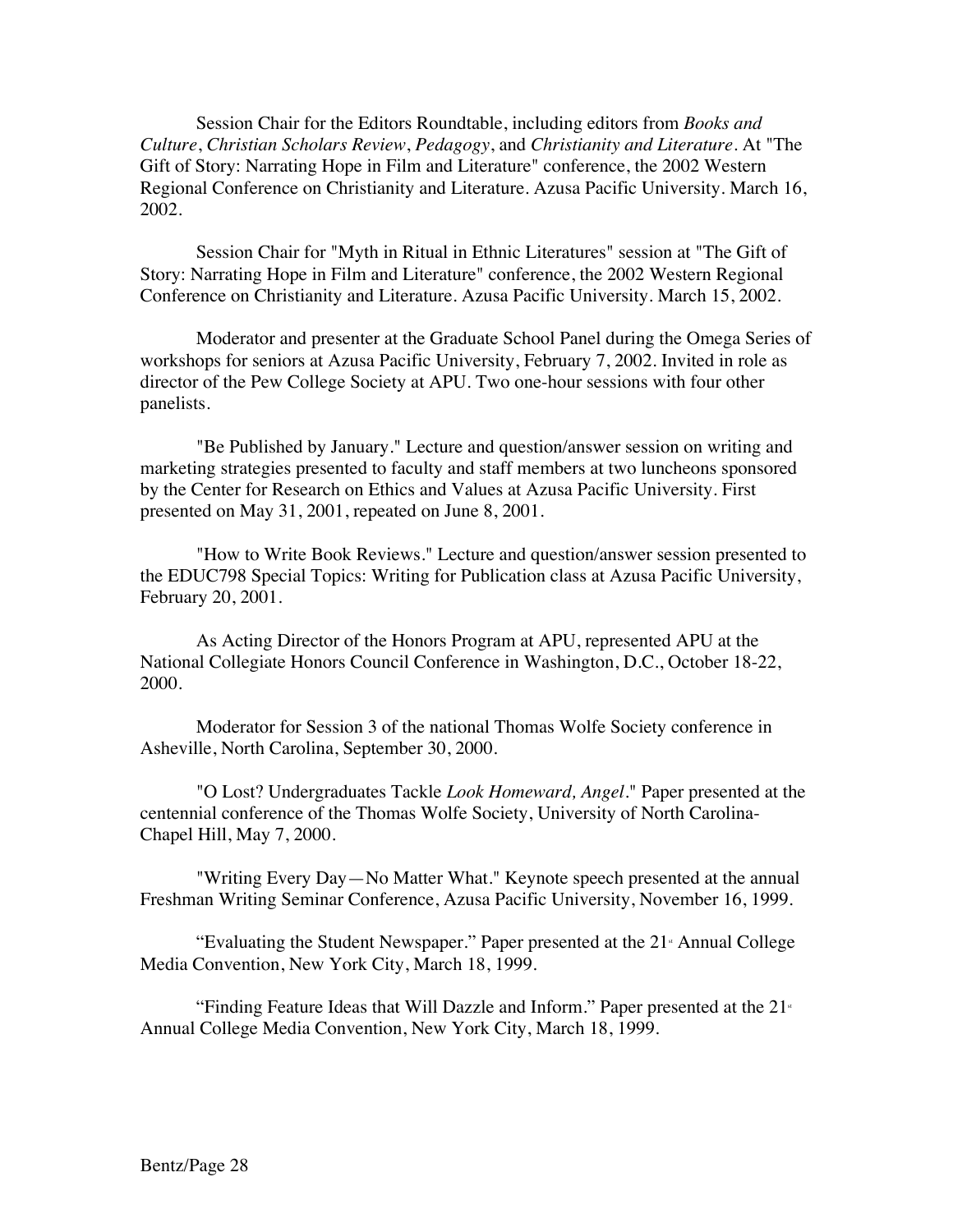"Battling or Blending: How to Handle Staff Conflict." Paper presented at the Associated Collegiate Press/College Media Advisers National Convention, Kansas City, November 6, 1998.

"101 Great Ideas for Features." Paper presented at the Associated Collegiate Press/College Media Advisers National Convention, Kansas City, November 5, 1998.

"How to Find Good Features at School Schools." Paper presented at the 20th Annual Spring National College Media Convention, sponsored by College Media Advisers and Associated Collegiate Press, New York City, March 21, 1998.

"Being In Style: Creating the Stylebook." Paper presented at the National College Media Convention, sponsored by College Media Advisers and Associated Collegiate Press, Chicago, October 31, 1997.

"Advising on the Private/Church-Related Campus Isn't for Cowards." Paper presented at the National College Media Convention, sponsored by College Media Advisers and Associated Collegiate Press, Chicago, November 1, 1997.

"Developing An Infrastructure For Student Publications." Paper presented at the National College Media Convention, sponsored by College Media Advisers and Associated Collegiate Press, October 30, 1997.

"How to Find Good Features at Small Schools." Paper presented at the National College Media Convention, sponsored by College Media Advisers and Associated Collegiate Press, Chicago, October 30, 1997.

"Developing a Writing Voice." Seminar presented at the national Mount Hermon Christian Writers Conference, Mount Hermon, California, March 22, 1997.

"Writer's Block Is a Myth." Seminar presented at the national Mount Hermon Christian Writers Conference, Mount Hermon, California, March 24, 1997.

"How to Find Good Features at Small Schools." Paper presented at the National College Media Convention, sponsored by College Media Advisers and Associated Collegiate Press, Orlando, Florida, November 21, 1996.

"Being In Style at Private Schools: Creating the Stylebook." Paper presented at the National College Media Convention, sponsored by College Media Advisers and Associated Collegiate Press, Orlando, Florida, November 21, 1996.

"Advice for Advisers on Critiquing the Private School Newspaper." Paper presented at the National College Media Convention, sponsored by College Media Advisers and Associated Collegiate Press, Orlando, Florida, November 23, 1996.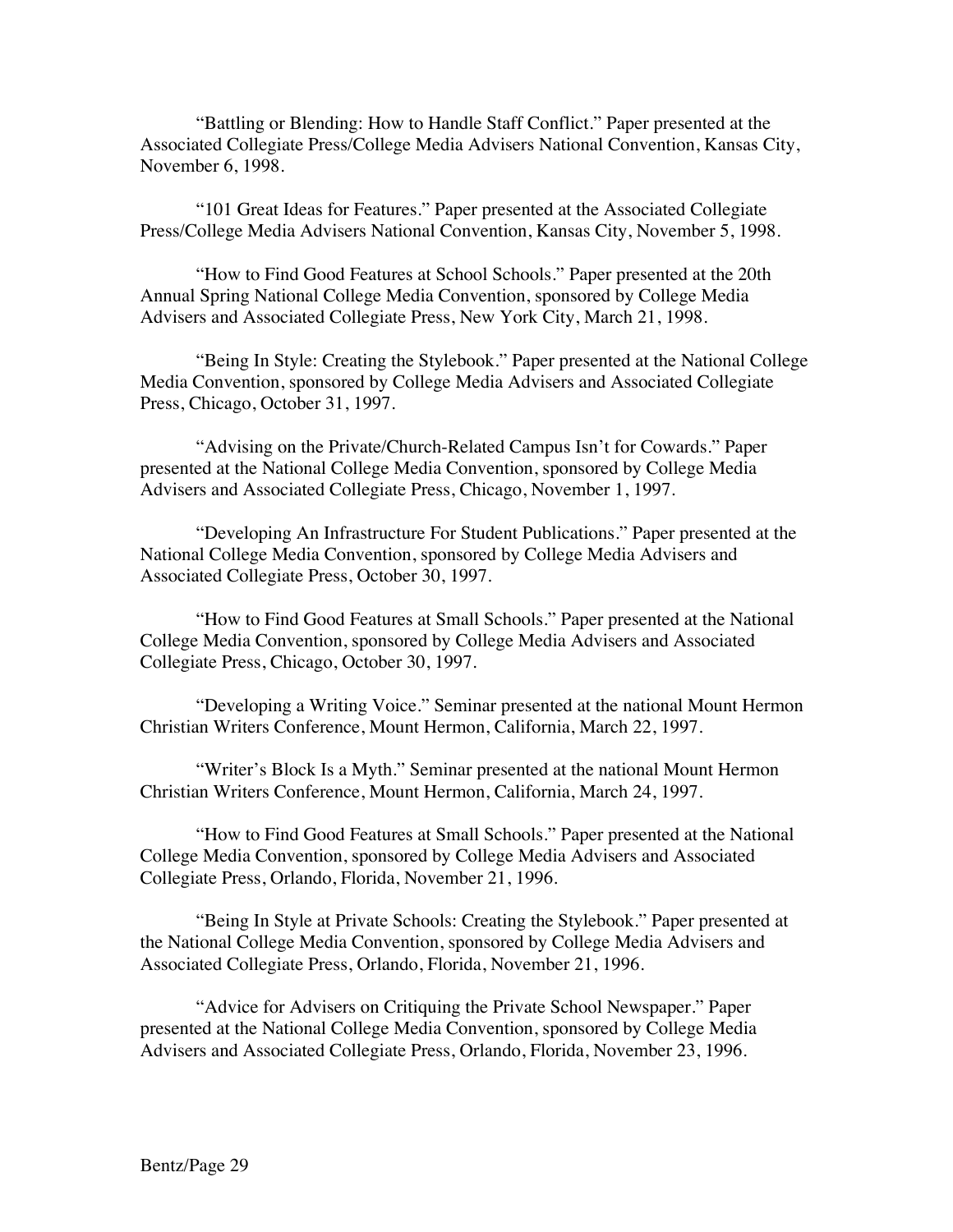"Developing a Writing Voice." Seminar presented at the national Mount Hermon Christian Writers Conference, Mount Hermon, California, March 30, 1996.

"Moving From Excuses, Frustration, to Published Fiction." Seminar presented at the national Mount Hermon Christian Writers Conference, Mount Hermon, California, April 1, 1996.

"Telling and Retelling: Gossip as a Narrative Technique in Eudora Welty's Fiction." Paper presented at the annual convention of the Northeast Modern Language Association, Montreal, Canada, April 19, 1996.

"The Influence of a Freudian Dream on William Carlos Williams' 'The Use of Force.' Paper presented at the national Conference of the College English Association, New Orleans, April 5, 1996.

"Putting Your University to Work for Your Newspaper." Paper presented at the national College Media Convention sponsored by College Media Advisers and Associated Collegiate Press, New York City, March 14, 1996.

"Private School Advisers Roundtable on Critiquing Your Newspaper." Presentation at the national College Media Convention sponsored by College Media Advisers and Associated Collegiate Press, New York City, March 16, 1996.

"Being 'In Style' at Private Schools: Creating the Stylebook." Paper presented at the national College Media Convention sponsored by College Media Advisers and Associated Collegiate Press, New York City, March 16, 1996.

"Methods of Critiquing College Newspapers." Paper presented at the National Media Convention sponsored by College Media Advisers and Associated College Press, Washington, D.C., November 3, 1995.

"Nothing to Write About? How to Find Good Features at Small Schools." Paper presented at the National Media Covention sponsored by College Media Advisers and Associated Collegiate Press, Washington, D.C., November 4, 1995.

"Thomas Wolfe's Essential Literary Unit." Paper presented at the national American Literature Association Conference on American Literature, Baltimore, May 26, 1995.

"Making the Connections Between Race and the Teaching of Writing." Paper presented at the 26th annual national College English Association Conference, Cleveland, March 31, 1995.

"Successful Adviser Strategies for Private and Church-Related Colleges." Paper presented at the spring National College Media Convention sponsored by College Media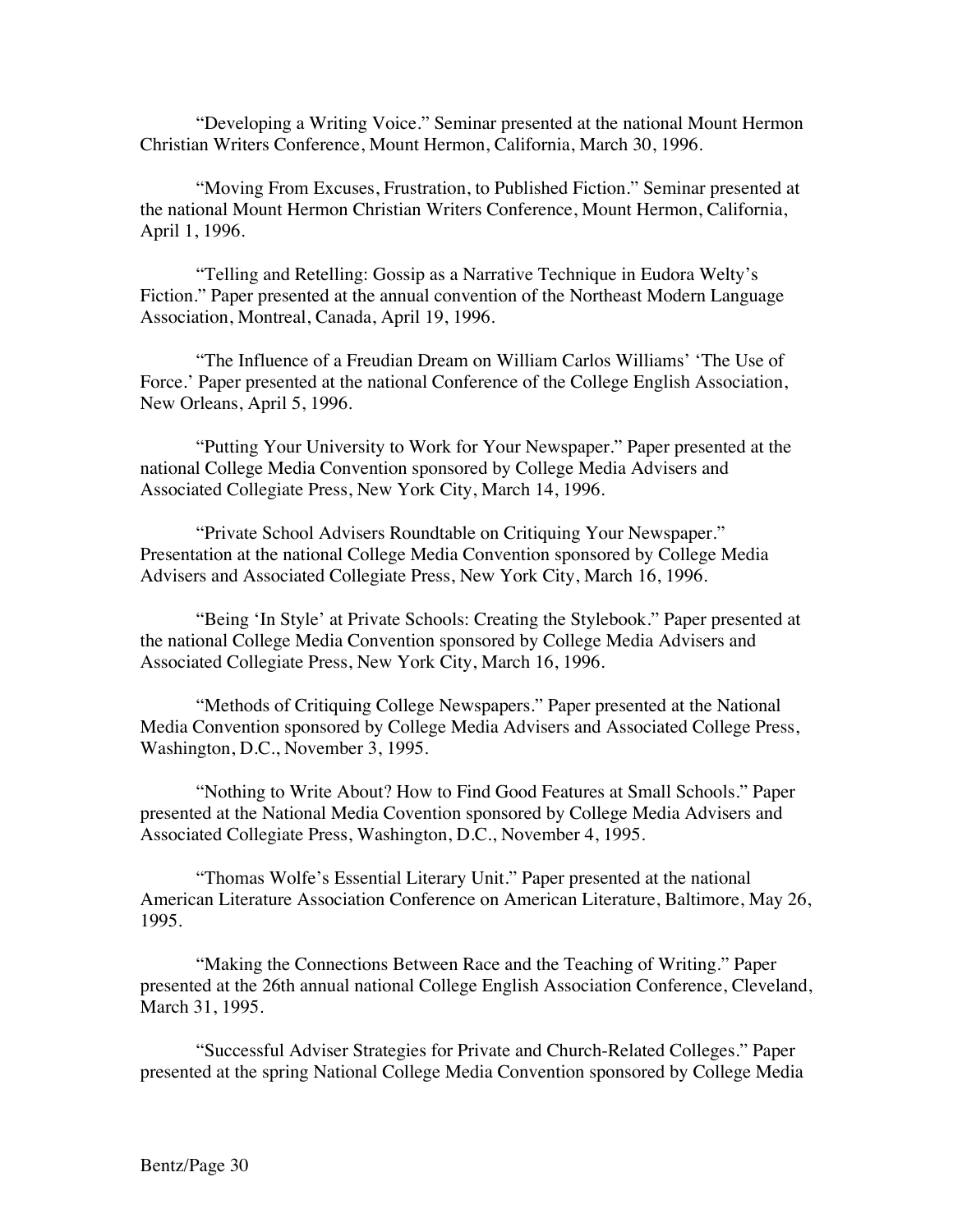Advisers and the Columbia Scholastic Press Association, New York City, March 16, 1995

"Advertising Advantage: Big Bucks for Small Schools." Paper presented at the spring National College Media Convention sponsored by College Media Advisers and the Columbia Scholastic Press Association, New York City, March 17, 1995

"Critiquing the College Newspaper." Paper presented at the National College Media Convention sponsored by the Associated Collegiate Press and College Media Advisers, New Orleans, November 4, 1994.

"The Problem of Autobiographical Obsession in the Short Fiction of Thomas Wolfe." Paper presented at the Third International Conference on the Short Story in English, Northern Iowa University, June 7, 1994.

"Thomas Wolfe and the Myth of Autobiographical Obsession." Paper presented at the Fifteenth Annual Meeting of the Thomas Wolfe Society, University of North Carolina, Chapel Hill, May 7, 1994.

"Putting Together a Stylebook for the College Newspaper." Paper presented at the California Journalism Conference annual convention, San Luis Obispo, California, March 26, 1994.

"Putting Your University to Work for Your Newspaper." Paper presented at the annual national convention of the College Media Advisers/Associated Collegiate Press, Dallas, October 29, 1993.

"Being in Style and in Line at Private Schools." Paper on writing a stylebook for a student newspaper. Presented at the annual national convention of the College Media Advisers/Associated Collegiate Press, Chicago, October 31, 1992.

"Thomas Wolfe and the 'Book of the Night.'" Presentation at the Tuesday Express reading series, Glendora, California, June 23, 1992.

"Structural Experimentation in the Short Stories of Thomas Wolfe." Paper presented at the Indiana College English Association (ICEA) annual conference, West Lafayette, Indiana, October 5, 1990.

"Starting a Literary Magazine on the Small University Campus." Paper presented at the annual national convention of the College Media Advisers/Associated Collegiate Press, Washington, D.C., November 1, 1990.

"Modernism in the Short Fiction of Thomas Wolfe." Paper presented at the annual national convention of the Thomas Wolfe Society, Richmond, Virginia, May, 1990.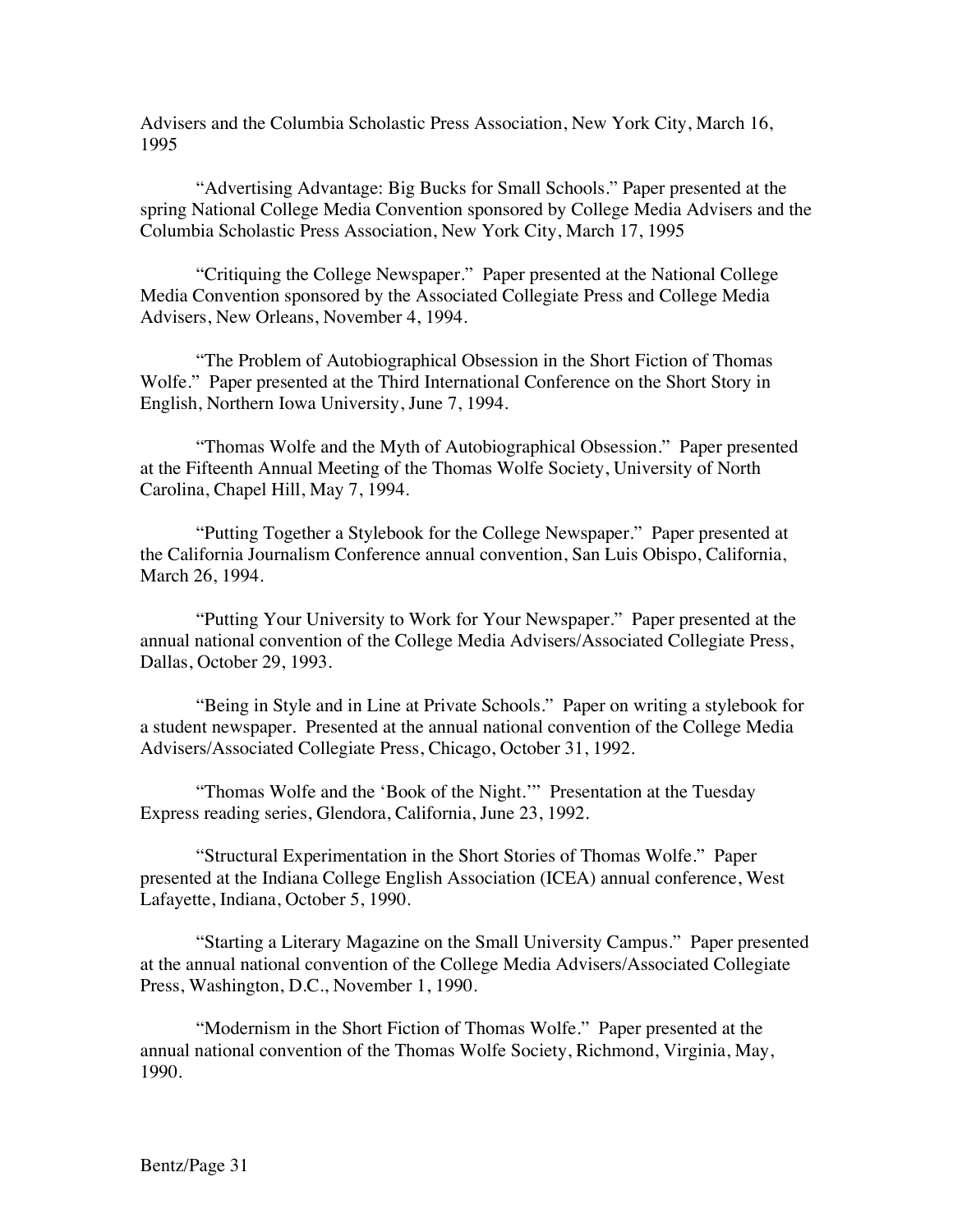"Student Journalists, Press Freedom and the Private University." Paper presented at the annual national convention of the College Media Advisers/Associated Collegiate Press, Atlanta, October, 1989.

"The Influence of the Medieval Mystery Plays on Thornton Wilder's Theatricalism." Paper Presented at the Seventeenth Annual Conference for the Advancement of Early Studies, Ball State University, Muncie, Indiana, 1986.

### **MEDIA INTERVIEWS, LECTURES, BOOK SIGNINGS, EVENTS**

"Life Disrupted." One-hour interview on the Parker J Cole Radio Show, June 13, 2020. https://www.blogtalkradio.com/pjcmedia/2020/06/13/life-disrupted--theparker-j-coleshow?fbclid=IwAR1rpdw1hMSJrbse8UfVJAbVRem5us1qXAcnjBTiHNcOom0 Vka9YfD5dyv8.

"12 New Testament Passages that Changed the World." One-hour interview on the Parker J Cole Radio Show, October 26, 2019. https://www.blogtalkradio.com/pjcmedia/2019/11/06/12-new-testament-passagesthat-changed-the-world--the-parker-j-cole-show.

• Taught a three-week series on my book, *12 New Testament Passages that Changed the World* in the Bereans class at Lake Avenue Congregational Church, Pasadena, CA. January, 2020.

• "What Mount Hermon Taught Me About Writing and Life." Blog post on Mount Hermon Christian Writers Conference blog. January 23, 2019. https://www.mounthermon.org/blog/writers/2019/01/what-mount-hermon-taughtme-about-writing-and-live/.

• *A Son Comes Home* taught in a Studies in Literature class at Olivet Nazarene University in Illinois. I spoke to the class by video in December 2018.

• *A Son Comes Home* taught in Dr. Emily Griesinger's ENGL520 Literature and Theology course at APU. I spoke to Dr. Griesinger's class on September 17, 2018.

• Book Signing for *Nothing is Wasted* and *Dreams of Caladria* at the "Come Back to CLAS" Homecoming event at APU, October 21, 2017.

• *A Son Comes Home* taught in two of Dr. Andrea Ivanov-Craig's ENGL111 Studies courses at APU. I spoke to Dr. Ivanov-Craig's classes on October 2, 2017.

• "My (and my friends') favorite Shakespeare quotes." Guest blog post on The Bard & the Bible blog. August 2, 2017.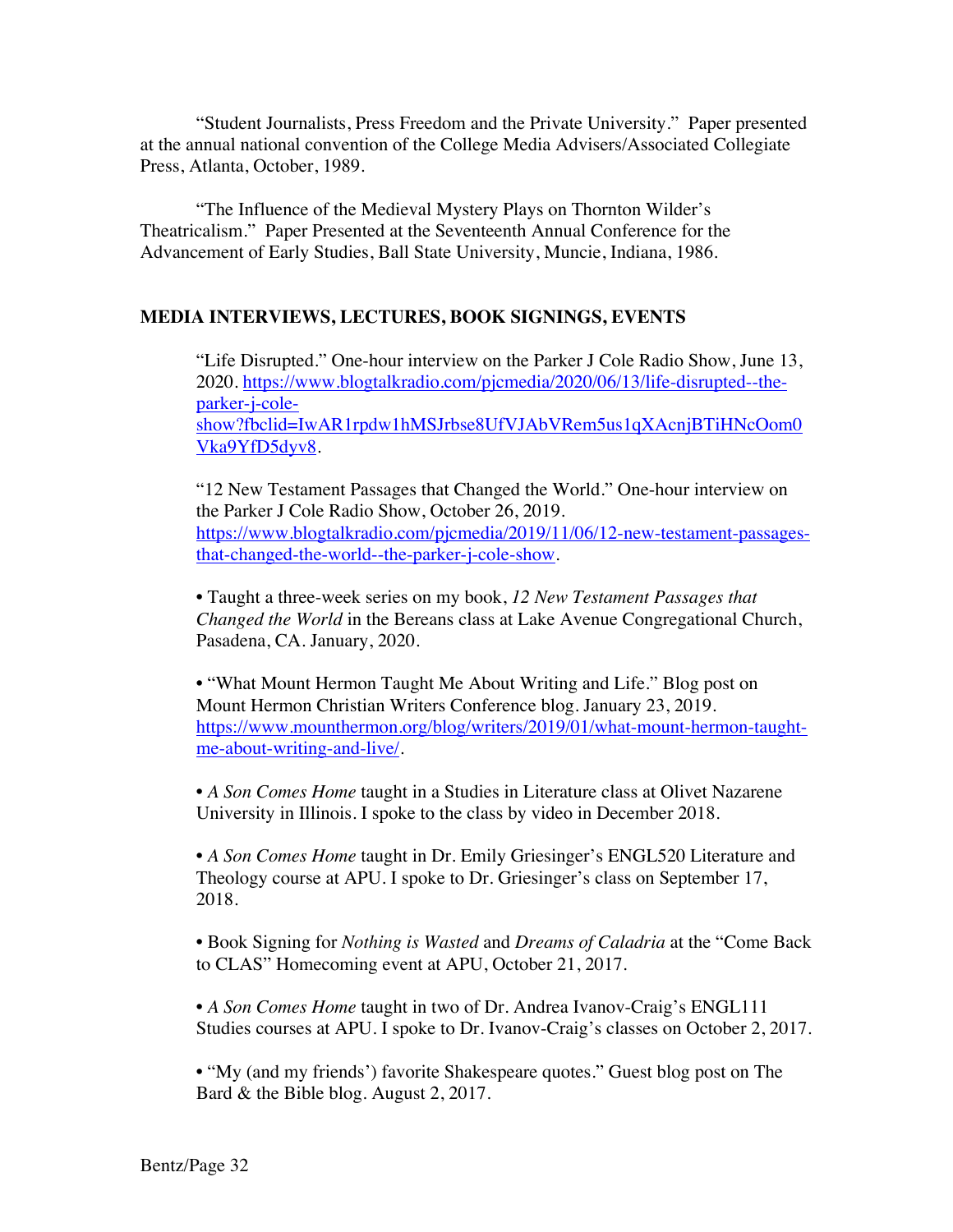https://bardandbible.wordpress.com/2017/08/02/my-and-my-friends-favoriteshakespeare-quotes/?utm\_source=dlvr.it&utm\_medium=twitter.

• "Winning the Writing Battle of the First Twenty Minutes." Opening lecture at the Azusa Pacific University Faculty Writers Retreat, Malibu, CA, July 11, 2017.

• "Striking a Deal with the Reader." Article on the SoCal Christian Writers Conference newsletter. February 14, 2017. http://us12.campaignarchive2.com/?u=eea5cab11115ec3dbc14ecb98&id=4f7f7f3172&e=0a9710724b.

• "Harnessing the Magic of 'After-Writing." Article on the Mount Hermon Christian Writers Conference blog. January 31, 2017. http://www.mounthermon.org/blog/writers/2017/01/harnessing-the-magic-ofafter-writing/.

• Book signing for *Nothing is Wasted* and *Dreams of Caladria* at the APU College of Liberal Arts and Sciences (CLAS) Homecoming Reception, Segerstrom Science Center, APU, October 29, 2016.

• Taught a four-week series on my book, *Nothing is Wasted* in the Couriers of the King class at Lake Avenue Congregational Church, Pasadena, CA. October 2016.

• "Making Sense of the World." Article on the Kathy Ide Book Services website. 17 October 2016. http://kathyide.com/?p=5611.

• Met by Skype with a group studying *Nothing is Wasted* at Grace Christian Fellowship Church, Bay City, MI. October 2016.

• *A Son Comes Home* taught in two of Dr. Andrea Ivanov-Craig's ENGL111 Introduction to Literature courses at APU. I spoke to Dr. Ivanov-Craig's class in October, 2016.

• *A Son Comes Home* taught in Dr. Emily Griesinger's ENGL520 Literature and Theology course at APU. I spoke to Dr. Griesinger's class on September 21, 2016.

• Taught a four-week series on my book, *Nothing is Wasted* in the Bereans class at Lake Avenue Congregational Church, Pasadena, CA. August 2016.

• "Don't Let Them Squash Your Creativity." Article on the Enclave Publishing website. 22 July 2016. http://www.enclavepublishing.com/dont-let-squashcreativity/.

\* *A Son Comes Home* taught in Dr. Andrea Ivanov-Craig's ENGL111 Introduction to Literature course at APU. I spoke to Dr. Ivanov-Craig's class in December, 2015.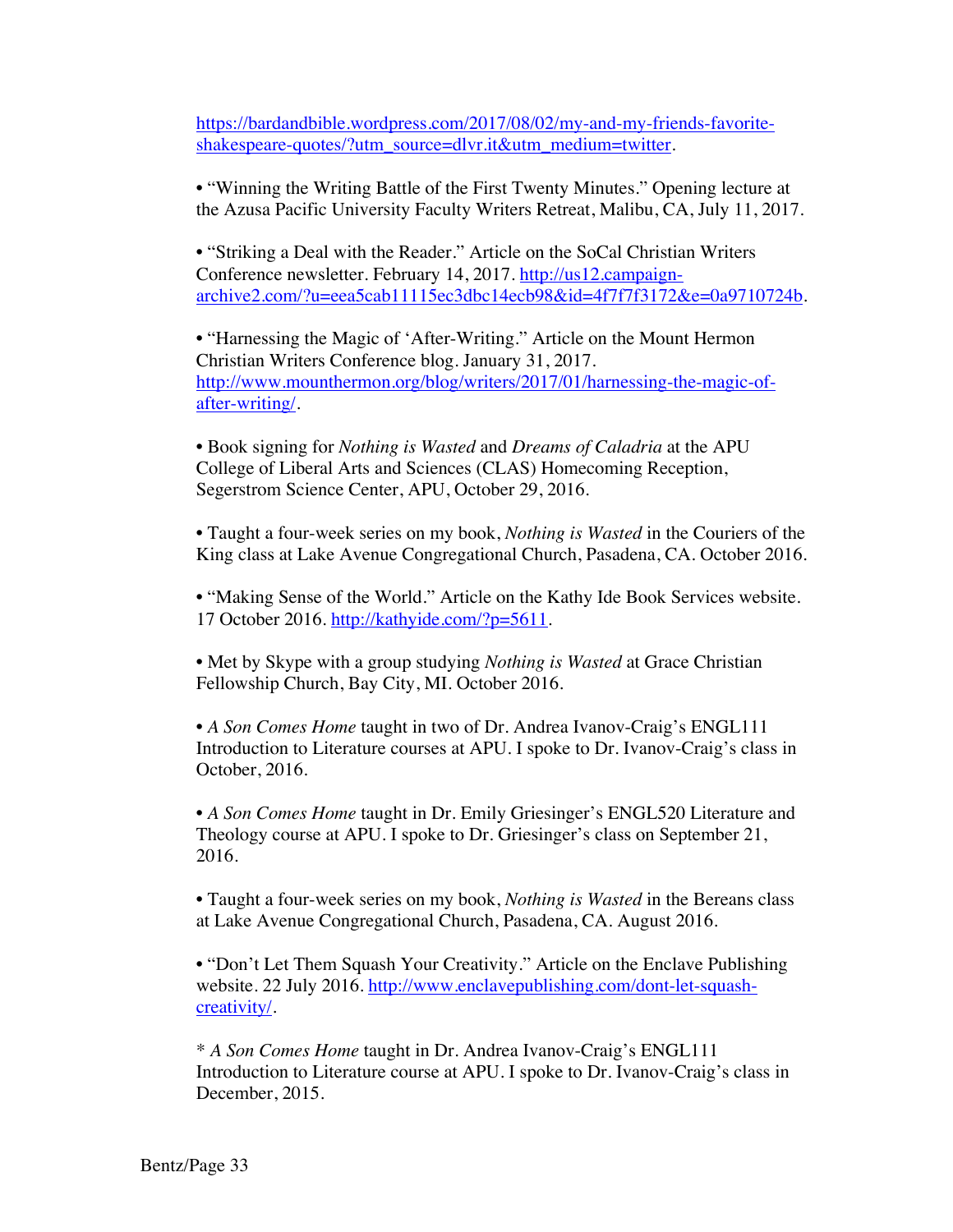\* Radio interview about Harper Lee's novel, *Go Set a Watchman*, on the David Presser at Drivetime show, BBC Radio Oxford, July 10, 2015. http://www.bbc.co.uk/programmes/p02v9qdq.

\* Interview about a politician's deliberate misattribution of a quote from Harper Lee's novel, *To Kill a Mockingbird*. In "Sestak's Quote Fail's Trust Test," by Salena Zito, *TribLive*, March 14, 2015. http://triblive.com/opinion/salena/7964915-74/quote-trustmistakes#axzz3UC0vwfLN

\* Author interview and book giveaway of *Dreams of Caladria* for Robin Lee Hatcher's Books Authors Read feature, March 16, 2015. http://www.robinleehatcher.com/books-authors-read-joseph-bentz/

\* Author interview about *Dreams of Caladria* on Enclave Publishing website, March 6, 2015. http://www.enclavepublishing.com/interview-joseph-bentz/

\* Author interview and book giveaway for *Dreams of Caladria* at the Barn Door Book Loft, March 10, 2015. http://www.barndoorbookloft.net/2015/03/californiaauthor-joseph-bentz.html

\* *Dreams of Caladria* was featured in an article in *Family Fiction Edge* magazine, both online and in print:

Eastman, Brock D. "The Thirty Year Project." *Family Fiction Edge* magazine. March 2015. Familyfiction.com. 10-13.

http://ht.salemweb.net/ccm/familyfiction/pdf/201503e.pdf?e=1425071363&h=08 72b4a4697da18059524e9b832e482b

\* Radio interview about Harper Lee's upcoming new novel announcement, on the *Up All Night* radio program, hosted by R. Sharp and Dotun Adebay BBC Radio. http://www.bbc.co.uk/ programmes/b050xf0y.

\* "*Sony's The Interview, Citizen Kane, and the power of story*." Article on the Blue Ridge Mountains Christian Writers Conference website. Posted January 2, 2015. http://altongansky.typepad.com/writersconferences/2015/01/sonys-theinterview-citizen-kane-and-the-power-of-story.html

"*You will have to neglect something."* Article on the Mount Hermon Christian Writers Conference website. Posted January 15, 2015. http://www.mounthermon.org/blog/writers/2015/01/you-will-have-to-neglectsomething/

\* *A Son Comes Home* taught in Dr. Diana Glyer's ENGL111 Introduction to Literature course at APU. I spoke to Dr. Glyer's class in November, 2014.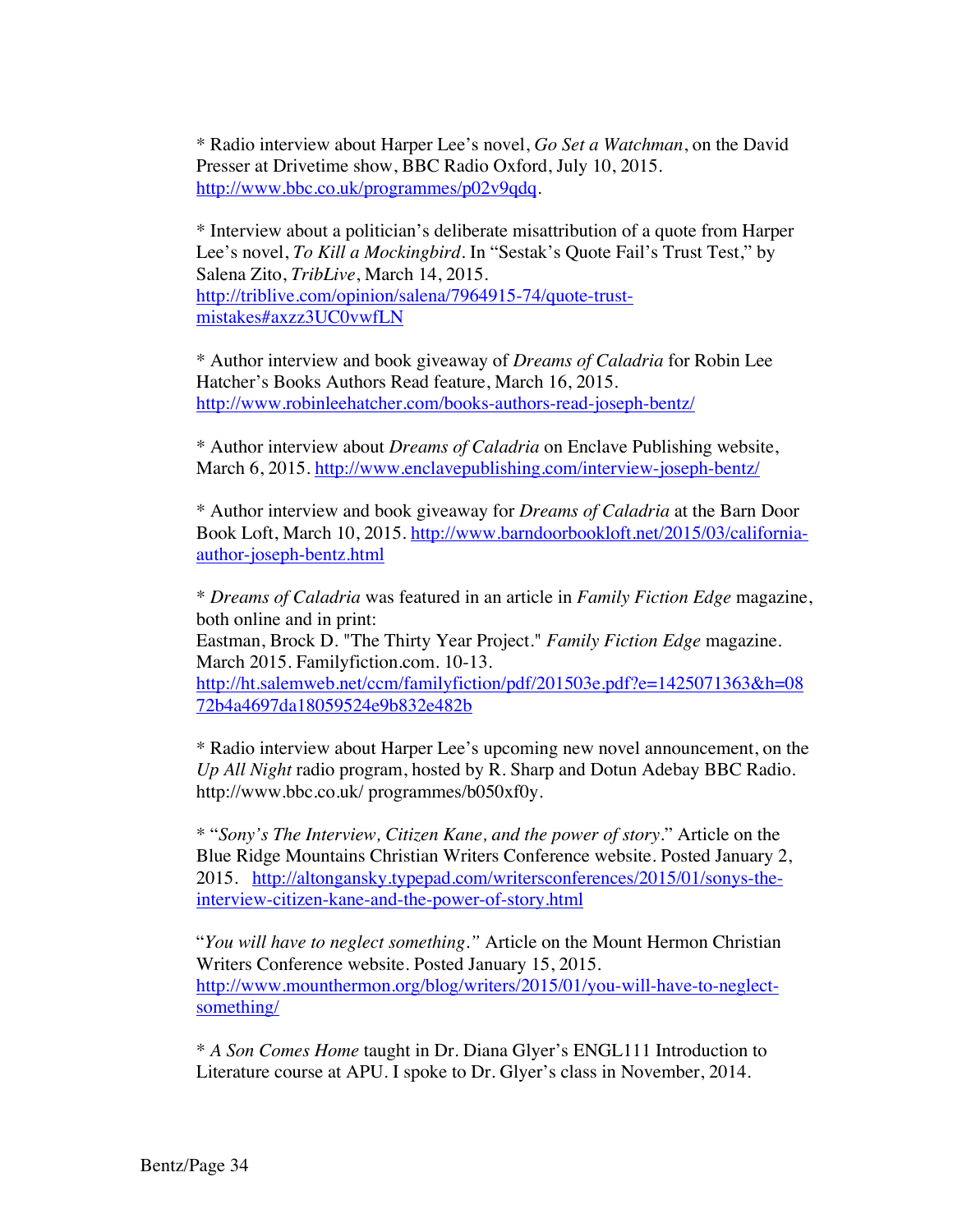\* *A Son Comes Home* taught in Dr. Nancy Brashear's ENGL111 Introduction to Literature course at APU. I spoke to Dr. Brashear's class in September, 2014.

\* "Will Novels, Movies and Video Games All Blend Into One?" Article on the My Christian Writers Conference website. Posted September 18, 2014. http://altongansky.typepad.com/writersconferences/2014/09/will-novels-moviesand-video-games-all-blend-into-one.html.

\* "Why the Cell Phone May Save the Novel." Article on the My Christian Writers Conference website. Posted September 16, 2014. http://altongansky.typepad.com/writersconferences/2014/09/why-the-cell-phonemay-save-the-novel.html.

\* "Nothing is Wasted." Keynote address at the Azusa Mayor's Prayer Breakfast, Azusa, CA, May 21, 2014.

*\* "*Exposing the Lies that Kill Productivity." Guest lecture at the Christian Business Partners-Glendora meeting, March 19, 2014.

\* *A Son Comes Home* taught in Dr. Nancy Brashear's ENGL111 Introduction to Literature course at APU. I spoke to Dr. Brashear's class in January, 2014.

\* "Traditional Publishing v. Self-Publishing." Guest lecture in Dr. Andrea Ivanov-Craig's ENGL112 Introduction to Literary Analysis course, January 29, 2014.

*\* A Son Comes Home* taught in Dr. Nancy Brashear's ENGL111 Introduction to Literature course at APU. I spoke to Dr. Brashear's class in September, 2013.

\* "Listening for Clues to God's Presence." Talk delivered as part of the Community Speakers' Series at Northkirk Presbyterian Church, Rancho Cucamonga, California. April 14, 2013.

\* Signed *Pieces of Heaven* and *A Son Comes Home* at the APU Faculty Book Signing sponsored by the APU Office of Research and the APU Bookstore, March 8, 2013.

*\** Reading from *A Son Comes Home* at the San Gabriel Valley Literary Festival, West Covina, CA, February 15, 2013.

*\** Radio interview about *Pieces of Heaven: Recognizing the Presence of God* on Pat Bullock's *The Eleventh Hour* show on KHAC radio in New Mexico. January 12, 2013.

*\* A Son Comes Home* taught in two sections of the ENGL111 Introduction to Literature course at APU, by Dr. Diana and Dr. Nancy Brashear. I spoke to Dr.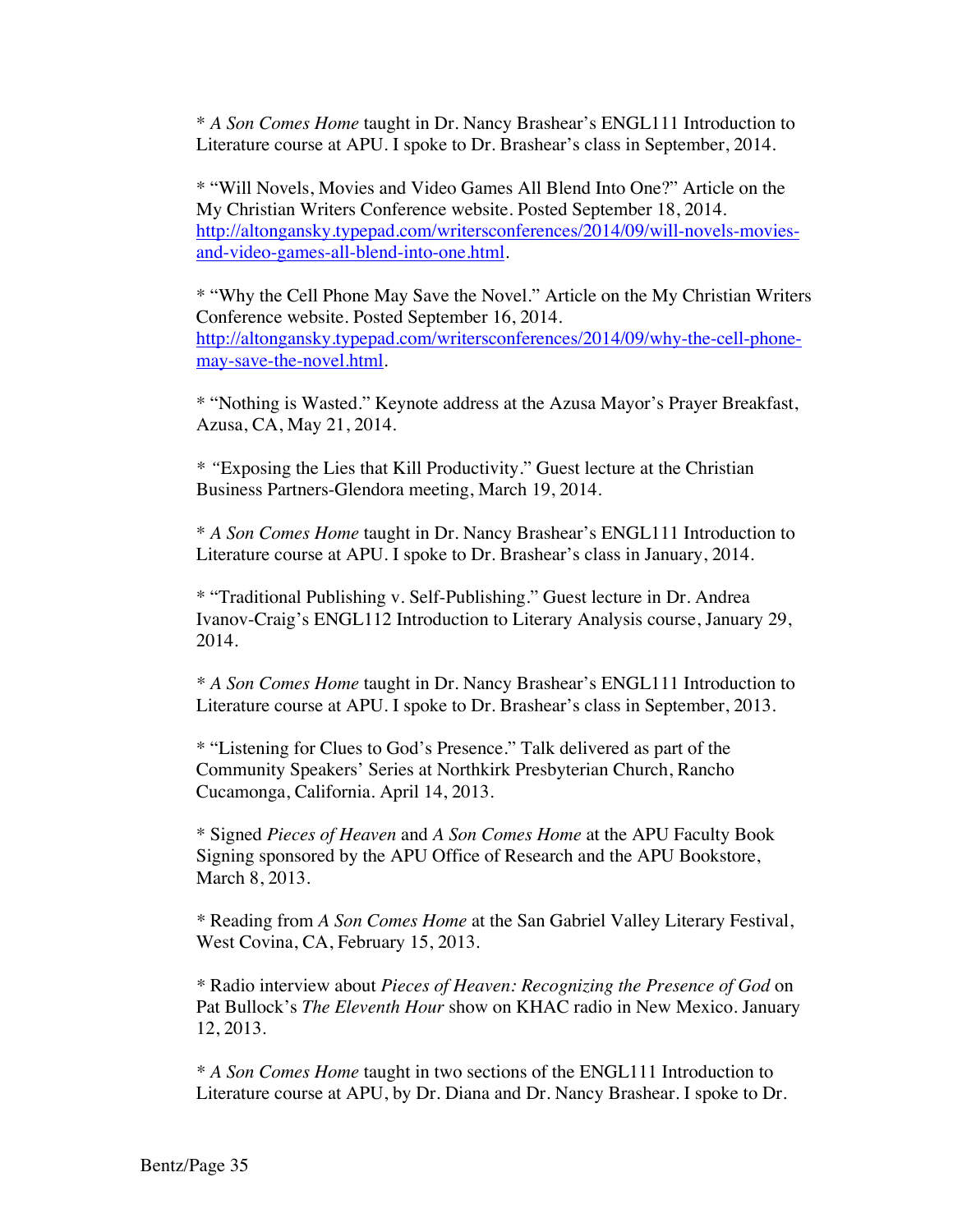Brashear's class in September and Dr. Glyer's class in November. Fall semester, 2012.

\* Book signing for *Pieces of Heaven* at Glendora Community Church, September 30, 2012.

\* "Pieces of Heaven" Sabbatical Leave Presentation. Luncheon and Lecture at Azusa Pacific University, September 25, 2012.

\* Video interview in September 2012 about *Pieces of Heaven* on Alton Gansky's Writer's Talk video series. The video is introduced and posted on the Blue Ridge Writers Conference website:

http://altongansky.typepad.com/writersconferences/2012/09/pieces-of-heaven-aninterview-with-author-dr-joseph-bentz.html

\* Online article entitled "Five Reasons to Write a Book," posted on the news website, Examiner.com: http://www.examiner.com/article/5-reasons-to-write-abook.

\* Blog article entitled "On the Necessity of Cultivating a Secret Life," posted in September 2012 on the Blue Ridge Mountain Christian Writers Conference website: http://altongansky.typepad.com/writersconferences/2012/09/on-thenecessity-of-cultivating-a-secret-life.html

\* Blog article entitled "One Hard Thing a Day," posted in August 2012 on the Blue Ridge Mountain Christian Writers Conference website: http://altongansky.typepad.com/writersconferences/2012/08/one-hard-thing-aday.html

\* Blog article entitled "How to Trick Yourself Into Writing," posted in April 2012 on the Blue Ridge Mountain Christian Writers Conference website: http://altongansky.typepad.com/writersconferences/2012/04/how-to-trickyourself-into-writing.html

\* Blog article entitled "Writing on the Run," posted in February 2012 on the Blue Ridge Mountain Christian Writers Conference website: http://altongansky.typepad.com/writersconferences/2012/02/writing-on-therun.html

*\* A Son Comes Home* taught in two sections of the ENGL111 Introduction to Literature course at APU, by professors Ruth Romero and Dr. Nancy Brashear. I spoke to Dr. Brashear's class in January. Spring semester, 2012.

\* *A Son Comes Home* taught in two sections of the ENGL111 Introduction to Literature course at APU, by professors Ruth Romero and Dr. Nancy Brashear. I spoke to Dr. Brashear's class in September. Fall semester, 2011.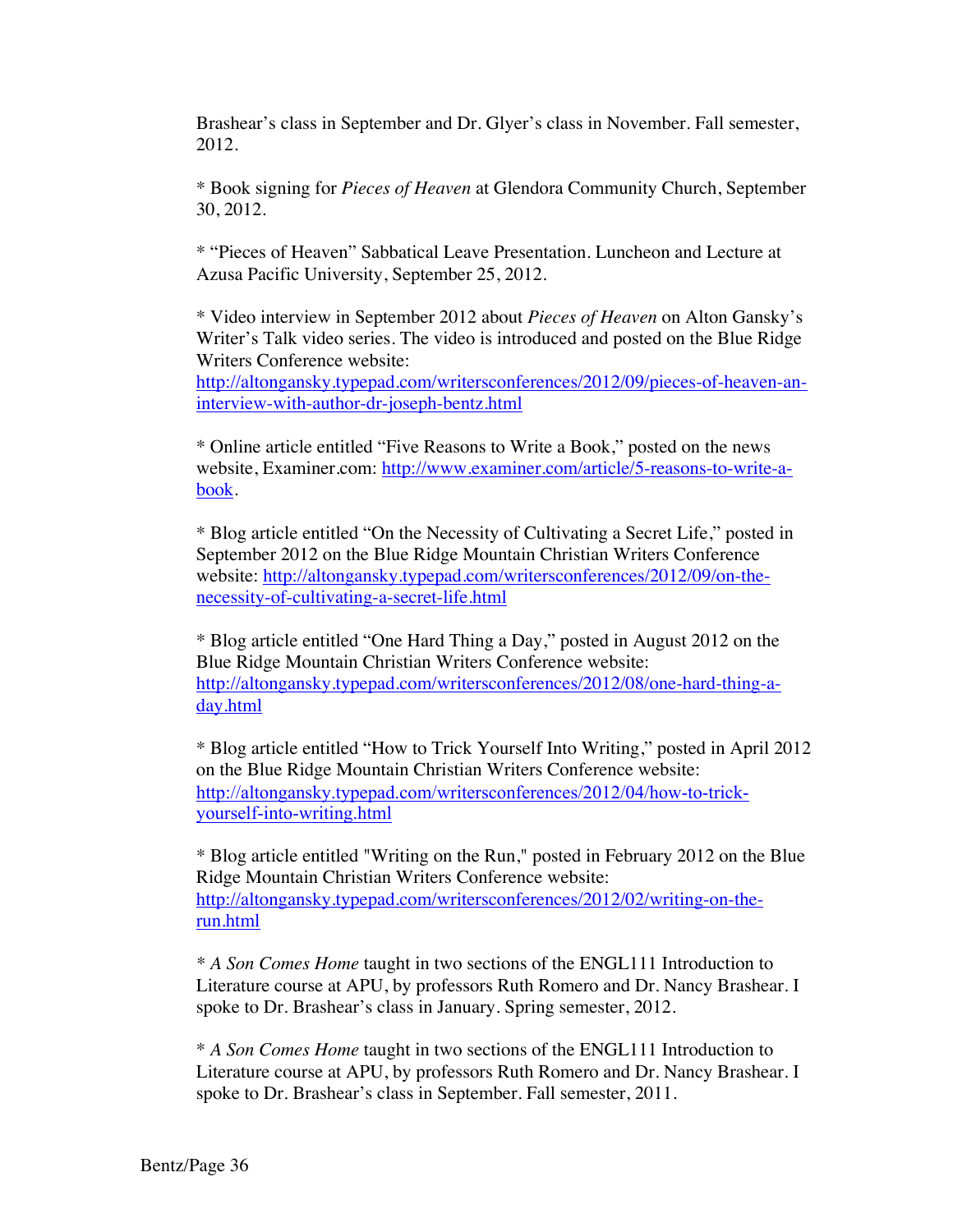\* Speaker at Career Day at Sandburg Middle School in Glendora, representing the career of "Author." June 1, 2011.

\* "When Jesus Threw a Prayer Breakfast." Keynote message given at the Glendora Mayor's Prayer Breakfast, February 23, 2011. Glendora Country Club, California.

\* *A Son Comes Home* taught in three sections of the ENGL111 Introduction to Literature course at APU, by professors Ruth Romero, Dr. Diana Glyer, and Dr. Nancy Brashear. I spoke to Dr. Brashear's class once and Dr. Glyer's class twice. Spring, 2011.

\* Radio interview about *God in Pursuit: The Tipping Points from Doubt to Faith* (Beacon Hill Press, 2010) on WBCL-FM radio, which reaches parts of Indiana, Ohio, and Michigan, on December 7, 2010. Here is a link to a podcast of the interview in the radio station archives. It is listed by the date, December-07-2010, under the title, "The Tipping Point to Faith," with interviewer Lynne Ford. It is a one-hour interview: http://www.wbcl.org/MidMorningArchive.asp

\* Blog interview and book giveaway about *A Son Comes Home* (Randall House, 2007) on the Enjoying the Writing Craft blog. Posted November 4, 2010. Here is a link to the interview:

http://enjoyingthewritingcraft.blogspot.com/2010/11/special-giveaway-andinterview-son.html

\* Blog interview on Tricia Goyer's Real Life, Inspired blog about *God in Pursuit: The Tipping Points from Doubt to Faith* (Beacon Hill Press, 2010). Posted October 20, 2010. Here is a link to the interview: http://triciagoyer.blogspot.com/2010/10/god-in-pursuit-tipping-points-from.html

\* Blog article on The Writers Alley blog, entitled "Voices in Your Head: When Characters Won't Leave You Alone." Posted September 25, 2010. Here is a link to the article: http://thewritersalleys.blogspot.com/2010/09/special-guestsaturday-joseph-bentz.html

\* Blog article on Tricia Goyer's Real Life, Inspired blog, entitled, "How a Little Obsession Might Save Your Novel." Posted September 1, 2010. Here is a link to the article: http://triciagoyer.blogspot.com/2010/09/how-little-obsession-mightsave-your.html

\* Radio interview about *God in Pursuit: The Tipping Points from Doubt to Faith*  (Beacon Hill Press, 2010) on the Christianity in a Changing Culture program on WCTS radio 1030 AM, Minnesota, July 26, 2010. Here is a link to the podcast of that interview: http://www.wctsradio.com/audio/42-christianity-in-a-changingculture/2025-2010-07-26-ccc-god-in-pursuit-joseph-bentz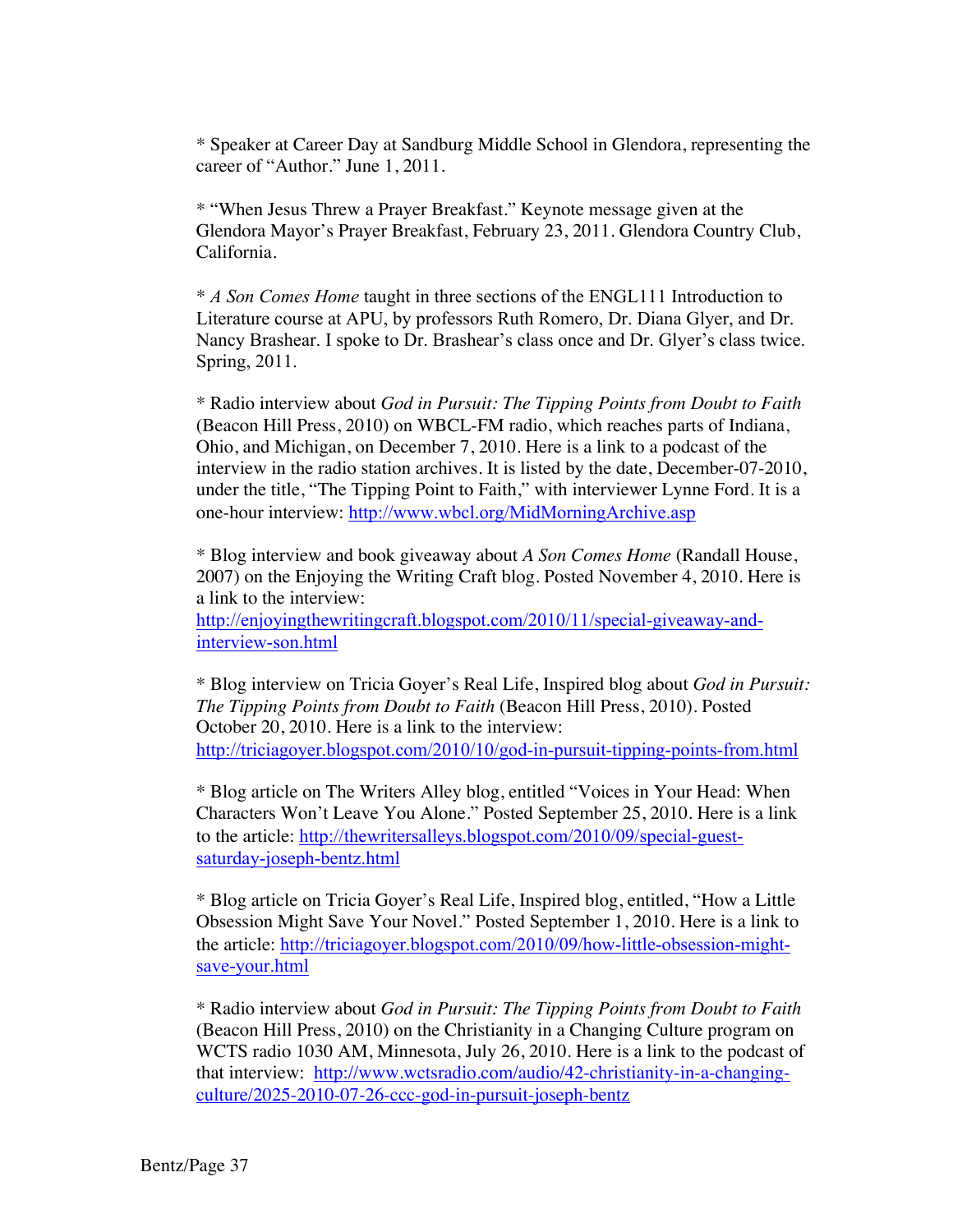Here is an alternate link to the same interview:

http://christianityinachangingculture.blogspot.com/2010/10/joseph-bentz-god-inpursuit-beacon-hill.html

\* Blog article on Shirley Kiger Connelly's A Pen for Your Thoughts blog, entitled "Writing and the Role of Patience and Waiting." Posted July 1, 2010. This included a giveaway of the book/DVD package of *When God Takes Too Long: Learning to Thrive During Life's Delays* (Beacon Hill Press, 2005). Here is a link to the article: http://apenforyourthoughts.blogspot.com/2010/07/writing-and-roleof-patience-and.html

\* Speaker at Career Day at Sandburg Middle School in Glendora, representing the career of "Author." June 1, 2010.

\* Radio interview about *God in Pursuit: The Tipping Points from Doubt to Faith* on The Matt Friedman Show, on American Family Talk Radio, broadcast on various stations. June 22, 2010. http://www.afa.net/Radio/show.aspx?id=2147491277&tab=blog

\* Radio interview about *God in Pursuit: The Tipping Points from Doubt to Faith* on Front Page with Mark Halvorson, WWIB 103.7 and WOGO 680 AM, Chippewa Falls, WI. June 10, 2010. http://frontpageradio.com/about.asp

\* Radio interview about *God in Pursuit: The Tipping Points from Doubt to Faith* on KHAC 880 AM, Tse Bonito, NM. June 5, 2010.

\* Radio interview about *God in Pursuit: The Tipping Points from Doubt to Faith* on WordNet Talk Radio with Andrea Ingram on WOGR 1540 AM Charlotte, NC; WGAS 1420 AM Gastonia, NC; and WOGR 93.3 FM Salisbury, NC. May 17, 2010. http://www.wordnet.org/radio.html

\* Blog interview on novelist K. Dawn Byrd's book blog, with giveaway contest for *God in Pursuit: The Tipping Points from Doubt to Faith*. Posted June 21, 2010.

http://kdawnbyrd.blogspot.com/2010/06/regsiter-to-wi\*n-joseph-bentz-godin.html

\* Blog interview on Book Reader's Central blog, with a book giveaway contest for *God in Pursuit: The Tipping Points from Doubt to Faith*. March 8, 2010. http://bookreaderscentral.blogspot.com/2010/03/meet-and-greet-monday-josephbentz.html

\* "Listening for Clues." Chapel address at Life Pacific College, San Dimas, California, January 19, 2010. Related to my book, *Silent God: Finding Him When You Can't Hear His Voice*.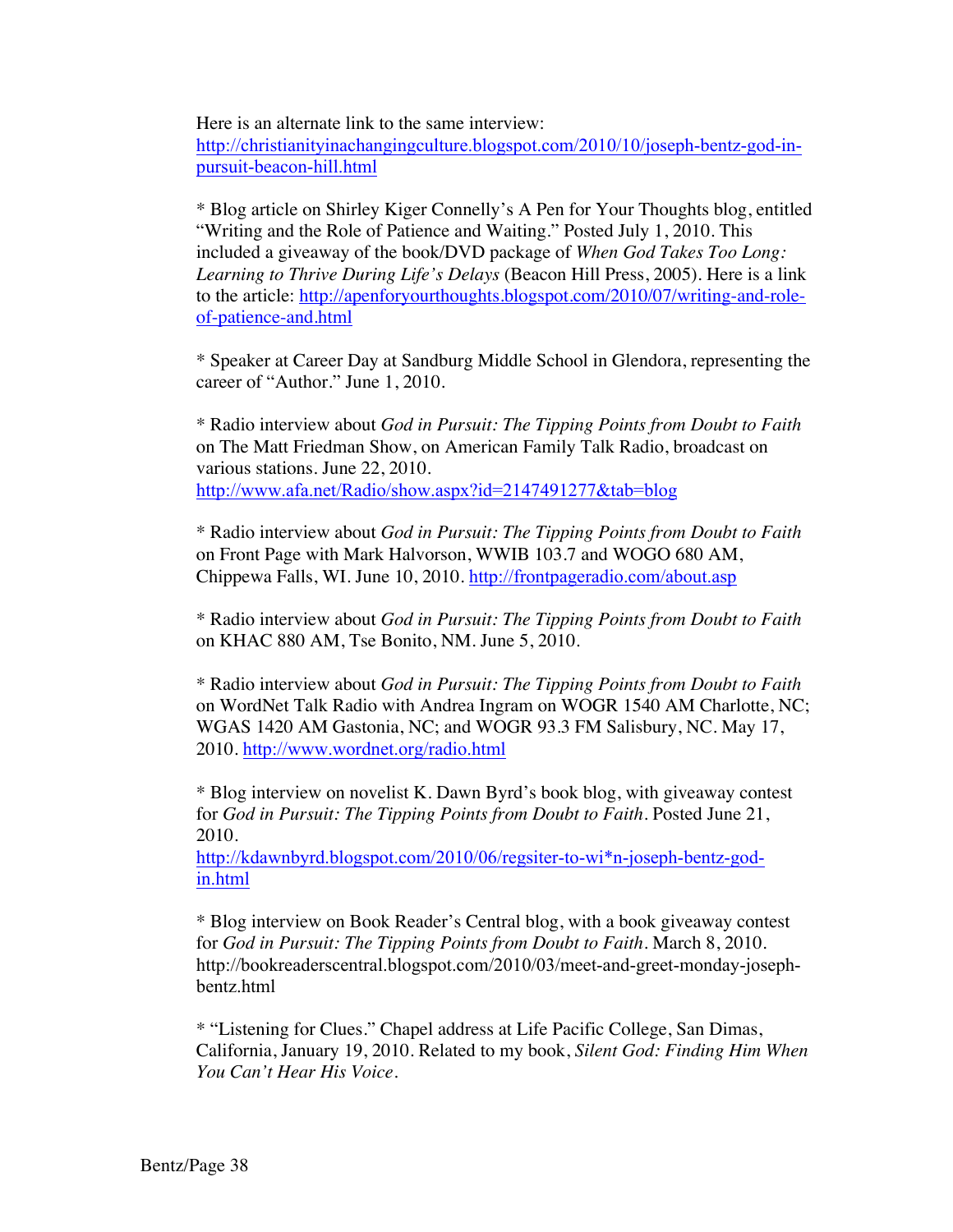\* "Getting the Book Published." A panel at APU Writers Read, which I shared with professors Stuart Strother and Diana Glyer. December 10, 2009.

\* *A Son Comes Home* taught in Dr. Diana Glyer's ENGL111 Introduction to Literature course at APU, Fall semester, 2009. I spoke to her class on November 19 and December 8, 2009.

\* *A Son Comes Home* taught in Dr. Nancy Brashear's ENGL111 Introduction to Literature course at APU, Fall semester, 2009. I spoke to her class on Sept. 29, 2009.

\* "Does the Novel Have a Future in the Electronic Age?" Blog article on the Olivet Nazarene University blog, Tiger Bytes. September 10, 2009. http://olivetnazareneu.blogspot.com/2009/09/guest-feature-does-novel-havefuture-in.

\* Blog interview presented on Patty Hickman's "Words to Go" blog, March 2009. http://wordsunwired.blogspot.com/2009/03/lessons-learned-from-ceramicchicken.html.

- \* "How to Get Published." Campus-wide seminar sponsored by the APU Writing Center and co-presented with Dr. Thomas Allbaugh at APU on March 24, 2009.
- \* *A Son Comes Home* taught in Dr. Nancy Brashear's ENGL111 Introduction to Literature course at APU, Spring semester, 2009. I spoke to her class on January 29, 2009.
- \* Live chat and recorded interview about writing and books on Dancing Word Writers Network: http://www.dancingword.com/. October 16, 2008.
- \* Book signing during the national American Christian Fiction Writers Conference (ACFW) at the Mall of America in Minneapolis, hosted by ACFW and Barnes and Noble bookstore, September 20, 2008.
- \* Interview about *A Son Comes Home* on author Margaret Daley's blog, August 18, 2008. Included contest for book giveaway. http://margaretdaley.blogspot.com/
- \* Interview about *A Son Comes Home* on author Trish Perry's blog, August 14, 2008. Included contest for book giveaway. http://www.trishperrybooks.com/
- \* Book signing for *Silent God* and *A Son Comes Home* at Barnes and Noble bookstore in Glendora, California, November 14, 2007. Sponsored by the bookstore and by Azusa Pacific University, this signing with four of my APU colleagues was also a fundraiser for the university, with ten percent of purchases going to APU. This included a presentation on the book at 6 p.m.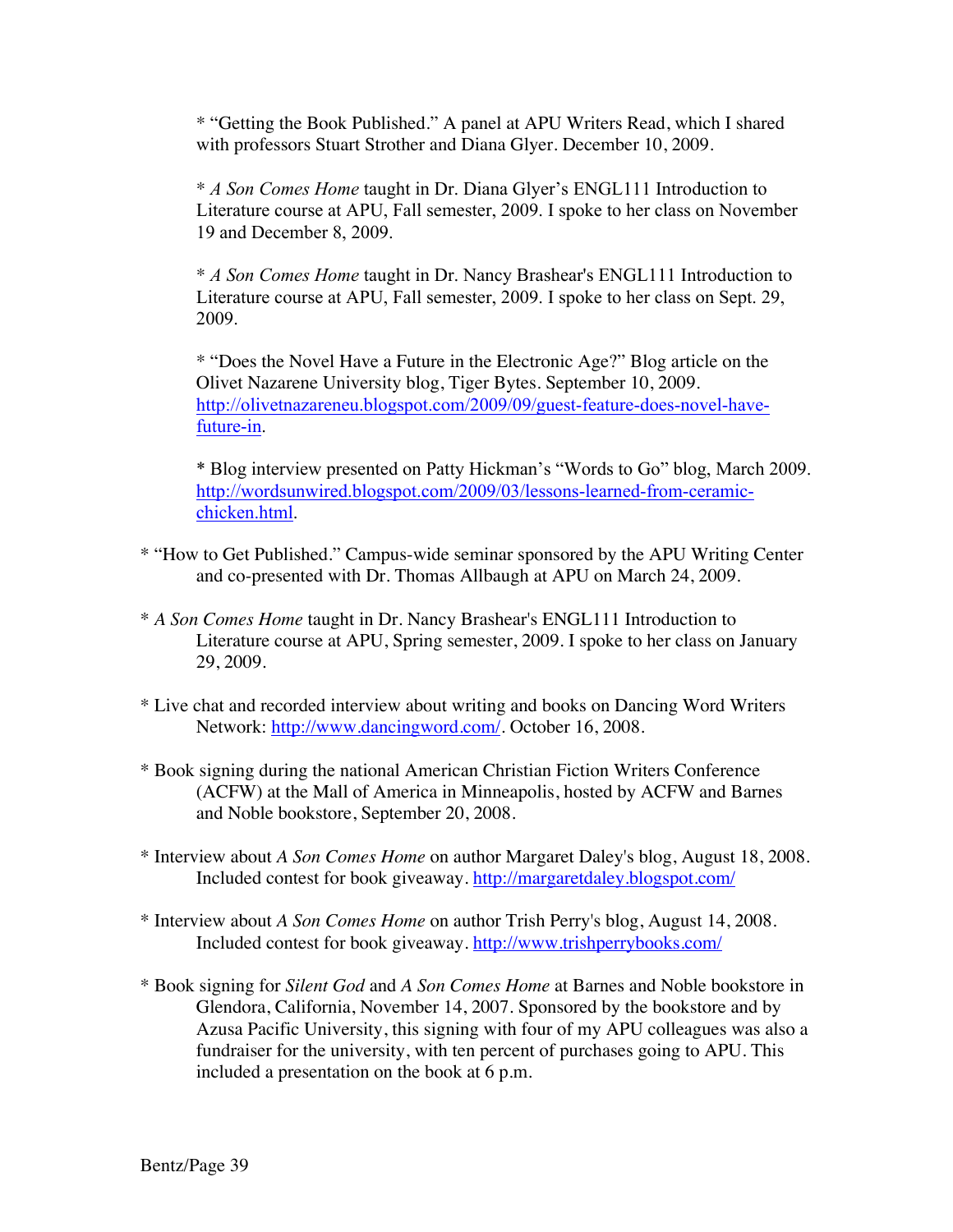- \* Radio interview about *Silent God: Finding Him When You Can't Hear His Voice*, on the "Prime Time Chicago" program on Chicago radio station WMBI 90.1 FM, 1110 AM, October 12, 2007.
- \* Radio interview about *Silent God: Finding Him When You Can't Hear His Voice*, with Tina Korte on her program, "At the Well," on Duluth, MN, radio station KDNW 97.3 FM/KDNI 90.5 FM, October 16, 2007.
- \* Live Radio Interview with Peter Benson about *Silent God: Finding Him When You Can Hear His Voice,* on Albuquerque radio station KNKT, October 19, 2007. Broadcast from the Glorieta Christian Writers Conference in New Mexico.
- \* *A Son Comes Home* taught in Dr. Nancy Brashear's ENGL111 Introduction to Literature course at APU, Fall semester, 2007. I spoke to her class on Oct. 2, 2007.
- \* *A Son Comes Home* taught in Dr. Andrea Ivanov's ENGL111 Introduction to Literature course at APU, Fall semester, 2007. I spoke to her class on Oct. 15, 2007.
- \* "Ways to Become a More Productive Writer." Workshop presented at the national Free Will Baptist Convention, Little Rock, Arkansas, July 16, 2007. This workshop was followed by a book signing for *A Son Comes Home* sponsored by Randall House after the evening service.
- \* Guest speaker at the San Dimas Writers Group, San Dimas, California, January 31, 2007.
- \* Radio interview on nationally broadcast "Mornings with Scott & Lorri" radio show, Sirius Satellite Radio Channel 161, Family Net Radio, Channel 161. Half-hour interview on *When God Takes Too Long*. November 27, 2006.
- \* *A Son Comes Home* taught in Dr. Diana Glyer's ENGL111 Introduction to Literature courses at APU, Fall Semester 2006. I met with her two sections of this course on Nov. 21 and Dec. 5, 2006.
- \* Live Radio Interview with Peter Benson about *When God Takes Too Long* on Albuquerque radio station KNKT, October 13, 2006. Broadcast from the Glorieta Christian Writers Conference in New Mexico.
- \* *A Son Comes Home* taught in Prof. Paula Miller's ENGL230 literature course at Biola University, La Mirada, California, spring semester 2006. I met with her class and spoke to two Creative Writing courses taught by Prof. Paul Buchanan on May 16, 2006
- \* *A Son Comes Home* taught in Dr. Diana Glyer's ENGL111 Introduction to Literature course at APU, spring semester 2006. I spoke to her class twice in April.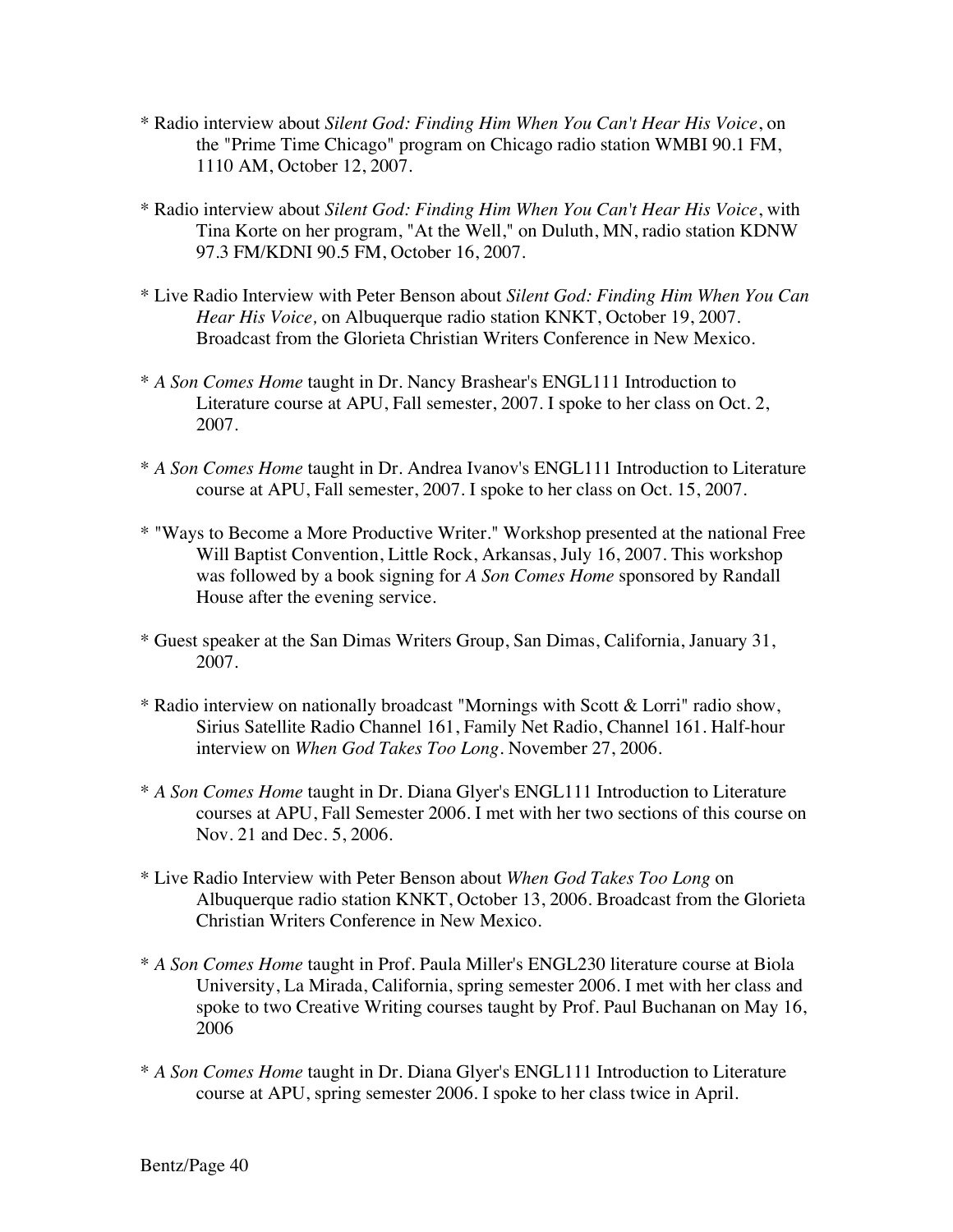- \* Presentation on *When God Takes to Long* in two worship services at Covina Assembly of God in Covina, California, January 29, 2006. Followed by a book signing.
- \* Sabbatical Presentation on the writing of *When God Takes Too Long*. This talk to faculty and staff of Azusa Pacific University was given at a luncheon at which I reported on the work I did during my 2005 sabbatical. January 24, 2006.
- \* *At Close of Day* taught in two of Dr. Shawn Holliday's freshman writing courses at Alice Lloyd College in Kentucky. I met with the classes on February 15, 2006.
- \* Book signing for *When God Takes Too Long* at Glendora Community Church of the Nazarene, December 11, 2005.
- \* *A Son Comes Home* taught in Prof. Paula Miller's ENGL230 Literature course at Biola University in La Mirada, California. I met with her class on December 9, 2005.
- \* Lecture and discussion on writing fiction versus non-fiction in Dr. Thomas Allbaugh's upper-division Creative Non-Fiction course at Azusa Pacific University, November 9, 2005.
- \* *A Son Comes Home* taught in Dr. Andrea Ivanov-Craig's ENGL111 Introduction to Literature course at APU. I met with her class on May 27, 2005.
- \* *A Son Comes Home* taught in Prof. Paula Miller's ENGL230 Literature course at Biola University in La Mirada, California. I met with her class on May 18, 2005.
- \* *A Son Comes Home* taught in Prof. Paula Miller's ENGL230 Literature course at Biola University in La Mirada, California. I met with her class on Dec. 8, 2004, and also spoke to two creative writing courses taught by Prof. Paul Buchanan.
- \**A Son Comes Home* taught in Dr. Diana Glyer's ENGL111 Introduction to Literature course during Spring Semester, 2004. I met with her class twice in April.
- \* Lecture and Discussion on writing with Foothill Presbyterian Hospital Writers Group, Glendora, California, March 1, 2004.
- \* *A Son Comes Home* taught in Dr. Laura Simmons' CMN530 Christian Ministry for Reconciliation course at George Fox Evangelical Seminary, Spring Semester, 2004. I "met" with her class by speakerphone on February 12, 2004.
- \* *A Son Comes Home* taught in Dr. Andrea Ivanov-Craig's ENGL111 Introduction to Literature course during Fall Semester, 2003. I visited the class for a question/answer session on October 2, 2003.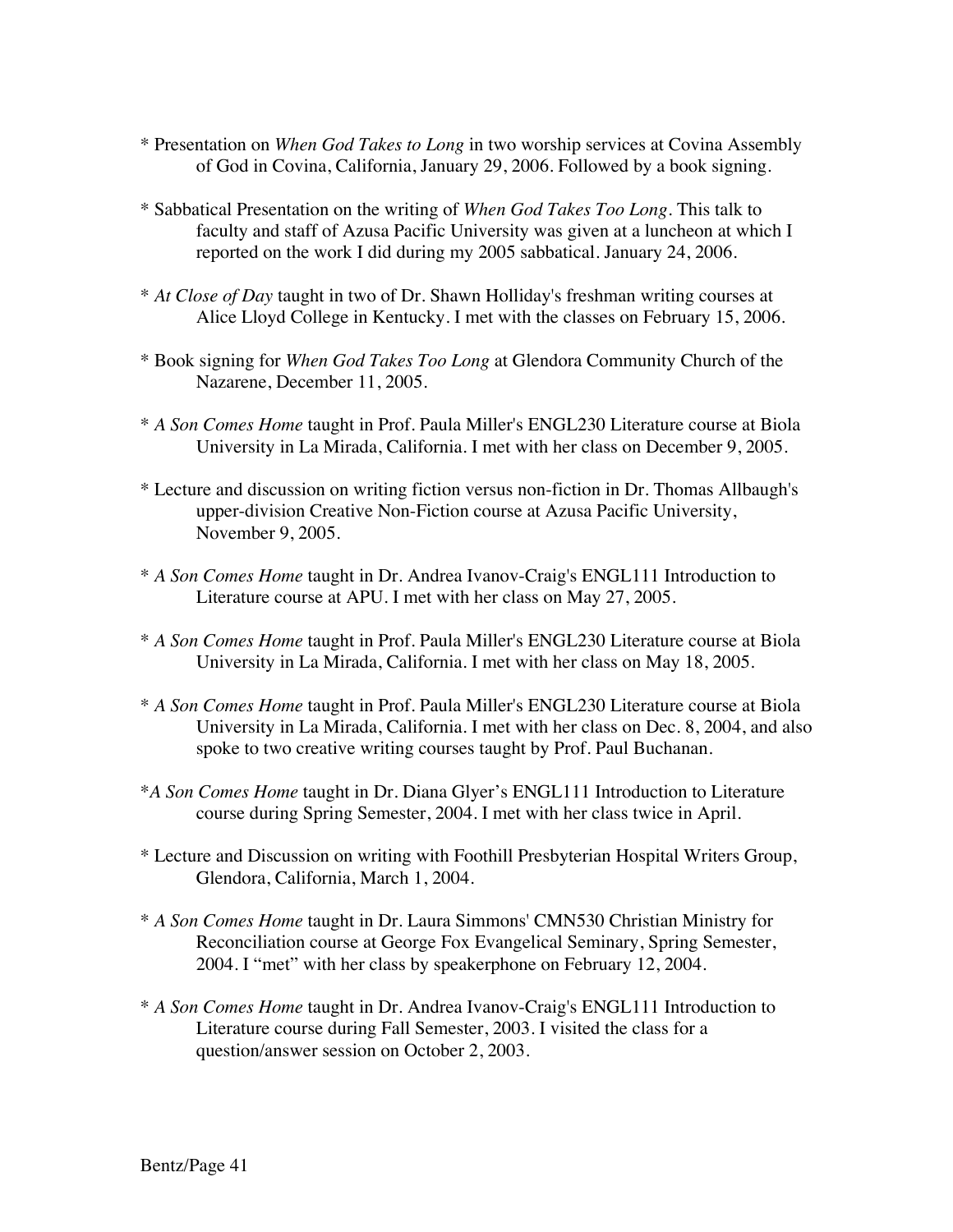- \* Workshop on writing fiction presented to the San Dimas Writer's Group, August 27, 2003.
- \* Presentation on writing and faith presented to Dr. Paul Shrier's Sunday school class at the Covina Assembly of God church on August 24, 2003.
- \* Book signing and book talk for *At Close of Day* at the Christian Book Cellar, Covina, California, August 2, 2003.
- \* Book signing for *At Close of Day* at Sunrise Bookstore in Pasadena, May 18, 2003.
- \* *A Son Comes Home* taught in Dr. Laura Simmons' CMN530 Christian Ministry for Reconciliation course at George Fox Evangelical Seminary, Spring Semester, 2003.
- \* *A Son Comes Home* taught in Dr. Andrea Ivanov-Craig's ENGL111 Introduction to Literature course during Fall Semester, 2002. I visited the class for a question/answer session on October 3, 2002.
- \* *A Son Comes Hom*e taught in Dr. Diana Glyer's ENGL111 Introduction to Literature course during the spring semester, with two class visits and presentations by the author. April, 2002.
- \* Reading from *At Close of Day* at "The Gift of Story: Narrating Hope in Film and Literature" conference, the 2002 Western Regional Conference on Christianity and Literature. Azusa Pacific University. March 16, 2002.
- \* Book signing for *Cradle of Dreams* at the Christian Book Cellar, Covina, California, November 17, 2001.
- \* Book signing for *Cradle of Dreams* at Long's Christian Bookstore, Rancho Cucamonga, California, November 10, 2001.
- \* Book signing for *Cradle of Dreams* at Family Christian Stores, Chino, California, October 27, 2001.

\* Book signing for *Cradle of Dreams* at Sunrise Bookstore in Pasadena, California, July 8, 2001.

\* Book launch party and reading from *Cradle of Dreams*. Chino Hills, California. June 24, 2001.

\* *A Son Comes Home* taught in Dr. Andrea Ivanov-Craig's ENGL111 Introduction to Literature course spring semester 2001, with a guest lecture by the author on Februrary 20, 2001.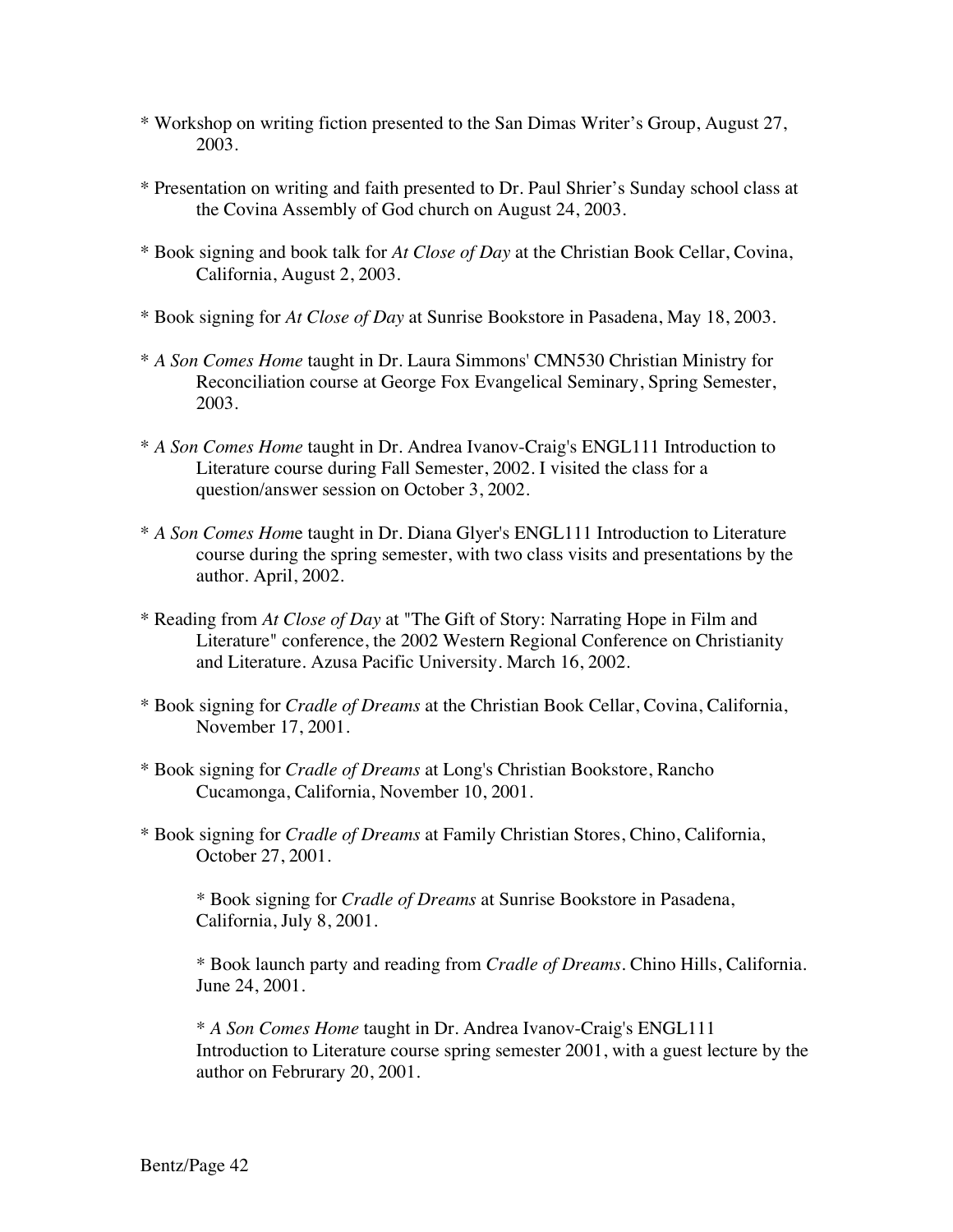\* *A Son Comes Home* taught in Dr. Diana Glyer's ENGL111 Introduction to Literature course spring semester 2001, with guest lectures and question/answer sessions by the author in March, 2001.

**\*** *A Son Comes Home* taught in Dr. Andrea Ivanov-Craig's ENGL111 Introduction to Literature course in October, 2000, with a guest lecture by the author.

**\*** *A Son Comes Home* taught in Dr. Diana Glyer's ENGL111 Introduction to Literature course over a three-week period during spring semster, 2000, with guest appearances by the author.

**\*** *A Son Comes Home* adapted and performed in a half-hour recorded, nationally syndicated broadcast by the Page Turner Radio Theater with Greg Cromartie. Release date July 10, 1999.

**\*** Reading from *A Son Comes Home*, APU Faculty Awards Dinner, Azusa Pacific University, May 7, 1999.

**\*** Featured Speaker at APU Writers Read, reading from *A Son Comes Home*, Azusa Pacific University, April 8, 1999.

**\*** Book signing for *Song of Fire* at the annual Christmas Boutique at First Church of the Nazarene, Pasadena, California, December 4, 1998.

**\*** "Autograph Party" signing at Mount Hermon Christian Writers Conference, Mount Hermon, California, March 24, 1997.

**\*** Book signing for *Song of Fire* at Barnes and Noble Bookstore, Bourbonnais, Illinois, November 9, 1996.

**\*** Book signing for *Song of Fire* at the Alumni Center, Olivet Nazarene University, Bourbonnais, Illinois, Homecoming, November 9, 1996.

**\*** Interview about *Song of Fire* on WONU radio station, 89.7, Kankakee, Illinois, November 8, 1996.

**\*** "Overcoming Obstacles to Creativity in Writing." Speech to Creative Writing Class and Advanced Writing class at Olivet Nazarene University, Bourbonnais, Illinois, November 7, 1996.

**\*** "Notes on the Creative Process." Speech to New Life Community Church College Group, Artesia, California, September 19, 1996.

**\*** "Autograph Party" signing at Mount Hermon Christian Writers Conference, California, April 1, 1996.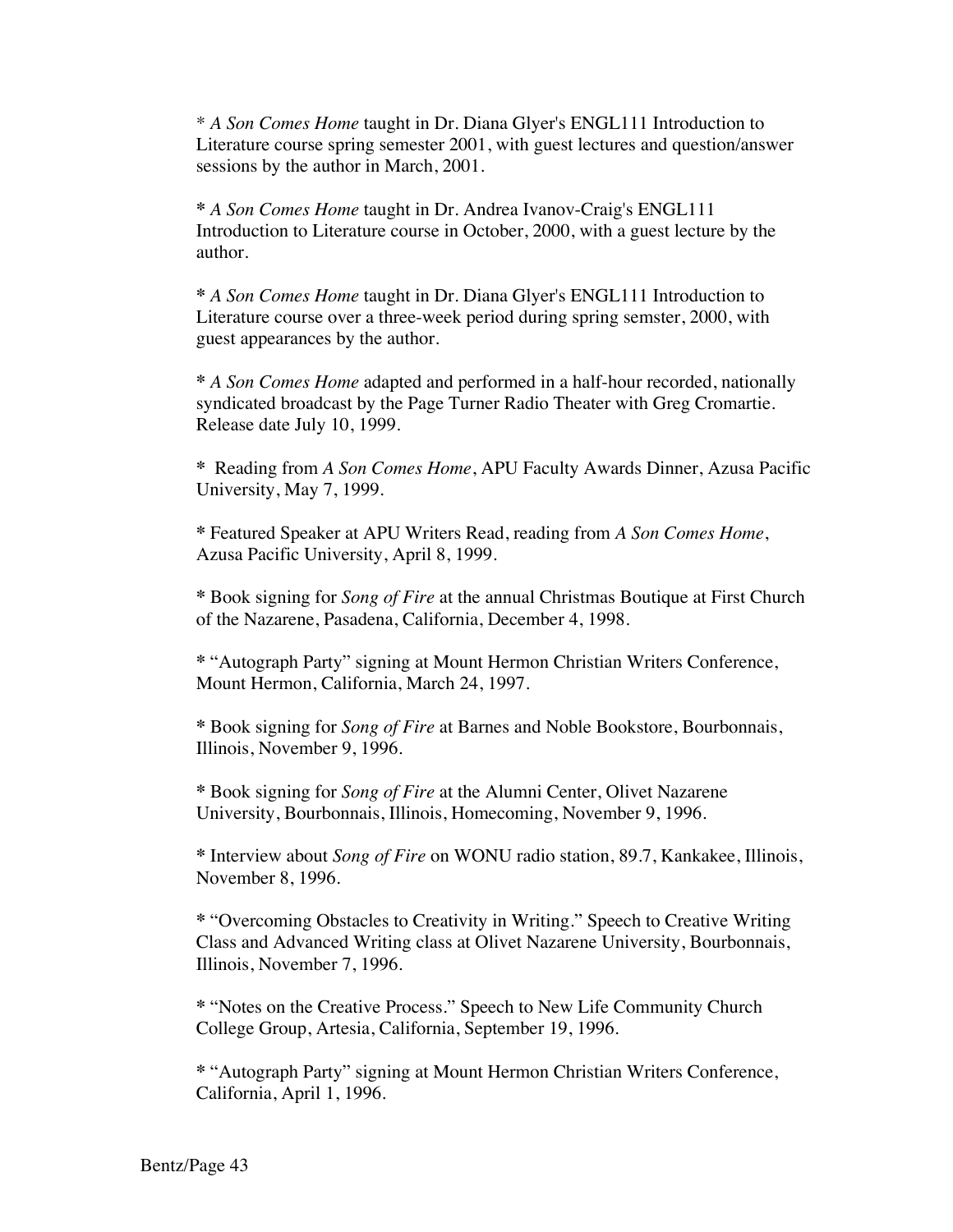**\*** Book signing for *Song of Fire* at Light and Life Bookstore in Indianapolis, Indiana, December 23, 1995.

**\*** Reading and lecture for *Song of Fire* at a brunch for Board of Trustee spouses at Azusa Pacific University, October 5, 1995.

**\*** Book signing for *Song of Fire* at the grand opening of Sunrise Bookstore in Pasadena, California, September 10, 1995.

### **JOURNALISM ADVISING EXPERIENCE**

**1991-1999: Faculty Adviser to the** *Clause***,** student newspaper at Azusa Pacific University

\* Compiled first *Clause Stylebook*, implemented new staff hiring procedures, restructured editorial board, instituted new procedure for critiquing each issue of the newspaper, revised advertising and billing procedures, planned and oversaw budgets, recruited new staff members, coordinated work between journalism courses and the newspaper, among other duties

\* During my tenure as adviser, the *Clause* has won the following awards: First Class with Two Marks of Distinction in the Associated Collegiate Press national rating service contest, 1993. The marks of distinction were for 1) writing and editing, and 2) photography, art and graphics. First Place in the American Scholastic Press Association's Annual Review and Contest, 1993. First Place with Special Merit, Outstanding College Newspaper, and Outstanding First Page awards in ASPA contest, 1994. This is only a partial list. The *Clause* has received similar awards in subsequent years during my time as adviser.

\* Oversaw the creation of the first online edition of the *Clause* in 1996.

**1986-1991: Faculty Adviser to the** *GlimmerGlass*, student newspaper at Olivet Nazarene University

\* Converted the newspaper from off-campus typesetting to our own desktop publishing system, changed the page size from tabloid to broadsheet, restructured the editorial board to make it more efficient, recruited new staff members, coordinated work between journalism courses and the newspaper, and oversaw budgets, among other duties

\* At Illinois College Press Association contests during my tenure as adviser, the newspaper won fourteen awards in such categories as front page layout and design, advertising design, sports writing, column writing, and feature writing

**1992-Present: Founder and Faculty Adviser to** *The West Wind*, student literary magazine at Azusa Pacific University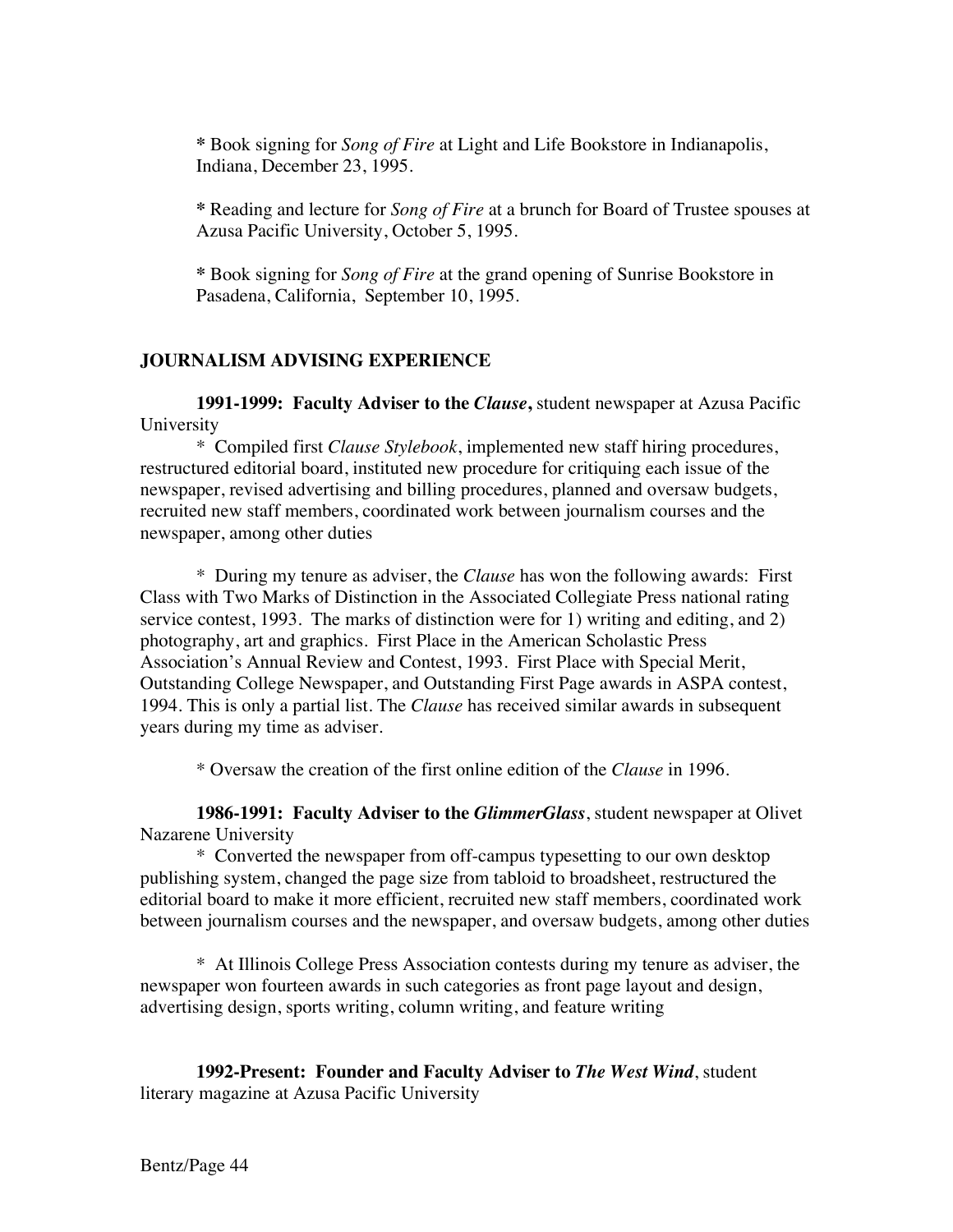\* Oversaw all phases of production, including choosing the editor, choosing printer, overseeing budget, coordinating work with the Art Department

**1988-1991: Founder and Faculty Adviser to** *TYGR*, student literary magazine at Olivet Nazarene University

\* Coordinated fundraising efforts that paid for the magazine

\* Oversaw the manuscript selection committee and advised on design and production

# **OTHER JOURNALISM EXPERIENCE**

\* **Staff Writer** for national sports magazine called *Trap & Field*, published by Curtis Publishing Co., Indianapolis, publisher of the *Saturday Evening Post* and other publications, summers, 1984-1986

\* **Editor,** *The English Accent,* newsletter for 150 faculty members, graduate students and Ph.D. alumni of the English Department of Purdue University, 1985-1986

\* **Executive News Editor,** *The Trailblazer*, student newspaper of Vincennes University, 1979-80

\* Received the **McQuaid Library Collection in Journalism Award**, 1980, and Second Place for Best Review in the Indiana Collegiate Press Association Contest, 1981

\* **Free-lance Writer** for Beacon Hill Press in Kansas City, which published my chapter in a book called *The Faces of Single Adult Ministries* in 1990. Also wrote freelance articles for *Bread* magazine, a national monthly publication for teenagers. Also wrote for *Windows*, an alumni magazine for Olivet Nazarene University

# **HONORS AND AWARDS**

*\* Recipient of the Zelda & Paul Gitlin Literary Prize* **for 2016**. This annual award is presented by the Thomas Wolfe Society and honors the best scholarly article on Wolfe published during the previous calendar year. The prize is chosen by a committee of scholars and includes a cash award. It was announced at the Society's annual conference, in May 2018. I was honored for my article entitled "Who Are You Calling a Genius? Reconsidering the Wolfe/Perkins Relationship," published in the 2016 edition of *The Thomas Wolfe Review.* 

*\* Nominee/Runner-Up for the Chase A. Sawtell Inspirational Faculty Award for 2014.* This annual university-wide award is given to a full-time faculty member at Azusa Pacific University for teaching excellence.

*\* Recipient of the Zelda & Paul Gitlin Literary Prize* **for 2013.** This annual award is presented by the Thomas Wolfe Society and honors the best scholarly article on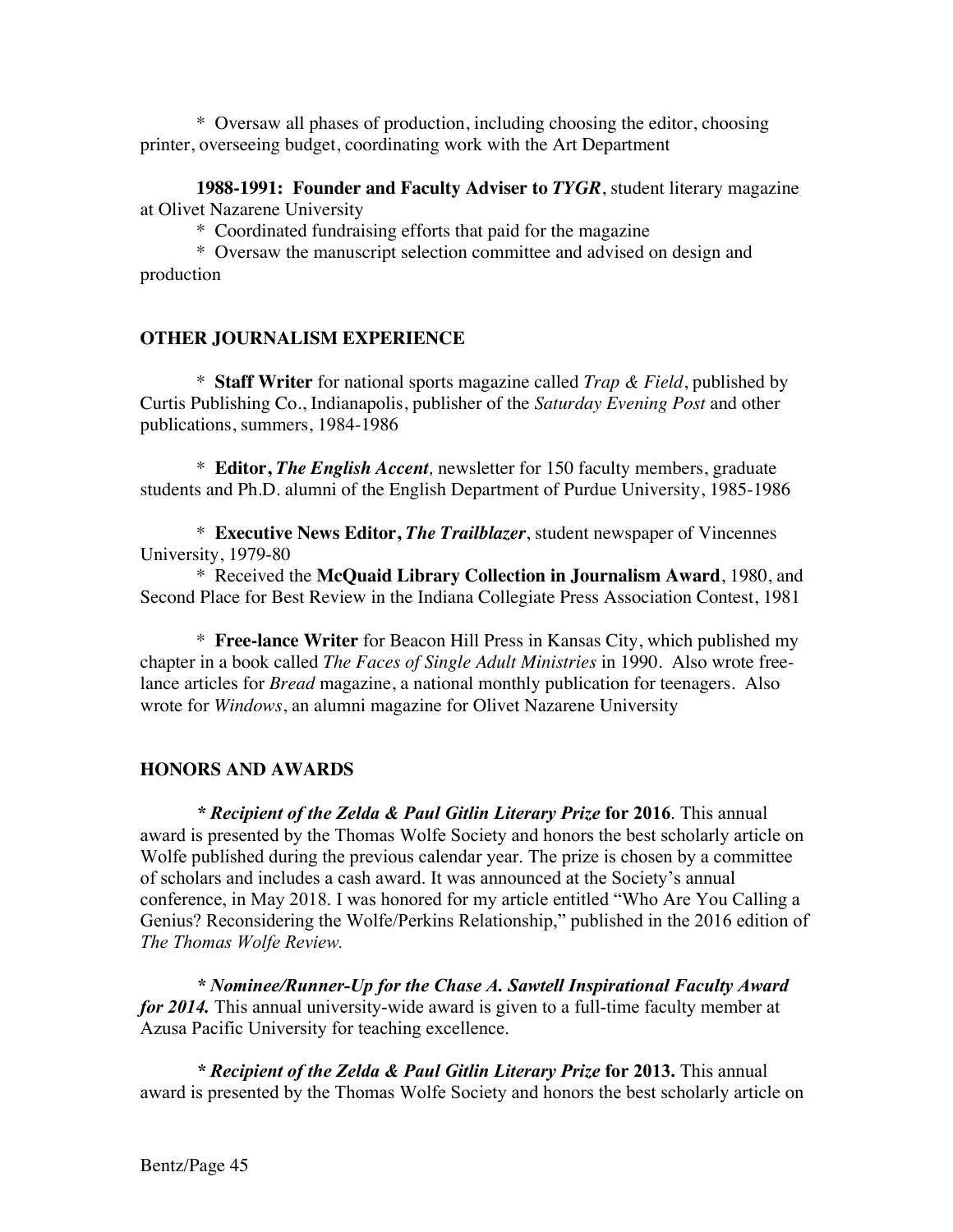Wolfe published during the previous calendar year. The prize is chosen by a committee of scholars and includes a cash award. It was announced at the Society's annual conference, in Boise, Idaho, on May 27, 2013. I was honored for my article entitled "More Than a Means to an End: The Train as the Locus of Human Interaction in the Fiction of Thomas Wolfe," published in the 2012 edition of *The Thomas Wolfe Review.* I am one of only three scholars to have won the Prize more than once. I previously won it in 1995.

*\* Recipient of the Honors Program Distinguished Service Award* **at APU, 2013.**  This annual award is given to one faculty member to recognize exemplary service to the Honors Program.

*\* Silent God: Finding Him When You Can't Hear His Voice*, **chosen for the Crossings Book Club** and featured in the Easter 2008 catalogue. A special hardcover edition of the book was published for this book club, and it was listed as a bestseller on the Crossings website.

\* **Centennial Honoree** at Olivet Nazarene University, March 13, 2007. The award was presented after a lecture I gave as part of the Centennial Lecture Series celebrating Olivet's 100<sup>th</sup> anniversary. The event and award of an engraved clock were sponsored by Olivet's College of Arts and Sciences. The lecture series was part of a yearlong celebration of the university's centennial and featured "notable alumni making a difference in our world."

\* **Visiting Writer for the Billie and Curtis Owens Visiting Writers Series** at Alice Lloyd College in Kentucky, Feb. 13-16, 2006. One of my duties was to speak to the entire college as part of their convocation series. I also spoke to three English classes, two of which studied my novel, *At Close of Day*. I also conducted a Writers Workshop for the college's English majors and other participants.

\* **Winner of the Undergraduate Faculty Outstanding Scholarship Award** for Azusa Pacific University, 2003. Presented at Commencement ceremony on May 3, 2003.

\* **Winner of the 2000 Silver Angel Award** for my novel, *A Son Comes Home*. The award is given by Excellence in Media, which seeks to honor creative people in all forms of media who are turning out works of excellence that have either high moral, spiritual, or social impact on the world.

\* **Winner of the Excellence in Publication Award** from Azusa Pacific University, 1999. This award of \$100 was given in honor of my second novel, *A Son Comes Home*, published by Bethany House Publishers in 1999. The award was sponsored by the APU Faculty Research Council and the Provost. It was open to any publication produced by recipients of an APU research grant in the previous ten years.

\* **Winner of the Provost Award** from Azusa Pacific University in 1998, given to one faculty member each year "in recognition of outstanding performance in Scholarship,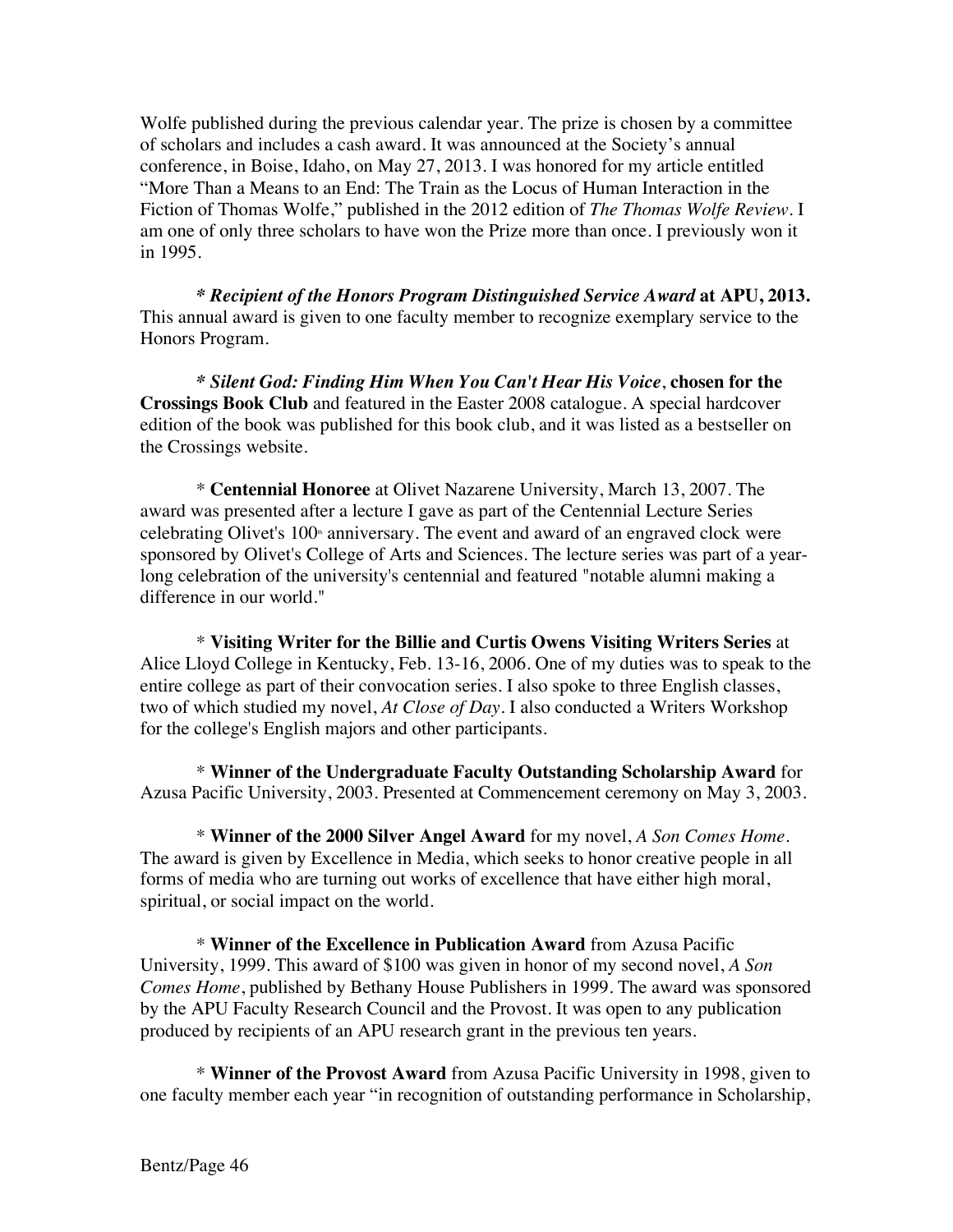Professional Development and Service." Presented at the annual Faculty Recognition Dinner on May 8, 1998. I was one of five finalists for this award in 1995 and 1996.

\* **Recipient of the Zelda Gitlin Literary Prize** for 1995. This annual award is chosen by a committee of the Thomas Wolfe Society and honors the best scholarly article on Wolfe published during the previous calendar year. The prize includes a cash award. I was honored for my article entitled "The Influence of Modernist Structure in the Short Fiction of Thomas Wolfe," which was published in the Spring, 1994, issue of *Studies in Short Fiction.*

# **GRANTS**

**\* CREV Faculty Fellowship 2019-2020**. This three unit fellowship is sponsored by the Center for Research in Ethics and Values at Azusa Pacific University. It was awarded for me to do research on a book with the working title, Words that Changed the World: The Cultural Influence of the Greatest Passages of the Old Testament. Fall, 2019.

**\* Accomplished Scholar Award** grant from Azusa Pacific University to do research and writing on a newly contracted book for Beacon Hill Press, tentatively titled, Leaps of Faith: *How God Breaks Through in a World of Cynicism and Doubt.* Spring 2009.

**\* Accomplished Scholar Award** grant from Azusa Pacific University to begin research on a novel. Spring 2008.

**\* Creative Teaching Grant** from Azusa Pacific University to develop a course on California literature that also includes a focus on the art, music and history of California. Spring, 2007.

**\* Accomplished Scholar Award** grant from Azusa Pacific University to complete a book on Silence, under contract with Beacon Hill Press. Spring, 2007.

**\* Accomplished Scholar Award** grant from Azusa Pacific University to work on the research and writing of a book on Silence, with a forthcoming contract promised by Beacon Hill Press. Spring, 2006.

**\* Accomplished Scholar Award** grant from Azusa Pacific University to work the draft of a nonfiction book tentatively entitled *When God Takes Too Long: Embracing the Secrets of Waiting*. Summer, 2005.

**\* Sabbatical** for Spring Semester, 2005. Major project is a nonfiction book tentatively titled *When God Takes Too Long: Embracing the Secrets of Waiting.* Contracted by Beacon Hill Press and scheduled for release in Spring, 2006.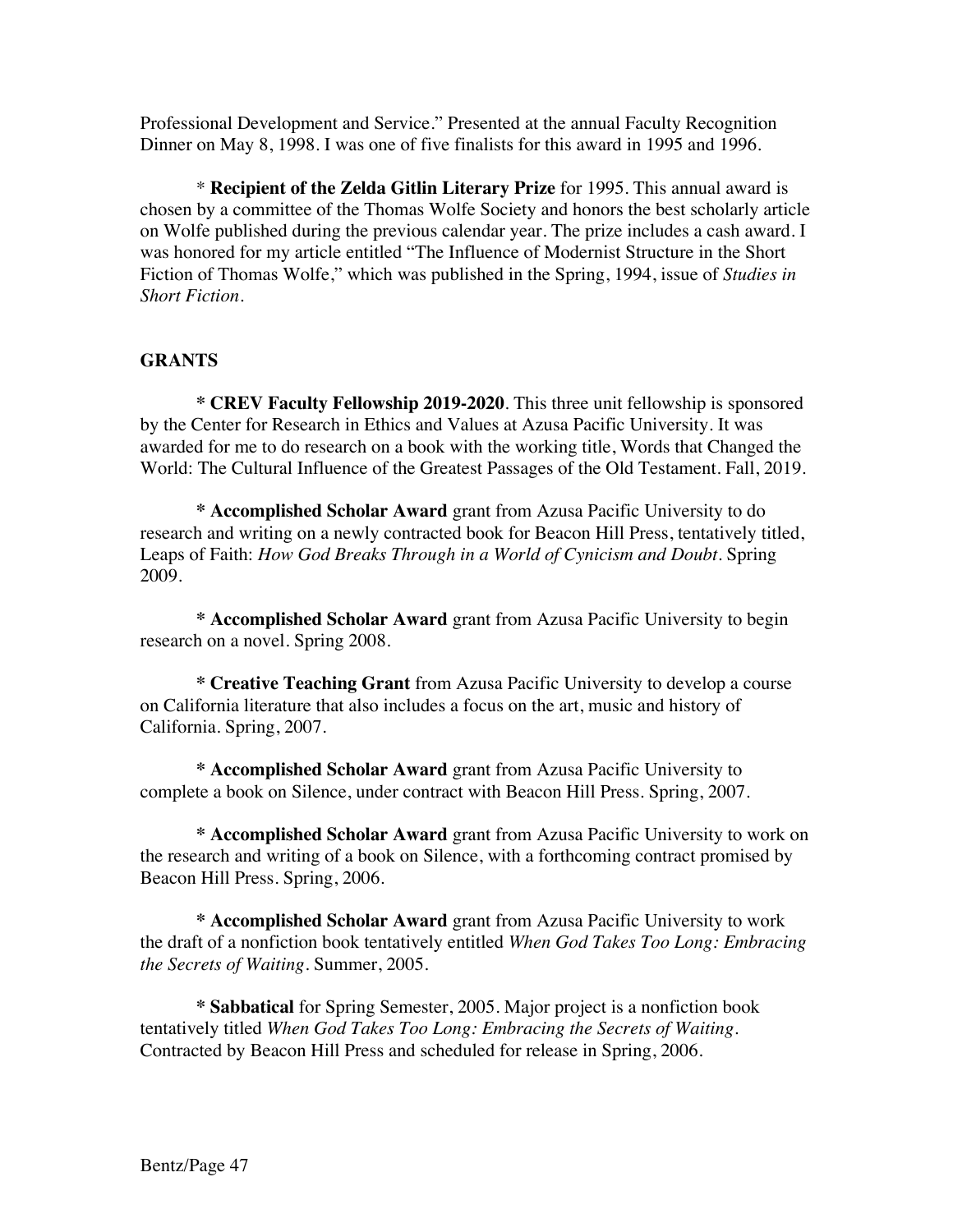**\* Accomplished Scholar Award** grant from Azusa Pacific University to work on a draft of a historical novel set in World War II, tentatively titled, *Shadows of Berlin*. Summer, 2004.

**\* Accomplished Scholar Award** grant from Azusa Pacific University to conduct research for a historical novel set in World War II. Summer, 2003.

**\* Accomplished Scholar Award** grant from Azusa Pacific University to work on a scholarly article on American novelist Thomas Wolfe. Summer, 2002.

**\* Accomplished Scholar Award** grant from Azusa Pacific University to work on my fourth novel. Summer, 2001.

**\* Accomplished Scholar Award** grant from Azusa Pacific University to write fiction and conduct scholarly research in literature. Summer, 2000.

**\* Accomplished Scholar Award** grant from Azusa Pacific University to continue work on fiction and other scholarly endeavors. Summer, 1999.

**\* Accomplished Scholar Award** grant from Azusa Pacific University to conduct research for a third novel and to pursue other scholarly research. Summer, 1998.

**\* Sabbatical** from Azusa Pacific University to complete a novel and to research and write two scholarly articles. Fall, 1997.

**\* Accomplished Scholar Award** grant from Azusa Pacific University to complete a draft of a second novel and to prepare one scholarly article for publication. Summer, 1996.

**\* Grant from APU Research Council** for "A Critical Study of the Original Manuscripts of Thomas Wolfe" at Houghton Library, Harvard University. Study completed in June, 1995.

**\* Grant from APU Academic Internship Committee** to hire an academic intern to help plan a high school journalism workshop. Grant awarded in October, 1992.

\* **Lilly Endowment grant** for a three-week study of the original manuscripts of Thomas Wolfe housed at Houghton Library, Harvard University. Study completed in June, 1991.

# **ACADEMIC SERVICE**

**\* Professional Writer Faculty Member** for the national Glorieta Christian Writers Conference, Glorieta, New Mexico. Duties included giving four one-hour writing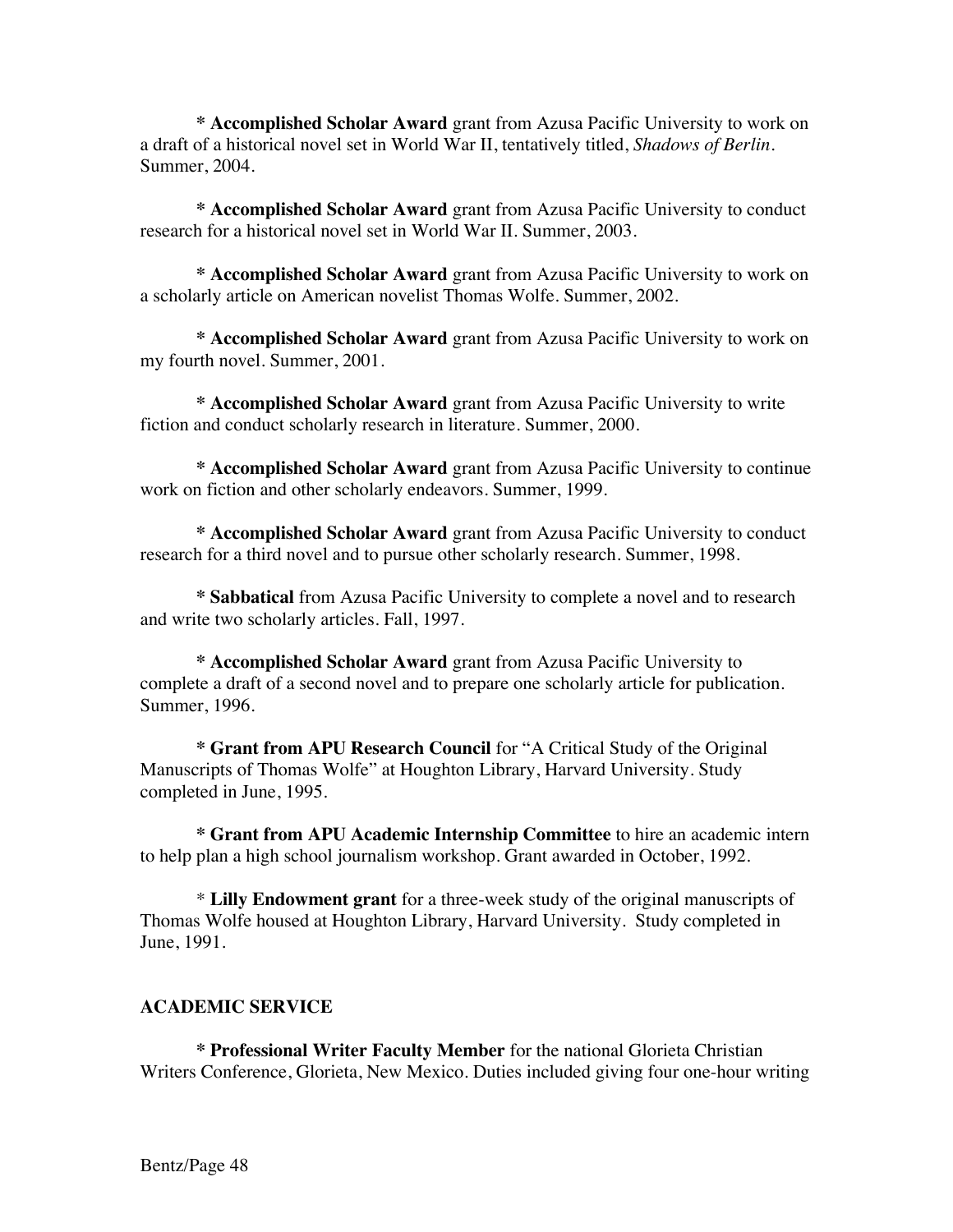workshops, three "Meet the Pros" seminars, critiquing manuscripts, and meeting individually with about fifteen conferees. October 11-15, 2006.

**\* Freelance Faculty Member** for the national Mount Hermon Christian Writers Conference in Mount Hermon, California. Duties included critiquing fiction and nonfiction manuscripts and proposals, and presenting two seminars, April 7-11, 2006.

**\* Articles Editor of The Thomas Wolfe Review,** 2002-present. Duties include coordinating the referee process for this national scholarly journal devoted to the study of  $20<sup>th</sup>$  century American novelist Thomas Wolfe.

**\* Acting Chair of the English Department** at Azusa Pacific University, Fall Semester, 2001. Responsibilities include overseeing budget, scheduling, department meetings, academic advising, and other activities of the department.

**\* Member of the Board of Directors of the Thomas Wolfe Society.** Elected to a one-year term (May 2001-May2002) for this national literary society. The Society sponsors Wolfe conferences and publishes a nationally recognized, refereed scholarly journal, among other activities.

**\* Award Judge for the annual literary contest** for Christian Heritage College, in El Cajon, California, annually from 2001-present.

**\* Award Judge for the Gitlin Literary Prize** given once a year for the best scholarly article published on Thomas Wolfe. This is a cash prize sponsored by the Thomas Wolfe Society. 2001.

**\* Acting Director of the Honors Program** at Azusa Pacific University, Fall Semester, 2000. Responsibilities include overseeing the budget for the program, coordinating course schedules, conducting Honors Council meetings, providing academic advising for Honors students, and other duties.

\* **Director, Pew College Society** at Azusa Pacific University, 1995-present. This society was formed as a result of a \$16,000 grant from the Pew Younger Scholars Program. The purpose of the program is to encourage academically gifted students to pursue Ph.D. programs at top-notch graduate schools. I administer the program, including planning seminars and lectures, communicating with student members and a faculty advisory board, giving student members financial aid for graduate school applications, testing and travel.

In 1996, I wrote a proposal for the grant to be renewed for another three years, and Pew awarded the grant. In 1999 I wrote a proposal for another three-year renewal, and the grant was awarded.

\* **Editorial Board Member** for *Christian Scholar's Review*, 1995-present. Duties include representing Azusa Pacific University at the annual meeting of the journal's